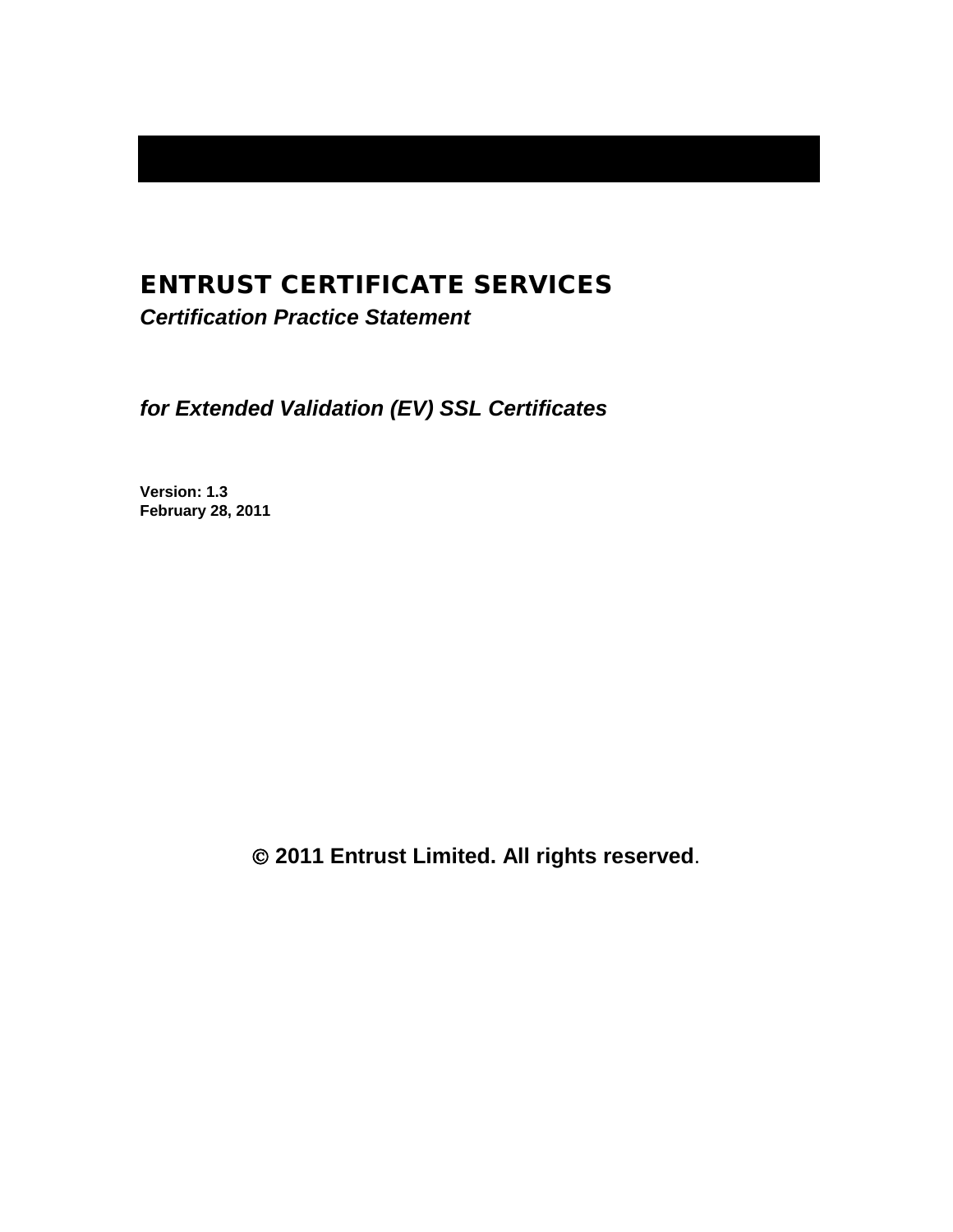# **Revision History**

| <b>Issue</b> | Date               | Changes in this Revision                            |  |  |
|--------------|--------------------|-----------------------------------------------------|--|--|
| 1.0          | November 30, 2006  | Initial version.                                    |  |  |
| 1.01         | January 11, 2007   | <b>Initial Release</b>                              |  |  |
| 1.02         | August 1, 2007     | Update to implement EV Guidelines v1.0 and          |  |  |
|              |                    | <b>OCSP</b> data requirements                       |  |  |
| 1.1          | September 24, 2008 | Revision to routine rekey and key changeover.       |  |  |
|              |                    | Other minor revisions having no substantive         |  |  |
|              |                    | impact.                                             |  |  |
| 1.2          | December 3, 2009   | Revisions to add additional application software    |  |  |
|              |                    | vendors and relying parties as third party          |  |  |
|              |                    | beneficiaries. Deleted Subscriber notice            |  |  |
|              |                    | requirements. Added Non-Commercial Entities to      |  |  |
|              |                    | end-entity types. Added Certificate Profiles. Other |  |  |
|              |                    | minor revisions having no substantive impact.       |  |  |
| 1.3          | February 28, 2011  | Updated disaster recovery requirements and other    |  |  |
|              |                    | minor changes having no substantive impact.         |  |  |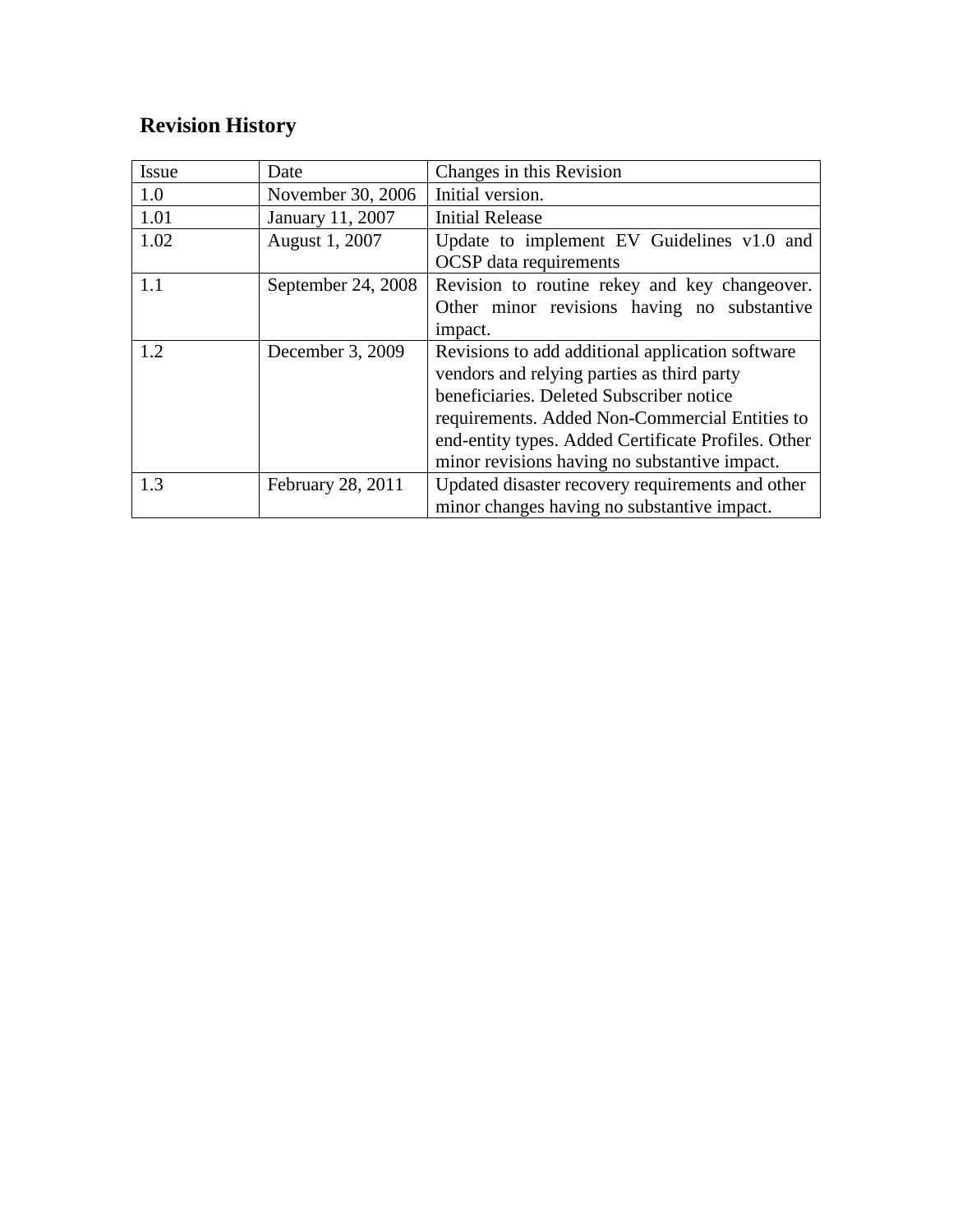# **TABLE OF CONTENTS**

|    | 1.1                                              |  |
|----|--------------------------------------------------|--|
|    | 1.2                                              |  |
|    | 1.3<br>1.3.1<br>1.3.2<br>1.3.3<br>1.3.4          |  |
|    | 1.4<br>1.4.1<br>1.4.2                            |  |
| 2. |                                                  |  |
|    | 2.1<br>2.1.1<br>2.1.2<br>2.1.3<br>2.1.4<br>2.1.5 |  |
|    | 2.2                                              |  |
|    | 2.2.1                                            |  |
|    | 2.2.2                                            |  |
|    | 2.3<br>2.3.1<br>2.3.2<br>2.3.3                   |  |
|    | $2.4\phantom{0}$                                 |  |
|    | 2.4.1<br>2.4.2<br>2.4.3                          |  |
|    | 2.5                                              |  |
|    | 2.5.1<br>2.5.2<br>2.5.3<br>2.5.4<br>2.5.5        |  |
|    | <b>2.6</b>                                       |  |
|    | 2.6.1<br>2.6.2<br>2.6.3<br>2.6.4                 |  |
|    | 2.7                                              |  |
|    | 2.7.1<br>2.7.2<br>2.7.3<br>2.7.4                 |  |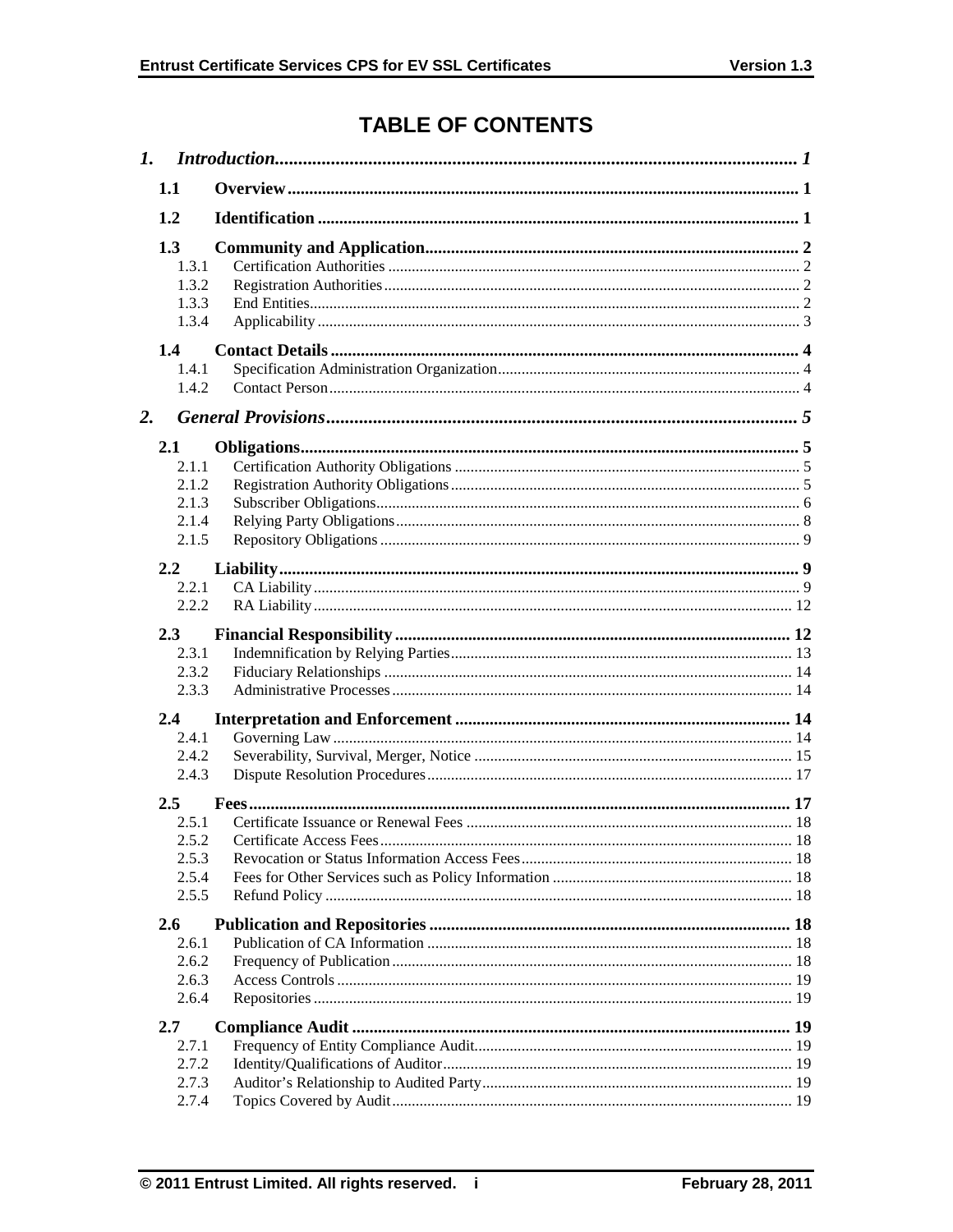|                      | 2.7.5      |                                                                       |    |
|----------------------|------------|-----------------------------------------------------------------------|----|
|                      | 2.7.6      |                                                                       |    |
|                      | 2.8        |                                                                       |    |
|                      | 2.8.1      |                                                                       |    |
|                      | 2.8.2      |                                                                       |    |
|                      | 2.8.3      |                                                                       |    |
|                      | 2.8.4      |                                                                       |    |
|                      | 2.8.5      |                                                                       |    |
|                      | 2.8.6      |                                                                       |    |
|                      | 2.8.7      |                                                                       |    |
|                      | 2.9        |                                                                       |    |
| $\boldsymbol{\beta}$ |            |                                                                       |    |
|                      | <b>3.1</b> |                                                                       |    |
|                      | 3.1.1      |                                                                       |    |
|                      | 3.1.2      |                                                                       |    |
|                      | 3.1.3      |                                                                       |    |
|                      | 3.1.4      |                                                                       |    |
|                      | 3.1.5      |                                                                       |    |
|                      | 3.1.6      |                                                                       |    |
|                      | 3.1.7      |                                                                       |    |
|                      | 3.1.8      |                                                                       |    |
|                      | 3.1.9      |                                                                       |    |
|                      | 3.2        |                                                                       |    |
|                      |            |                                                                       |    |
|                      | 3.3        |                                                                       |    |
|                      | 3.4        |                                                                       |    |
| 4                    |            |                                                                       |    |
|                      | 4.1        |                                                                       |    |
|                      | 4.2        |                                                                       |    |
|                      | 4.3        |                                                                       |    |
|                      | 4.4        |                                                                       |    |
|                      |            |                                                                       |    |
|                      |            |                                                                       | 28 |
|                      | 4.4.2      |                                                                       |    |
|                      | 4.4.3      |                                                                       |    |
|                      | 4.4.4      |                                                                       |    |
|                      | 4.4.5      |                                                                       |    |
|                      | 4.4.6      |                                                                       |    |
|                      | 4.4.7      |                                                                       |    |
|                      | 4.4.8      |                                                                       |    |
|                      | 4.4.9      |                                                                       |    |
|                      | 4.4.10     |                                                                       |    |
|                      | 4.4.11     |                                                                       |    |
|                      | 4.4.12     |                                                                       |    |
|                      | 4.4.13     |                                                                       |    |
|                      | 4.4.14     | Checking Requirements For Other Forms of Revocation Advertisements 31 |    |
|                      | 4.4.15     |                                                                       |    |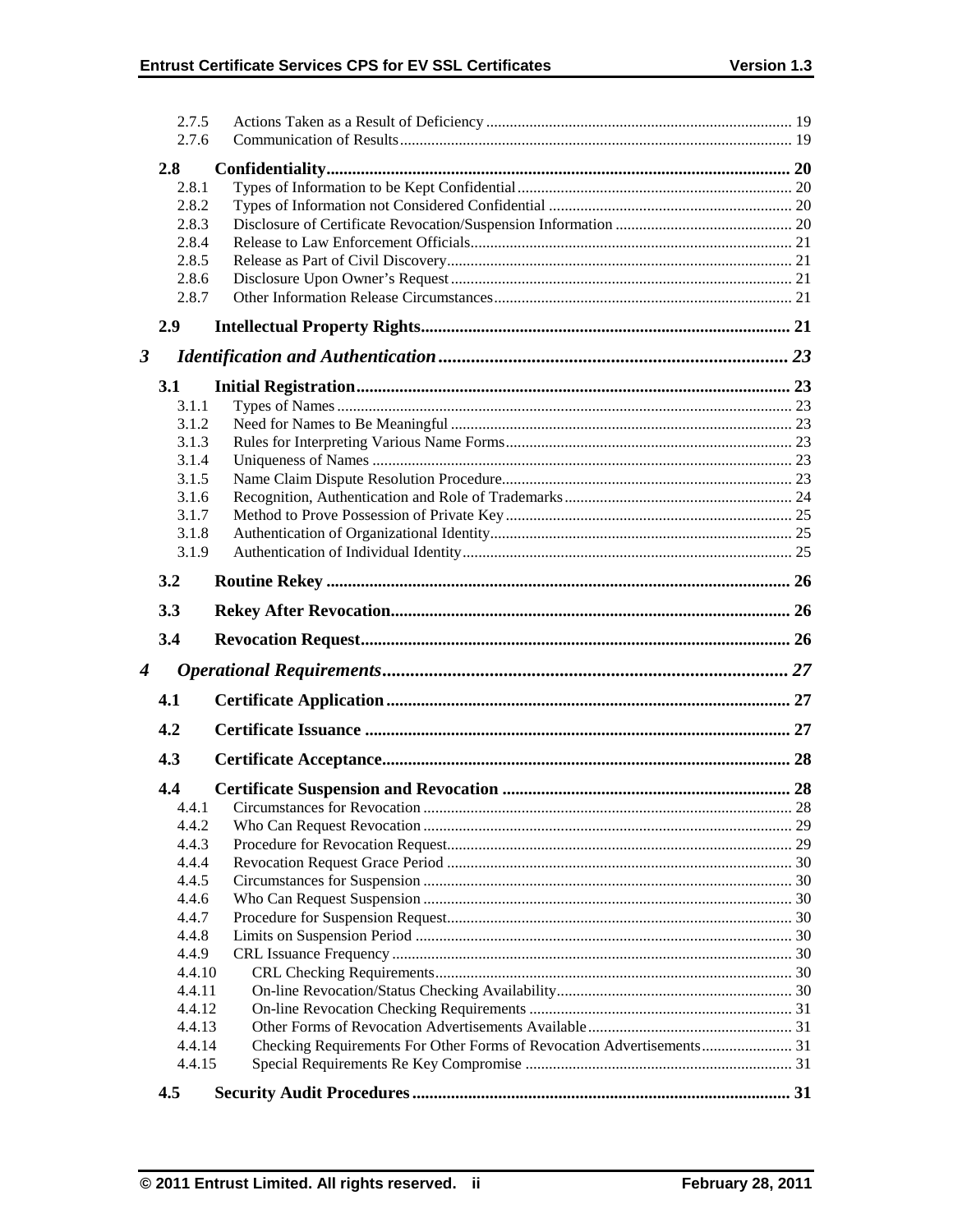|               | 4.6   |  |
|---------------|-------|--|
|               | 4.7   |  |
|               | 4.8   |  |
|               | 4.9   |  |
| 5             |       |  |
|               | 5.1   |  |
|               | 5.1.1 |  |
|               | 5.1.2 |  |
|               | 5.1.3 |  |
|               | 5.1.4 |  |
|               | 5.1.5 |  |
|               | 5.1.6 |  |
|               | 5.1.7 |  |
|               | 5.1.8 |  |
|               | 5.2   |  |
|               | 5.3   |  |
| 6             |       |  |
|               | 6.1   |  |
|               | 6.1.1 |  |
|               | 6.1.2 |  |
|               | 6.1.3 |  |
|               | 6.1.4 |  |
|               | 6.1.5 |  |
|               | 6.1.6 |  |
|               | 6.1.7 |  |
|               | 6.1.8 |  |
|               | 6.1.9 |  |
|               | 6.2   |  |
|               | 6.3   |  |
|               | 6.4   |  |
|               | 6.5   |  |
|               | 6.6   |  |
|               | 6.6.1 |  |
|               | 6.6.2 |  |
|               | 6.6.3 |  |
|               | 6.7   |  |
|               | 6.8   |  |
| $\mathcal{I}$ |       |  |
|               | 7.1   |  |
|               |       |  |
|               | 7.2   |  |
|               | 7.3   |  |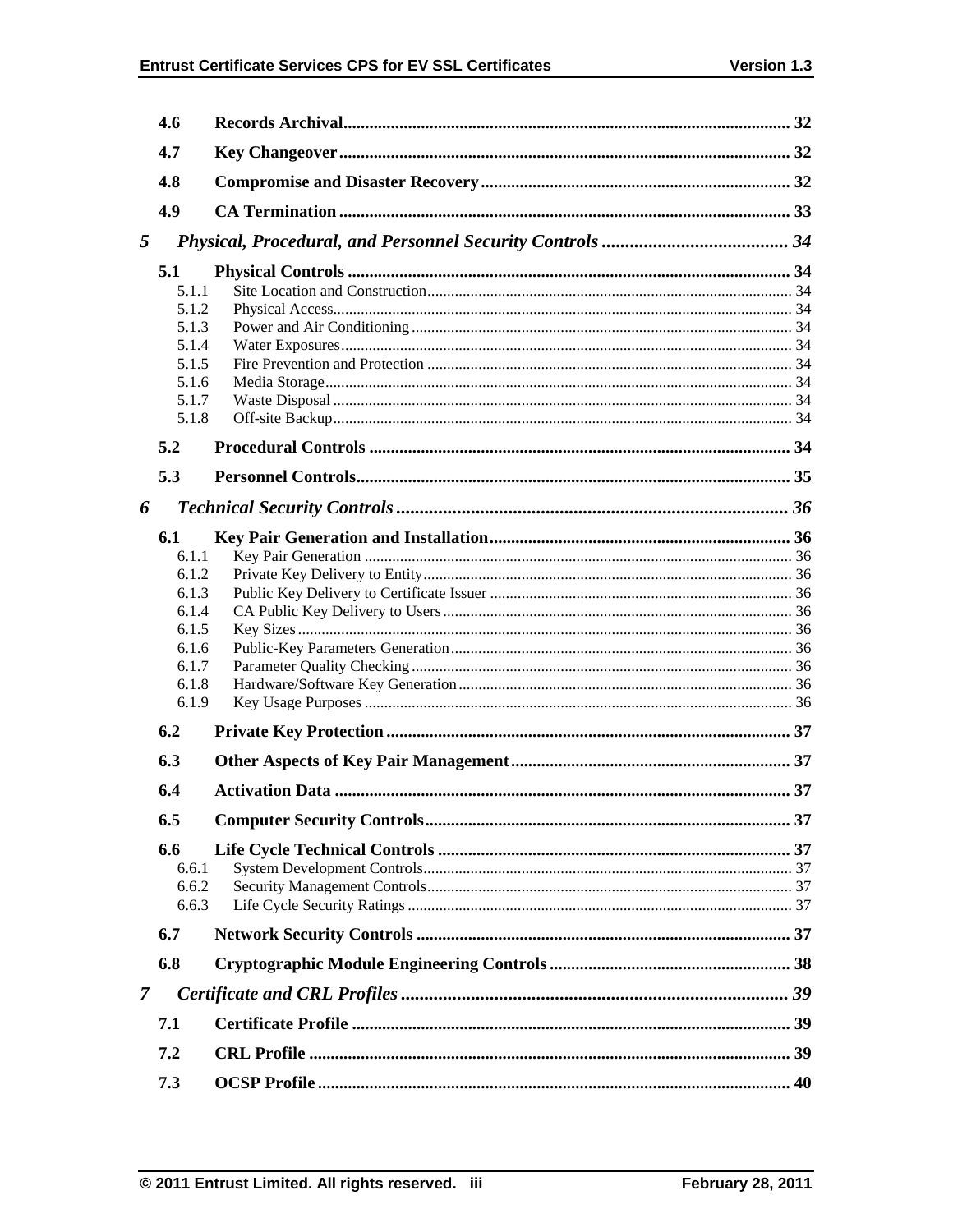| 8 |     |  |  |  |  |
|---|-----|--|--|--|--|
|   | 8.1 |  |  |  |  |
|   | 8.2 |  |  |  |  |
|   | 8.3 |  |  |  |  |
|   | 9   |  |  |  |  |
|   |     |  |  |  |  |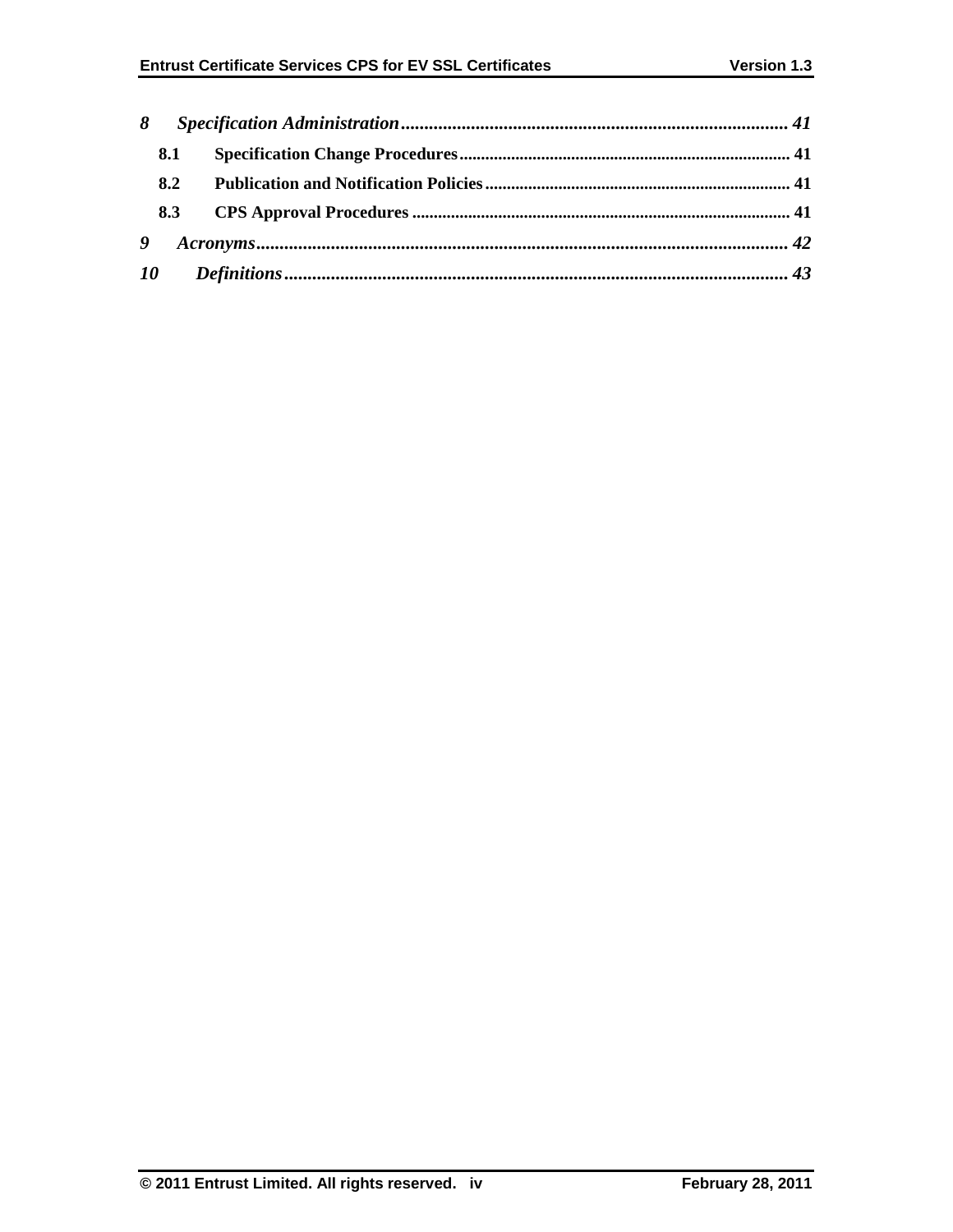## **1. Introduction**

The Entrust Certificate Services Extended Validation (EV) Secure Sockets Layer (SSL) Certification Authorities issue Entrust EV SSL Certificates to support more secure communications between World Wide Web servers and browsers using the Secure Sockets Layer protocol. Entrust Limited ("Entrust") uses Entrust's award winning Entrust Authority™ family of software products to provide standards-compliant digital certificates that enable more secure on-line communications.

The Entrust Certificate Services Certification Practice Statement for EV SSL Certificates ("CPS") conforms to the current version of the CA/Browser Forum Guidelines for the Issuance and Management of Extended Validation Certificates ("Guidelines") published at [http://www.cabforum.org.](http://www.cabforum.org/) The Guidelines describe certain of the minimum requirements that a Certification Authority (CA) must meet in order to issue Extended Validation SSL Certificates ("EV SSL Certificates"). Subject Organization information from valid EV SSL Certificates may be displayed in a special manner by certain relying-party software applications (e.g., browser software) in order to provide users with a trustworthy confirmation of the identity of the entity that controls the website they are accessing. In the event of any inconsistency between this CPS and the Guidelines, the Guidelines take precedence over this CPS.

# **1.1 Overview**

This CPS describes the practices and procedures of (i) the Entrust EV SSL Certification Authorities, and (ii) Registration Authorities operating under the Entrust EV SSL Certification Authorities. This CPS also describes the terms and conditions under which Entrust makes Certification Authority and Registration Authority services available in respect to Entrust EV SSL Certificates. This CPS is applicable to all persons, entities, and organizations, including, without limitation, all Applicants, Subscribers, Relying Parties, Resellers, Co-marketers and any other persons, entities, or organizations that have a relationship with (i) Entrust in respect to Entrust EV SSL Certificates and/or any services provided by Entrust in respect to Entrust EV SSL Certificates, or (ii) any Registration Authorities operating under an Entrust EV SSL Certification Authorities, or any Resellers or Co-marketers providing any services in respect to Entrust EV SSL Certificates. This CPS is incorporated by reference into all Entrust EV SSL Certificates issued by Entrust EV SSL Certification Authorities. This CPS provides Applicants, Subscribers, Relying Parties, Resellers, Co-marketers and other persons, entities, and organizations with a statement of the practices and policies of the Entrust EV SSL Certification Authorities and also of the Registration Authorities operating under the Entrust EV SSL Certification Authorities. This CPS also provides a statement of the rights and obligations of Entrust, any third parties that are operating Registration Authorities under the Entrust EV SSL Certification Authorities, Applicants, Subscribers, Relying Parties, Resellers, Co-marketers and any other persons, entities, or organizations that may use or rely on Entrust EV SSL Certificates or have a relationship with an Entrust EV SSL Certification Authority or a Registration Authority operating under an Entrust EV SSL Certification Authority in respect to Entrust EV SSL Certificates and/or any services in respect to Entrust EV SSL Certificates.

#### **1.2 Identification**

This document is called the Entrust Certificate Services Certification Practice Statement for Extended Validation SSL Certificates.

Each EV SSL Certificate issued by the Entrust EV SSL CA to a Subscriber contains an Object Identifier (OID) defined by the Entrust EV SSL CA in the certificate's certificatePolicies extension that:

- 1. indicates which Entrust EV SSL CA policy statement (i.e. this CPS) relates to that certificate,
- 2. asserts the Entrust EV SSL CA's adherence to and compliance with this CPS and the Guidelines, and which
- 3. by pre-agreement with Application Software Vendors, marks the certificate as being an EV SSL Certificate.

The following OID has been registered by the Entrust EV SSL CA for inclusion in EV SSL Certificates: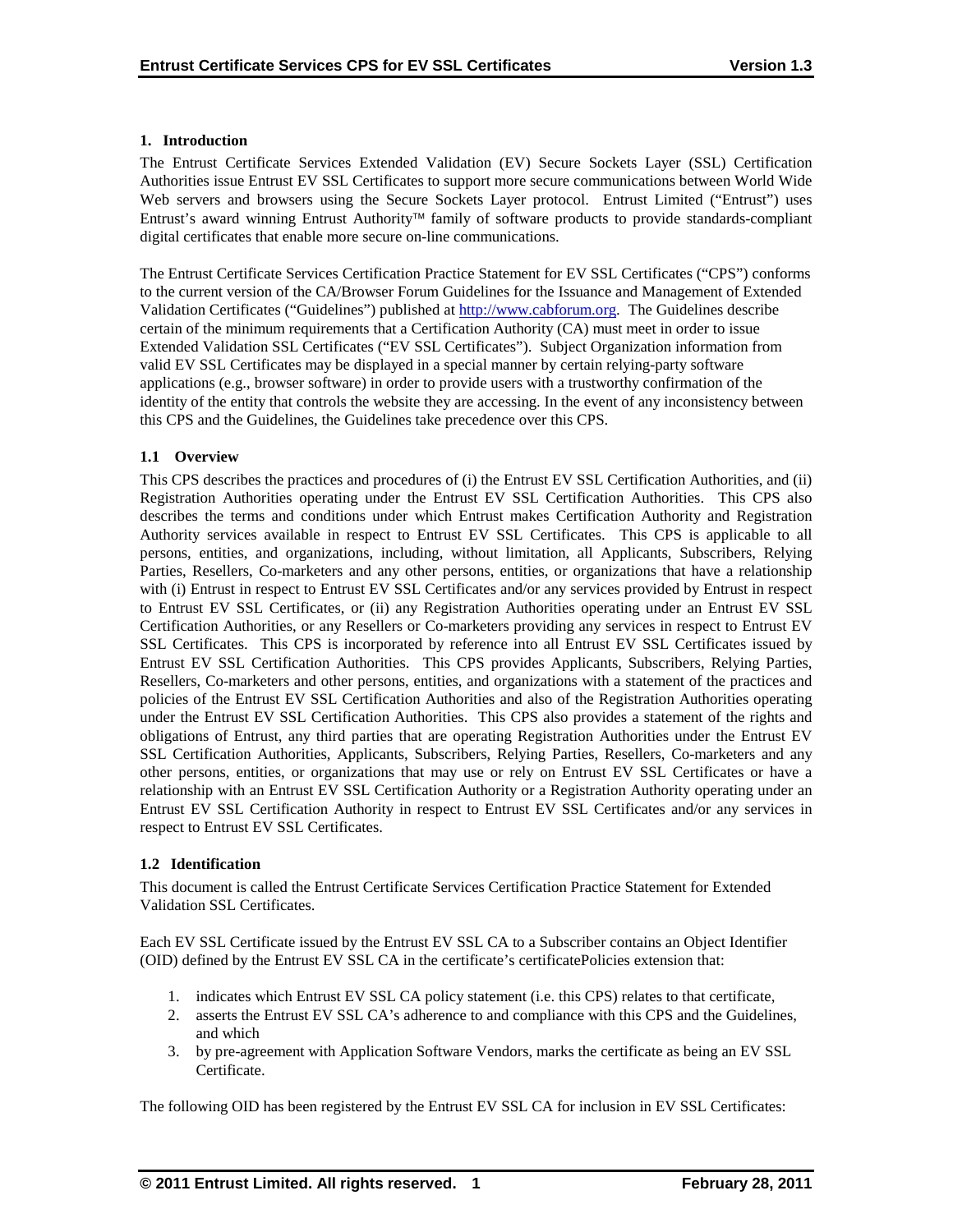#### **2.16.840.1.114028.10.1.2**

#### **1.3 Community and Application**

#### **1.3.1 Certification Authorities**

In the Entrust EV SSL public-key infrastructure, Certification Authorities may accept Certificate Signing Requests (CSRs) and Public Keys from Applicants whose identity has been verified as provided herein by an Entrust-operated Registration Authority or by an independent third-party Registration Authority operating under an Entrust EV SSL Certification Authority. If an Entrust EV SSL Certificate Application is verified, the verifying Registration Authority will send a request to an Entrust EV SSL Certification Authority for the issuance of an Entrust EV SSL Certificate. The Entrust EV SSL Certification Authority will create an Entrust EV SSL Certificate containing the Public Key and identification information contained in the request sent by the Registration Authority to that Entrust EV SSL Certification Authority. The Entrust EV SSL Certificate created in response to the request will be digitally signed by the Entrust EV SSL Certification Authority.

The Entrust EV Certificate Authority Hierarchy consists of Roots and Issuing Certification Authorities:

#### Root CA:

Common Name: Entrust Root Certification Authority Subject Key Identifier: 68 90 e4 67 a4 a6 53 80 c7 86 66 a4 f1 f7 4b 43 fb 84 bd 6d Thumbprint (SHA-1): b3 1e b1 b7 40 e3 6c 84 02 da dc 37 d4 4d f5 d4 67 49 52 f9

#### Issuing CA:

Common Name: Entrust Certification Authority - L1A Subject Key Identifier: 7e b7 fc 4c 26 e6 b0 7a fb 54 e2 3c 45 73 c6 43 90 5e 28 04 Thumbprint (SHA-1): 82 39 a6 35 43 38 5f d4 18 fa 86 3c e2 f8 b3 bb 0f 21 34 e7

Only Certification Authorities authorized by Entrust are permitted to issue Entrust EV SSL Certificates. In the event that more than one Certification Authority is authorized to issue Entrust EV SSL Certificates, Entrust will post a list of authorized Certification Authorities in the Entrust Repository.

#### **1.3.2 Registration Authorities**

In the Entrust EV SSL public-key infrastructure, Registration Authorities under the Entrust EV SSL Certification Authorities may accept Entrust EV SSL Certificate Applications from Applicants and perform a verification of the information contained in such Entrust EV SSL Certificate Applications. The information provided is verified according to the procedures established by the Entrust Policy Authority, which conform to the Guidelines published by the CA/Browser Forum. Upon successful verification a Registration Authority operating under an Entrust EV SSL Certification Authority may send a request to such Entrust EV SSL Certification Authority to issue an Entrust EV SSL Certificate to the Applicant.

Only Registration Authorities authorized by Entrust are permitted to submit requests to an Entrust EV SSL Certification Authority for the issuance of Entrust EV SSL Certificates.

#### **1.3.3 End Entities**

End entities for the Entrust SSL web server public-key infrastructure consist of:

- 1. **Applicants** An Applicant is a Private Organization, Government Entity, Business Entity, or Non-Commercial Entity that has applied for, but has not yet been issued, an Entrust EV SSL Certificate. Eligible Private Organizations, Government Entities, Business Entities and Non-Commercial Entities are stipulated in the Guidelines.
- 2. **Subscribers**  A Subscriber is a Private Organization, Government Entity, Business Entity, or Non-Commercial Entity that has been issued an Entrust EV SSL Certificate.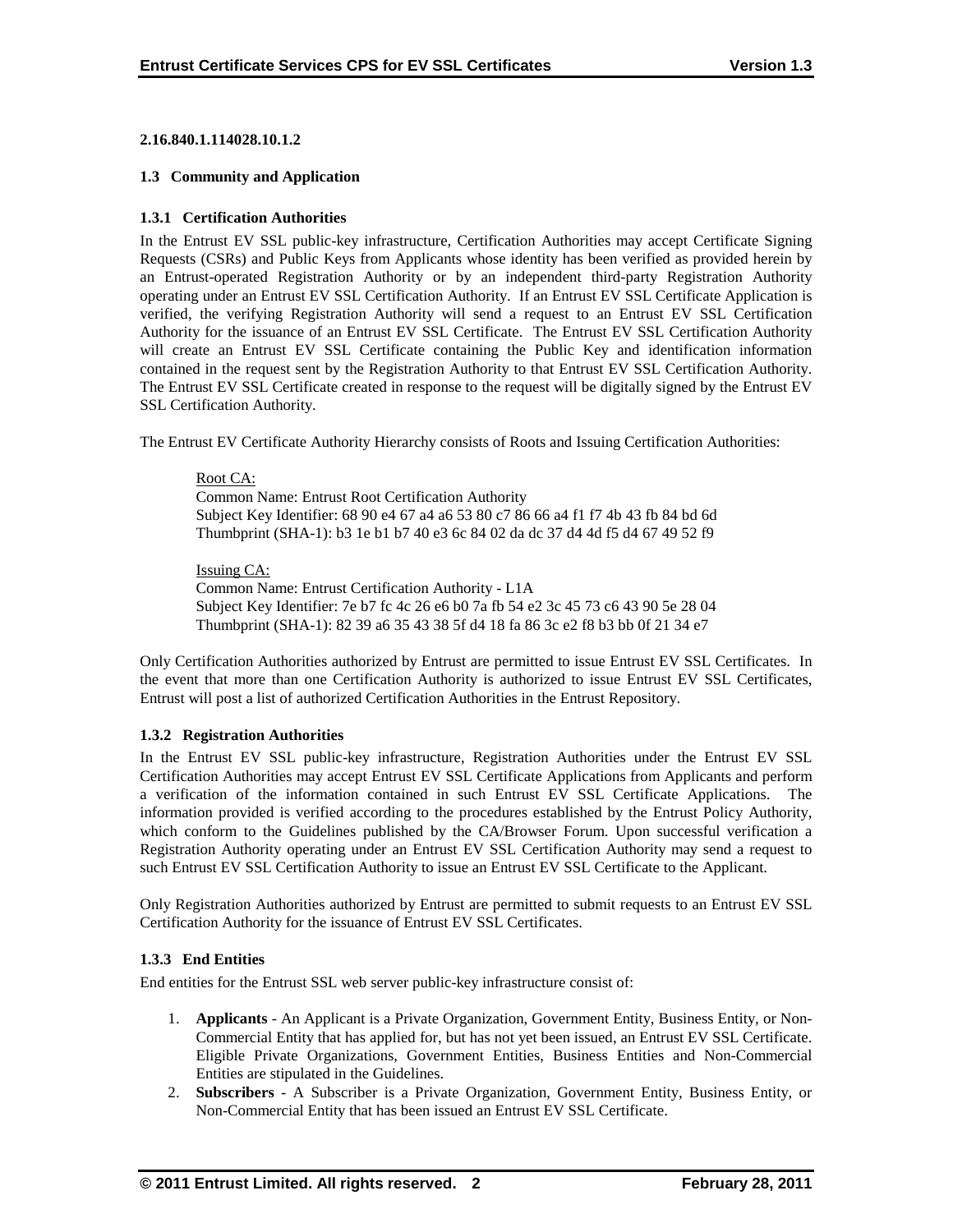3. **Relying Parties** – A Relying Party is a person, entity, or organization that relies on or uses a Entrust EV SSL Certificate and/or any other information provided in an Entrust Repository to verify the identity and Public Key of a Subscriber and/or use such Public Key to send or receive encrypted communications to or from a Subscriber.

Additionally, Certificate Beneficiaries are express third party beneficiaries of this CPS and all agreements into which it is incorporated.

# **1.3.4 Applicability**

This CPS is applicable to Entrust EV SSL Certificates issued by Entrust EV SSL Certification Authorities. EV SSL Certificates are intended for use in establishing Web-based data communication conduits via TLS/SSL protocols. Entrust EV SSL Certificates conform to the requirements of the Guidelines, which are based on the ITU-T X.509 v3 standard with SSL extensions.

## **1.3.4.1 Primary Purposes**

The primary purposes of an EV Certificate are to:

- 1. Identify the legal entity that controls a website: Provide a reasonable assurance to the user of an Internet browser that the website the user is accessing is controlled by a specific legal entity identified in the EV SSL Certificate by name, address of Place of Business, Jurisdiction of Incorporation or Registration and Registration Number or other disambiguating information; and
- 2. Enable encrypted communications with a website: Facilitate the exchange of encryption keys in order to enable the encrypted communication of information over the Internet between the user of an Internet browser and a website.

## **1.3.4.2 Secondary Purposes**

The secondary purposes of an EV SSL Certificate are to help establish the legitimacy of a business claiming to operate a website and to provide a vehicle that can be used to assist in addressing problems related to phishing and other forms of online identity fraud. By providing more reliable third-party verified identity and address information regarding the owner of a website, EV SSL Certificates may help to:

- 1. Make it more difficult to mount phishing and other online identity fraud attacks using SSL certificates;
- 2. Assist companies that may be the target of phishing attacks or online identity fraud by providing them with a tool to better identify themselves and their legitimate websites to users; and
- 3. Assist law enforcement in investigations of phishing and other online identity fraud, including where appropriate, contacting, investigating, or taking legal action against the Subject.

#### **1.3.4.3 Excluded Purposes**

EV SSL Certificates focus only on the identity of the Subject named in the Certificate, and not on the behavior of the Subject. As such, an EV SSL Certificate is not intended to provide any assurances, or otherwise represent or warrant:

- 1. That the Subject named in the EV SSL Certificate is actively engaged in doing business;
- 2. That the Subject named in the EV SSL Certificate complies with applicable laws;
- 3. That the Subject named in the EV SSL Certificate is trustworthy, honest, or reputable in its business dealings; or
- 4. That it is "safe" to do business with the Subject named in the EV SSL Certificate.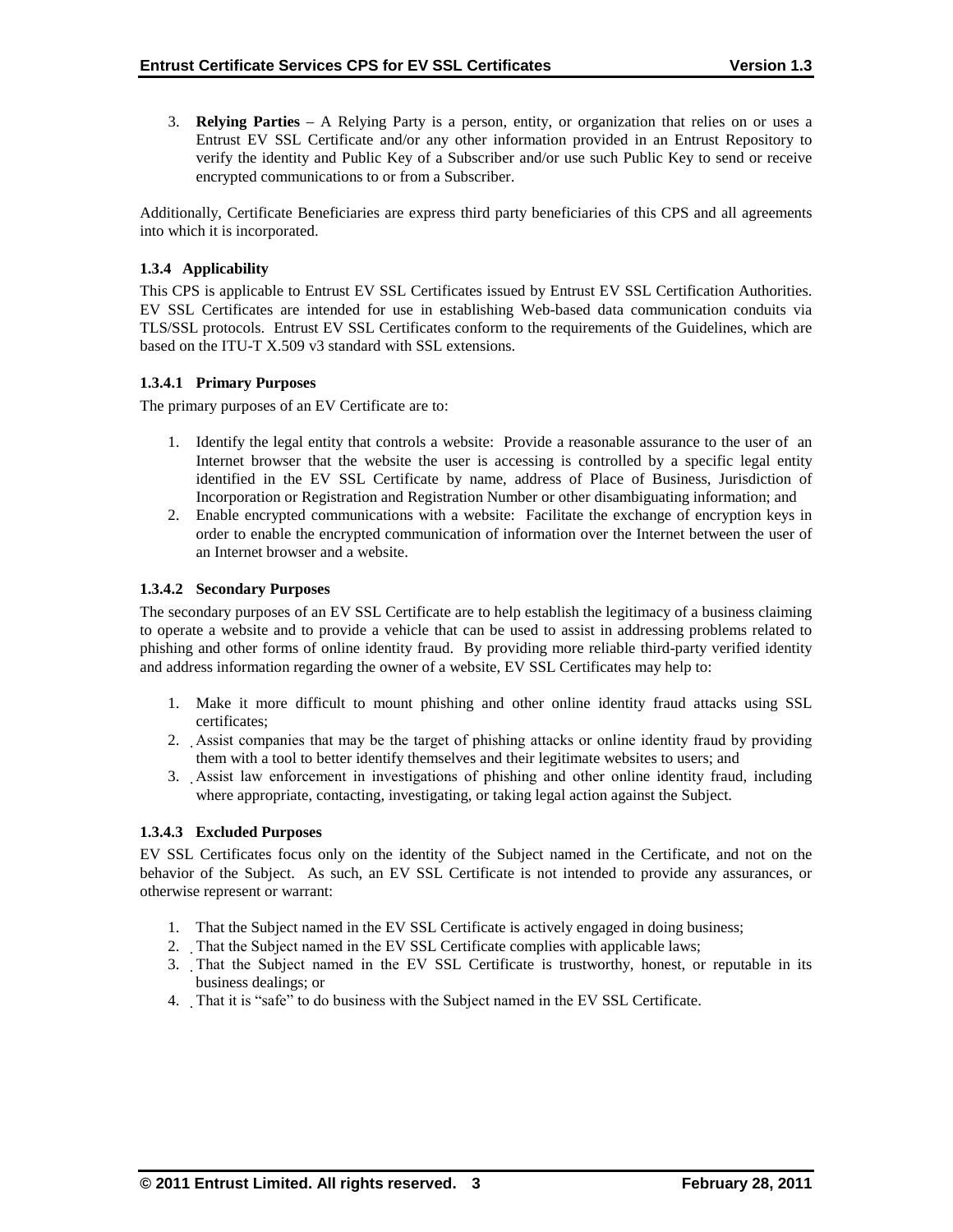# **1.4 Contact Details**

# **1.4.1 Specification Administration Organization**

The CPS is administered by the Entrust Policy Authority; it is based on the policies established by Entrust Limited and the Guidelines published by the CA/Browser Forum.

# **1.4.2 Contact Person**

The contact information for questions about Entrust EV SSL Certificates is:

Entrust Limited 1000 Innovation Drive Ottawa, Ontario Canada K2K 3E7 Attn: Entrust Certificate Services

Tel: 1-866-267-9297 or 1-613-270-2680 Fax: 1-877-839-3538 or 1-613-270-3260

Email: ssl@Entrust.com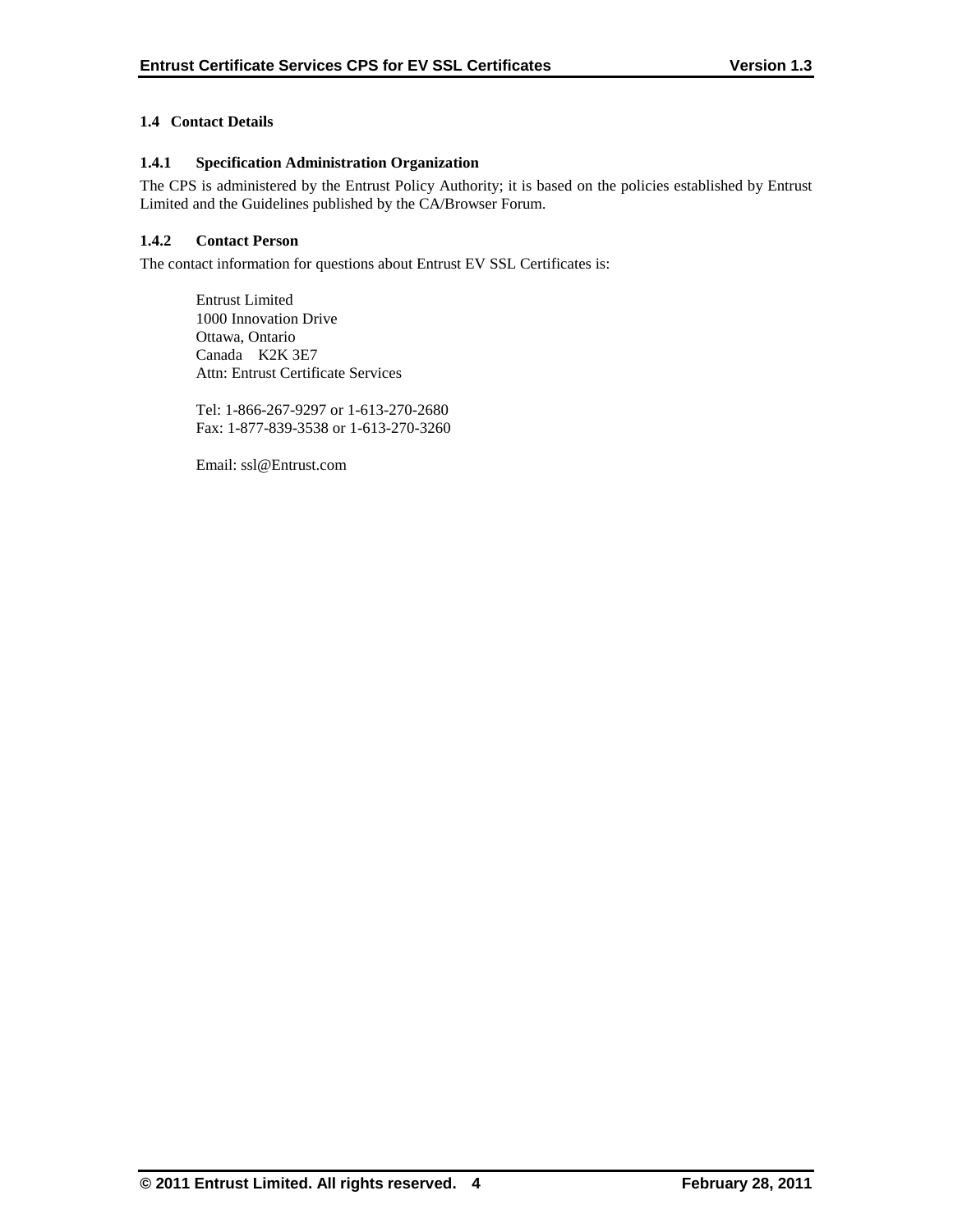## **2. General Provisions**

### **2.1 Obligations**

## **2.1.1 Certification Authority Obligations**

An Entrust EV SSL Certification Authority shall:

- (i) provide Certification Authority services in accordance with the terms and conditions of the CPS;
- (ii) upon receipt of a request from a Registration Authority operating under such Entrust EV SSL Certification Authority, issue an Entrust EV SSL Certificate in accordance with the terms and conditions of the CPS;
- (iii) make available Entrust EV SSL Certificate revocation information by issuing Entrust EV SSL Certificates and by issuing and making available Entrust EV SSL Certificate CRLs in an Entrust Repository in accordance with the terms and conditions of the CPS;
- (iv) issue and publish Entrust EV SSL Certificate CRLs on a regular schedule in accordance with the terms and conditions of the CPS; and
- (v) upon receipt of a revocation request from a Registration Authority operating under such Entrust EV SSL Certification Authority, revoke the specified Entrust EV SSL Certificate in accordance with the terms and conditions of the CPS.

In operating the Entrust EV SSL Certification Authorities, Entrust may use one or more representatives or agents to perform its obligations under the CPS, any Subscription Agreements, or any Relying Party Agreements, provided that Entrust shall remain responsible for its performance.

## **2.1.2 Registration Authority Obligations**

A Registration Authority operating under an Entrust EV SSL Certification Authority shall:

- (i) receive Entrust EV SSL Certificate Applications in accordance with the terms and conditions of the CPS;
- (ii) perform verification of information submitted by Applicants when applying for Entrust EV SSL Certificates, and if such verification is successful, submit a request to an Entrust EV SSL Certification Authority for the issuance of an Entrust EV SSL Certificate, all in accordance with the terms and conditions of the CPS, which conform to the Guidelines published by the CA/Browser Forum;
- (iii) receive and verify requests from Subscribers for the revocation of Entrust EV SSL Certificates, and if the verification of a revocation request is successful, submit a request to an Entrust EV SSL Certification Authority for the revocation of such Entrust EV SSL Certificate, all in accordance with the terms and conditions of the CPS;
- (iv) notify Subscribers, in accordance with the terms and conditions of the CPS, that an Entrust EV SSL Certificate has been issued to them; and
- (v) notify Subscribers, in accordance with the terms and conditions of the CPS, that an Entrust EV SSL Certificate issued to them has been revoked or will soon expire.

Entrust may use one or more representatives or agents to perform its obligations in respect of an Entrustoperated Registration Authority under the CPS, any Subscription Agreements, or any Relying Party Agreements, provided that Entrust shall remain responsible for the performance of such representatives or agents under the CPS, any Subscription Agreements, or any Relying Party Agreements. Entrust may appoint independent third parties to act as Registration Authorities under an Entrust EV SSL Certification Authority. Such independent third-party Registration Authorities shall be responsible for their performance under the CPS, any Subscription Agreements, or any Relying Party Agreements. Independent third-party Registration Authorities may use one or more representatives or agents to perform their obligations when acting as a Registration Authority under an Entrust EV SSL Certification Authority. Independent third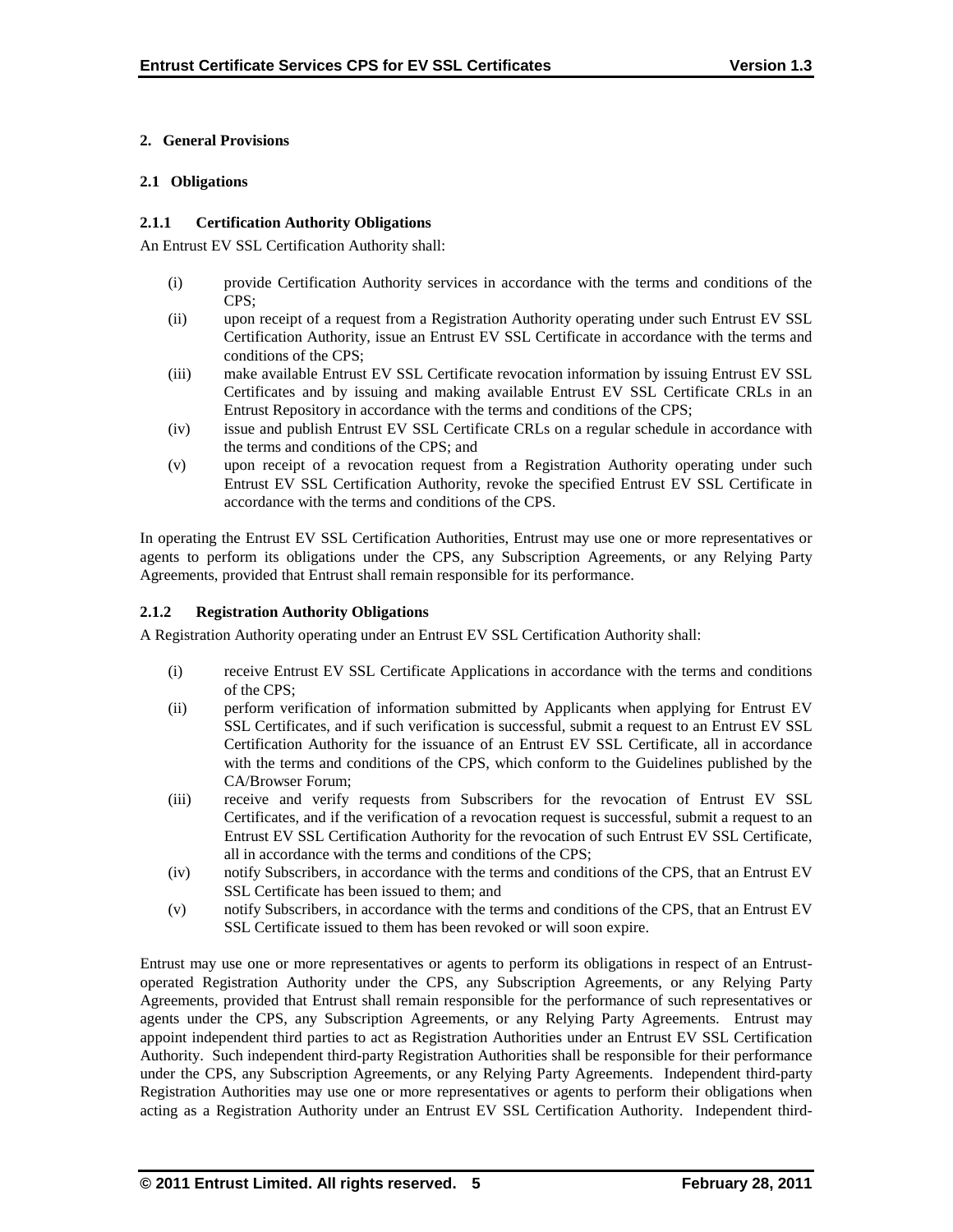party Registration Authorities shall remain responsible for the performance of such representatives or agents under the CPS, any Subscription Agreements, or any Relying Party Agreements. Entrust may appoint Resellers and Co-marketers for (i) Entrust EV SSL Certificates, and (ii) services provided in respect to Entrust EV SSL Certificates. Such Resellers and Co-marketers shall be responsible for their performance under the CPS, any Subscription Agreements, or any Relying Party Agreements. Resellers and Comarketers may use one or more representatives or agents to perform their obligations under the CPS, any Subscription Agreements, or any Relying Party Agreements. Resellers and Co-marketers shall remain responsible for the performance of such representatives or agents under the CPS, any Subscription Agreements, or any Relying Party Agreements. Independent third-party Registration Authorities, Resellers, and Co-marketers shall be entitled to receive all of the benefit of all (i) disclaimers of representations, warranties, and conditions, (ii) limitations of liability, (iii) representations and warranties from Applicants, Subscribers, and Relying Parties, and (iv) indemnities from Applicants, Subscribers, and Relying Parties, set forth in this CPS, any Subscription Agreements, and any Relying Party Agreements.

#### **2.1.3 Subscriber Obligations**

Subscribers and Applicants shall:

- (i) understand and, if necessary, receive proper education in the use of Public-Key cryptography and Certificates including Entrust EV SSL Certificates;
- (ii) provide, in any communications with Entrust or an independent third-party Registration Authority, correct information with no errors, misrepresentations, or omissions;
- (iii) generate a new, secure, and cryptographically sound Key Pair to be used in association with the Subscriber's Entrust EV SSL Certificate or Applicant's Entrust EV SSL Certificate Application;
- (iv) read and agree to all terms and conditions of the CPS and Subscription Agreement;
- (v) refrain from modifying the contents of an Entrust EV SSL Certificate;
- (vi) use Entrust EV SSL Certificates exclusively for legal and authorized purposes in accordance with the terms and conditions of the CPS and applicable laws;
- (vii) only use an Entrust EV SSL Certificate on behalf of the organization listed as the Subject in such Entrust EV SSL Certificate;
- (viii) keep confidential and properly protect the Subscriber's or Applicant's Private Keys;
- (ix) notify Entrust as soon as reasonably practicable of any change to any information included in the Applicant's Entrust EV SSL Certificate Application or any change in any circumstances that would make the information in the Applicant's Entrust EV SSL Certificate Application misleading or inaccurate;
- (x) notify Entrust as soon as reasonably practicable of any change to any information included in the Subscriber's Entrust EV SSL Certificate or any change in any circumstances that would make the information in the Subscriber's Entrust EV SSL Certificate misleading or inaccurate;
- (xi) immediately cease to use an Entrust EV SSL Certificate if any information included in the Subscriber's Entrust EV SSL Certificate or if a change in circumstances would make the information in the Subscriber's Entrust EV SSL Certificate misleading or inaccurate;
- (xii) notify Entrust immediately of any suspected or actual Compromise of the Subscriber's or Applicant's Private Keys and request the revocation of such Entrust EV SSL Certificate;
- (xiii) immediately cease to use the Subscriber's Entrust EV SSL Certificate upon (a) expiration or revocation of such Entrust EV SSL Certificate, or (b) any suspected or actual Compromise of the Private Key corresponding to the Public Key in such Entrust EV SSL Certificate, and remove such Entrust EV SSL Certificate from the devices and/or software in which it has been installed;
- (xiv) only install the Subscriber's Entrust EV SSL Certificate on one (1) of Subscriber's devices and only use such Entrust EV SSL Certificate in connection with such device unless, otherwise expressly permitted by Entrust in writing;
- (xv) refrain from using the Subscriber's Private Key corresponding to the Public Key in the Subscriber's Entrust EV SSL Certificate to sign other Certificates; and
- (xvi) use the Subscriber's or Applicant's own judgment about whether it is appropriate, given the level of security and trust provided by an Entrust EV SSL Certificate, to use an Entrust EV SSL Certificate in any given circumstance.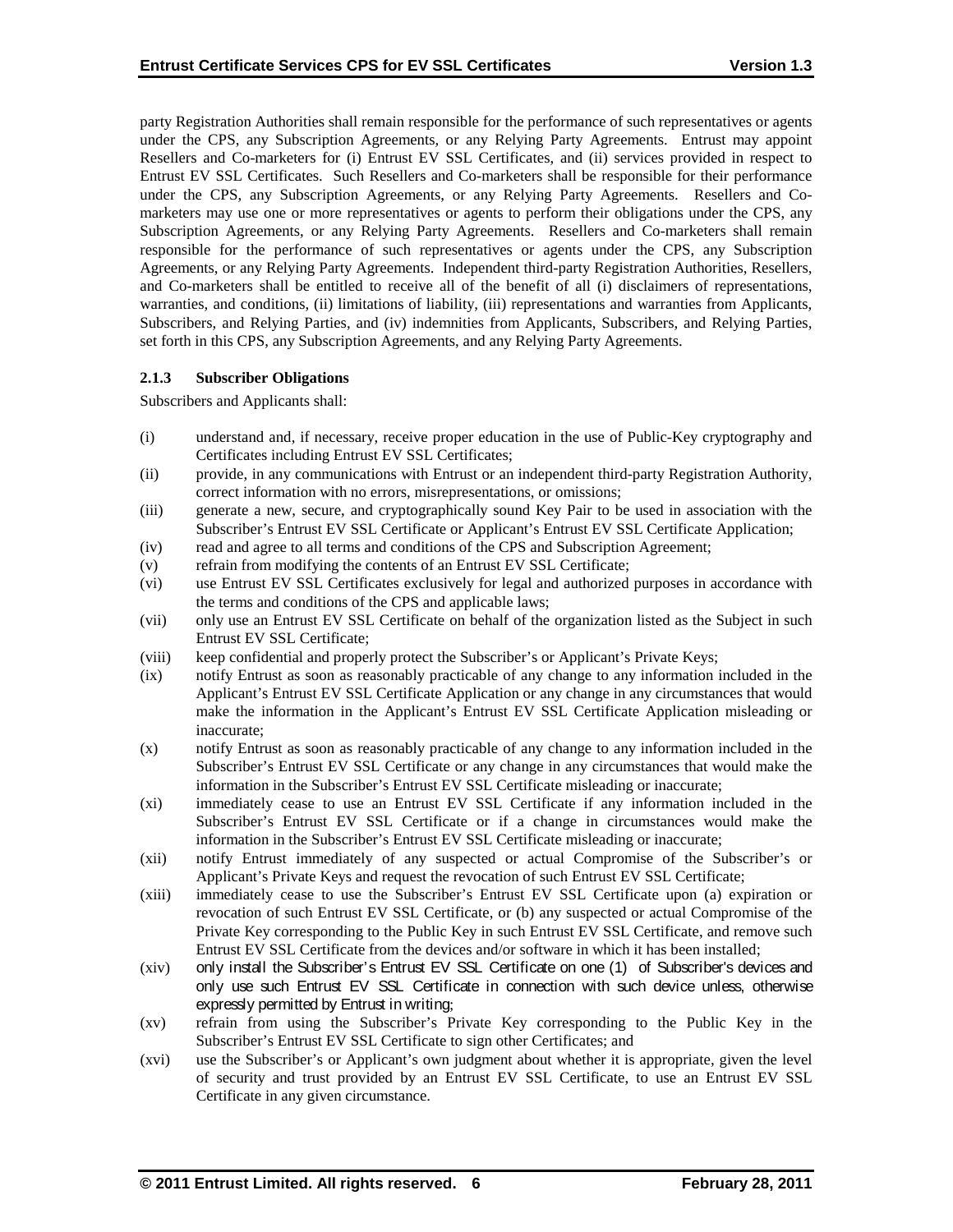Entrust EV SSL Certificates and related information may be subject to export, import, and/or use restrictions. Subscribers shall comply with all laws and regulations applicable to a Subscriber's right to export, import, and/or use Entrust EV SSL Certificates or related information, including, without limitation, all laws and regulations in respect to nuclear, chemical or biological weapons proliferation. Subscribers shall be responsible for procuring all required licenses and permissions for any export, import, and/or use of Entrust EV SSL Certificates or related information. Certain cryptographic techniques, software, hardware, and firmware ("Technology") that may be used in processing or in conjunction with Entrust EV SSL Certificates may be subject to export, import, and/or use restrictions. Subscribers shall comply with all laws and regulations applicable to a Subscriber's right to export, import, and/or use such Technology or related information. Subscribers shall be responsible for procuring all required licenses and permissions for any export, import, and/or use of such Technology or related information.

## **2.1.3.1 Subscriber and Applicant Representations and Warranties**

Subscribers and Applicants represent and warrant to Entrust and to all Certificate Beneficiaries that:

- (i) all information provided, and all representations made, by Subscriber in relation to any Entrust EV SSL Certificates are and will be complete and accurate (and Subscriber will promptly update such information and representations from time to time as necessary to maintain such completeness and accuracy);
- (ii) the Private Key corresponding to the Public Key submitted to Entrust in connection with an Entrust EV SSL Certificate Application was created using sound cryptographic techniques and all measures necessary have been taken to maintain sole control of, keep confidential, and properly protect the Private Key (and any associated access information or device  $-$  e.g., password or token) at all times;
- (iii) any information provided to Entrust or to any independent third-party Registration Authorities in connection with an Entrust EV SSL Certificate Application does not infringe, misappropriate, dilute, unfairly compete with, or otherwise violate the intellectual property, or other rights of any person, entity, or organization in any jurisdiction;
- (iv) the Entrust EV SSL Certificate(s) shall not be installed or used until it has reviewed and verified the accuracy of the data in each Entrust EV SSL Certificate;
- (v) the Entrust EV SSL Certificate shall be installed only on the server accessible at the domain name listed on the Entrust EV SSL Certificate, and will only be used in compliance with all applicable laws, solely for authorized company business, and solely in accordance with the Subscription Agreement and the CPS;
- (vi) Entrust shall be immediately notified if any information included in the Entrust EV SSL Certificate Application changes or if a change in circumstances would make the information in the Entrust EV SSL Certificate Application misleading or inaccurate;
- (vii) all use of the Entrust EV SSL Certificate and its associated Private Key shall cease immediately, and the Subscriber shall promptly notify Entrust and request the revocation of the Entrust EV SSL Certificate, if (1) any information included in the Entrust EV SSL Certificate changes, is or becomes incorrect or inaccurate, or if a change in circumstances would make the information in the Entrust EV SSL Certificate incorrect, misleading or inaccurate; or (2) there is any actual or suspected misuse or compromise of the Private Key associated with the Public Key in the Entrust EV SSL Certificate;
- (viii) all use of the (1) Entrust EV SSL Certificate and (2) Private Key associated with the Public Key in such Entrust EV SSL Certificate shall cease upon expiration or revocation of such Entrust EV SSL Certificate, and such Entrust EV SSL Certificate shall be removed from the devices and/or software in which it has been installed;
- (ix) the Entrust EV SSL Certificates will not be used for any hazardous or unlawful (including tortious) activities;
- (x) the subject named in the Entrust EV SSL Certificate corresponds to the Subscriber, and that it legally exists as a valid entity in the Jurisdiction of Incorporation or Registration specified in the Entrust EV SSL Certificates; and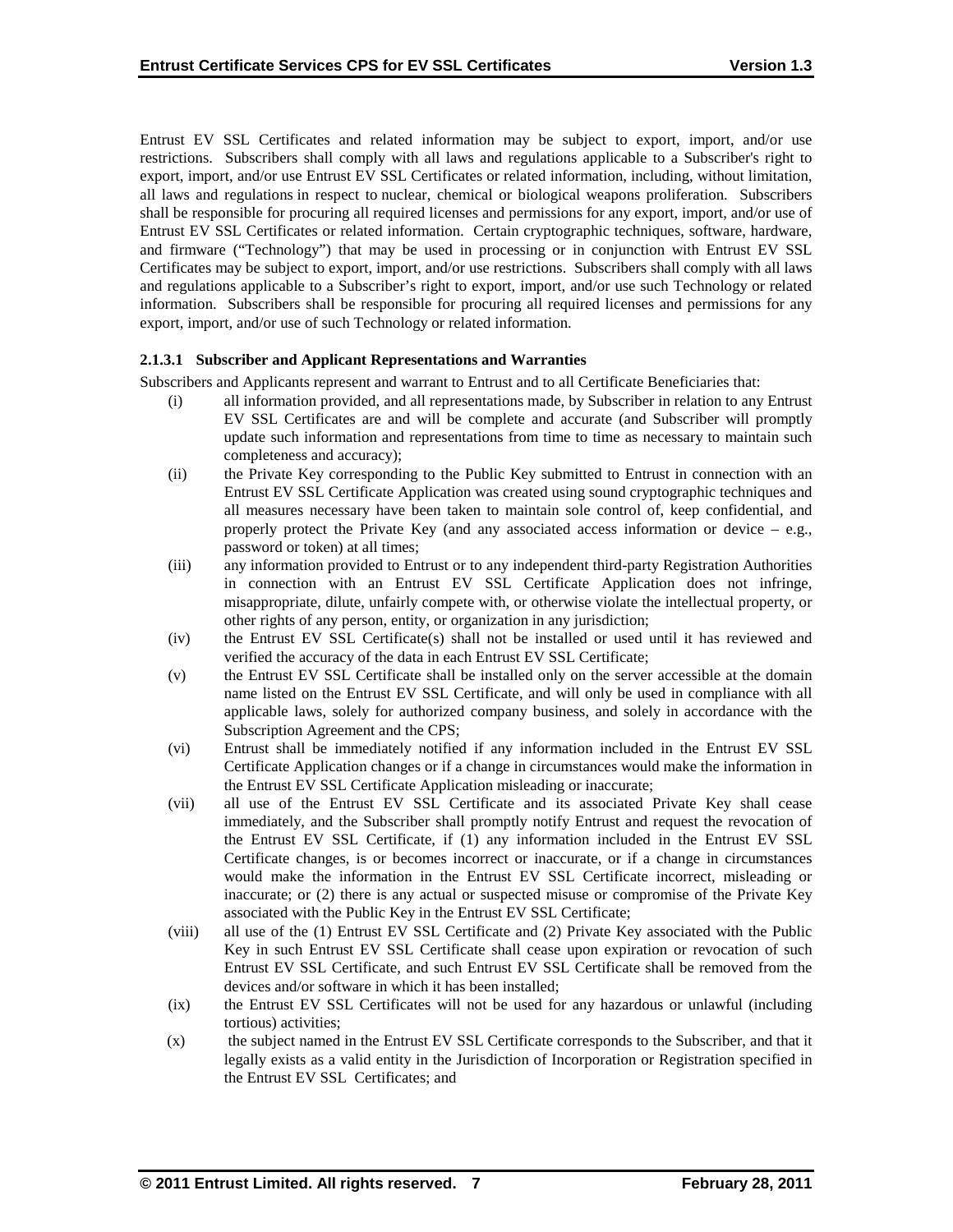- (xi) the Subscriber has the exclusive right to use the domain name listed in the Entrust EV SSL Certificate; and
- (xii) the Certificate will not be used to digitally sign hostile code, including spyware or other malicious software (malware), downloaded without user consent.

# **2.1.3.2 Subscriber Notice Requirements**

No stipulation

# **2.1.4 Relying Party Obligations**

Relying Parties shall:

- (i) understand and, if necessary, receive proper education in the use of Public-Key cryptography and Certificates including Entrust EV SSL Certificates;
- (ii) read and agree to all terms and conditions of the CPS and the Relying Party Agreement;
- (iii) verify Entrust EV SSL Certificates, including use of CRLs, in accordance with the certification path validation procedure specified in ITU-T Rec. X.509:2005 | ISO/IEC 9594-8 (2005), taking into account any critical extensions and approved technical corrigenda as appropriate;
- (iv) trust and make use of an Entrust EV SSL Certificate only if the Entrust EV SSL Certificate has not expired or been revoked and if a proper chain of trust can be established to a trustworthy root; and
- (v) make their own judgment and rely on an Entrust EV SSL Certificate only if such reliance is reasonable in the circumstances, including determining whether such reliance is reasonable given the nature of the security and trust provided by an Entrust EV SSL Certificate and the value of any transaction that may involve the use of an Entrust EV SSL Certificate.

Entrust EV SSL Certificates and related information may be subject to export, import, and/or use restrictions. Relying Parties shall comply with all laws and regulations applicable to a Relying Party's right to use Entrust EV SSL Certificates and/or related information, including, without limitation, all laws and regulations in respect to nuclear, chemical or biological weapons proliferation. Relying Parties shall be responsible for procuring all required licenses and permissions for any export, import, and/or use of Entrust EV SSL Certificates and/or related information. Certain cryptographic techniques, software, hardware, and firmware ("Technology") that may be used in processing or in conjunction with Entrust EV SSL Certificates may be subject to export, import, and/or use restrictions. Relying Parties shall comply with all laws and regulations applicable to a Relying Party's right to export, import, and/or use such Technology or related information. Relying Parties shall be responsible for procuring all required licenses and permissions for any export, import, and/or use of such Technology or related information.

#### **2.1.4.1 Relying Party Representations and Warranties**

Relying Parties represent and warrant to Entrust that:

- (i) the Relying Party shall properly validate an Entrust EV SSL Certificate before making a determination about whether to rely on such Entrust EV SSL Certificate, including confirmation that the Entrust EV SSL Certificate has not expired or been revoked and that a proper chain of trust can be established to a trustworthy root;
- (ii) the Relying Party shall not rely on a revoked or expired Entrust EV SSL Certificate;
- (iii) the Relying Party shall not rely on an Entrust EV SSL Certificate that cannot be validated back to a trustworthy root;
- (iv) the Relying Party shall exercise its own judgment in determining whether it is reasonable under the circumstances to rely on an Entrust EV SSL Certificate, including determining whether such reliance is reasonable given the nature of the security and trust provided by an Entrust EV SSL Certificate and the value of any transaction that may involve the use of an Entrust EV SSL Certificate; and
- (v) the Relying Party shall not use an Entrust EV SSL Certificate for any hazardous or unlawful (including tortious) activities.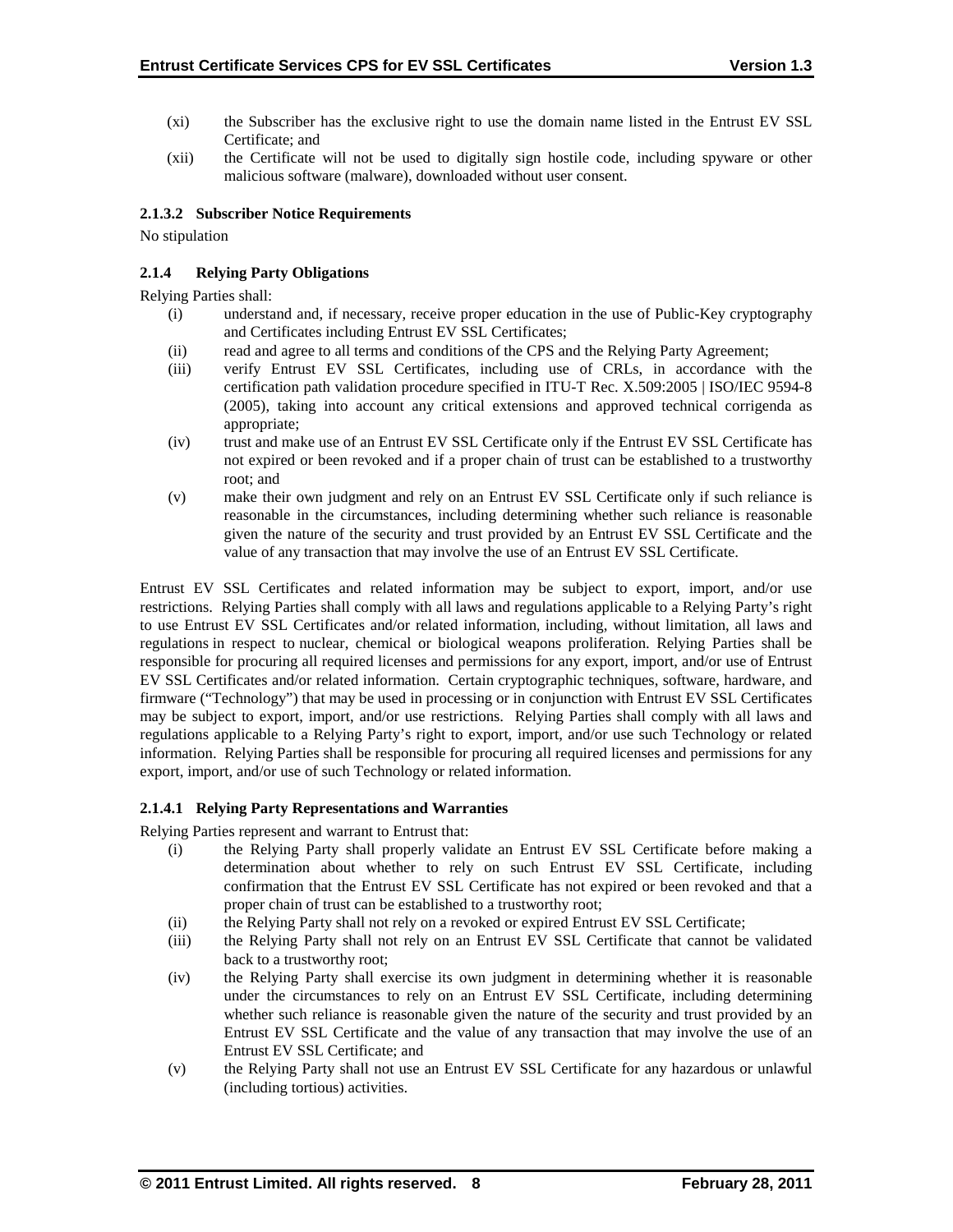### **2.1.5 Repository Obligations**

An Entrust Repository shall:

- (i) make available, in accordance with the terms and conditions of the CPS, Entrust EV SSL Certificate revocation information published by an Entrust EV SSL Certification Authority; and
- (ii) make available a copy of the CPS and other information related to the products and services provided by Entrust EV SSL Certification Authorities and any Registration Authorities operating under the Entrust EV SSL Certification Authorities.

## **2.2 Liability**

**THE MAXIMUM CUMULATIVE LIABILITY OF ENTRUST, ANY INDEPENDENT THIRD-PARTY REGISTRATION AUTHORITIES OPERATING UNDER AN ENTRUST EV SSL CERTIFICATION AUTHORITY, RESELLERS, CO-MARKETERS OR ANY SUBCONTRACTORS, DISTRIBUTORS, AGENTS, SUPPLIERS, EMPLOYEES OR DIRECTORS OF ANY OF THE FOREGOING TO ANY APPLICANTS, SUBSCRIBERS, RELYING PARTIES OR ANY OTHER PERSONS, ENTITIES, OR ORGANIZATIONS FOR ANY LOSSES, COSTS, EXPENSES, LIABILITIES, DAMAGES, CLAIMS, OR SETTLEMENT AMOUNTS ARISING OUT OF OR RELATING TO USE OF AN ENTRUST EV SSL CERTIFICATE OR ANY SERVICES PROVIDED IN RESPECT TO ANY ENTRUST EV SSL CERTIFICATES IS LIMITED BY THIS CPS. THIS CPS ALSO CONTAINS LIMITED WARRANTIES, LIMITATIONS ON LIABILITY, AND DISCLAIMERS OF REPRESENTATIONS, WARRANTIES AND CONDITIONS.**

## **2.2.1 CA Liability**

## **2.2.1.1 Warranties and Limitations on Warranties**

Entrust makes the following limited warranties with respect to the operation of Entrust EV SSL Certification Authorities:

- (i) Entrust EV SSL Certification Authorities shall provide Repository services consistent with the practices and procedures set forth in this CPS;
- (ii) Entrust EV SSL Certification Authorities shall perform Entrust EV SSL Certificate issuance consistent with the procedures set forth in this CPS which conform to the Guidelines published by the CA/Browser Forum; and
- (iii) Entrust EV SSL Certification Authorities shall provide revocation services consistent with the procedures set forth in this CPS.

Notwithstanding the foregoing, in no event does Entrust, any independent third-party Registration Authority operating under an Entrust EV SSL Certification Authority, or any Resellers, Co-marketers, or any subcontractors, distributors, agents, suppliers, employees, or directors of any of the foregoing make any representations, or provide any warranties, or conditions to any Applicants, Subscribers, Relying Parties, or any other persons, entities, or organizations with respect to (i) the techniques used in the generation and storage of the Private Key corresponding to the Public Key in an Entrust EV SSL Certificate, including, whether such Private Key has been Compromised or was generated using sound cryptographic techniques, (ii) the reliability of any cryptographic techniques or methods used in conducting any act, transaction, or process involving or utilizing an Entrust EV SSL Certificate, (iii) any software whatsoever, or (iv) nonrepudiation of any Entrust EV SSL Certificate or any transaction facilitated through the use of an Entrust EV SSL Certificate, since such determination is a matter of applicable law.

Applicants, Subscribers, and Relying Parties acknowledge and agree that operations in relation to Entrust EV SSL Certificates and Entrust EV SSL Certificate Applications are dependent on the transmission of information over communication infrastructures such as, without limitation, the Internet, telephone and telecommunications lines and networks, servers, firewalls, proxies, routers, switches, and bridges ("Telecommunication Equipment") and that this Telecommunication Equipment is not under the control of Entrust or any independent third-party Registration Authority operating under an Entrust EV SSL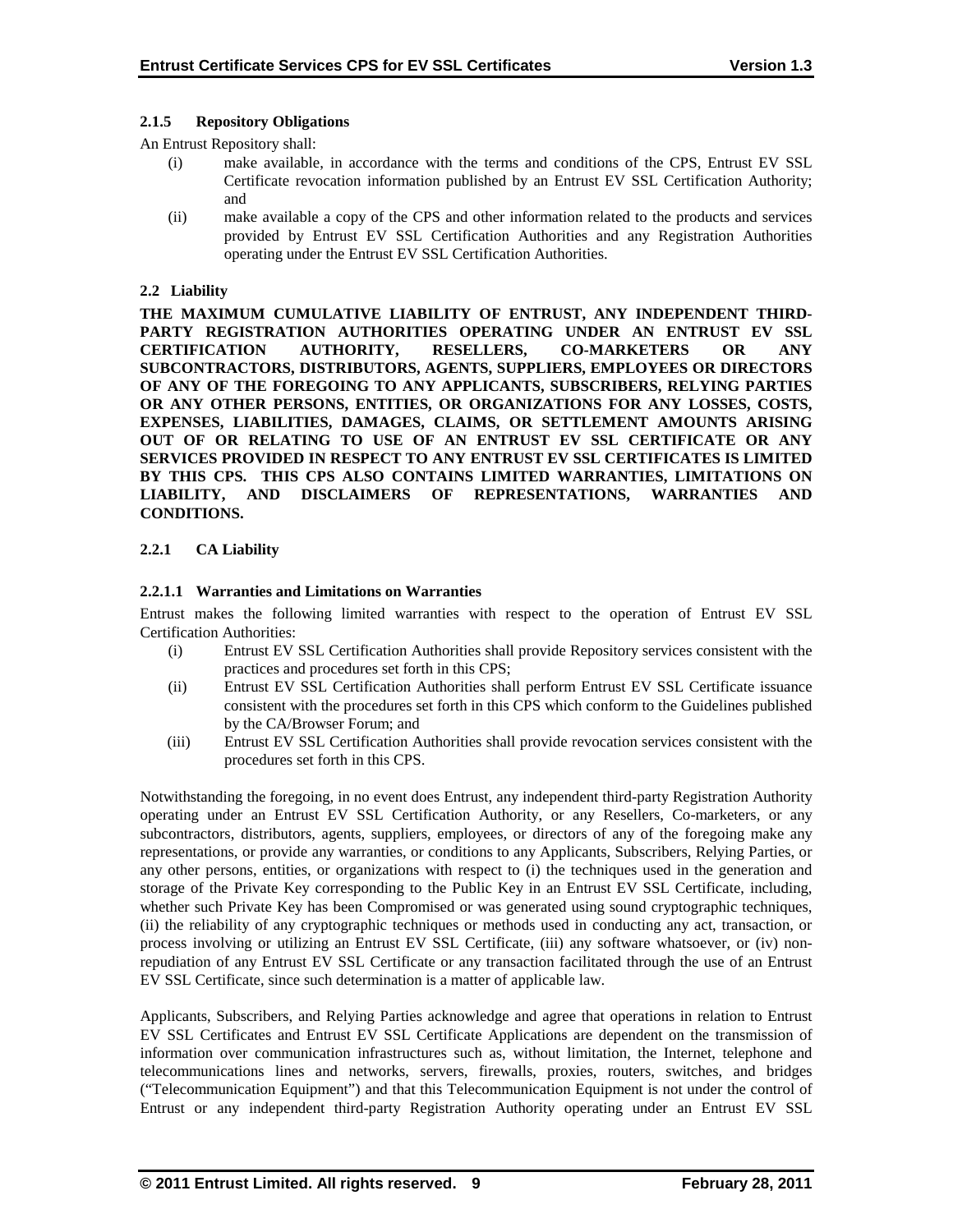Certification Authority, or any Resellers, Co-marketers, or any subcontractors, distributors, agents, suppliers, employees, or directors of any of the foregoing. Neither Entrust nor any independent third-party Registration Authority operating under an Entrust EV SSL Certification Authority, or any Resellers, Comarketers, or any subcontractors, distributors, agents, suppliers, employees, or directors of any of the foregoing shall be liable for any error, failure, delay, interruption, defect, or corruption in relation to an Entrust EV SSL Certificate, an Entrust EV SSL CRL, Entrust EV SSL OCSP message, or an Entrust EV SSL Certificate Application to the extent that such error, failure, delay, interruption, defect, or corruption is caused by such Telecommunication Equipment.

## **2.2.1.2 Disclaimers**

**EXCEPT AS SPECIFICALLY PROVIDED IN §2.2.1.1, NEITHER ENTRUST NOR ANY INDEPENDENT THIRD-PARTY REGISTRATION AUTHORITY OPERATING UNDER AN ENTRUST EV SSL CERTIFICATION AUTHORITY, NOR ANY RESELLERS, CO-MARKETERS, OR ANY SUBCONTRACTORS, DISTRIBUTORS, AGENTS, SUPPLIERS, EMPLOYEES, OR DIRECTORS OF ANY OF THE FOREGOING MAKE ANY REPRESENTATIONS OR GIVE ANY WARRANTIES OR CONDITIONS, WHETHER EXPRESS, IMPLIED, STATUTORY, BY USAGE OF TRADE, OR OTHERWISE, AND ENTRUST AND ALL INDEPENDENT THIRD-PARTY REGISTRATION AUTHORITIES OPERATING UNDER AN ENTRUST EV SSL CERTIFICATION AUTHORITY, AND ALL RESELLERS, CO-MARKETERS, AND ALL SUBCONTRACTORS, DISTRIBUTORS, AGENTS, SUPPLIERS, EMPLOYEES, AND DIRECTORS OF ANY OF THE FOREGOING SPECIFICALLY DISCLAIM ANY AND ALL REPRESENTATIONS, WARRANTIES, AND CONDITIONS OF MERCHANTABILITY, NON-INFRINGEMENT, TITLE, SATISFACTORY QUALITY, AND/OR FITNESS FOR A PARTICULAR PURPOSE.**

#### **2.2.1.3 Loss Limitations**

**IN NO EVENT SHALL THE TOTAL CUMULATIVE LIABILITY OF ENTRUST, ANY INDEPENDENT THIRD-PARTY REGISTRATION AUTHORITY OPERATING UNDER AN ENTRUST EV SSL CERTIFICATION AUTHORITY, ANY RESELLERS, OR CO-MARKETERS, OR ANY SUBCONTRACTORS, DISTRIBUTORS, AGENTS, SUPPLIERS, EMPLOYEES, OR DIRECTORS OF ANY OF THE FOREGOING TO ANY APPLICANT, SUBSCRIBER, RELYING PARTY OR ANY OTHER PERSON, ENTITY, OR ORGANIZATION ARISING OUT OF OR RELATING TO ANY ENTRUST EV SSL CERTIFICATE OR ANY SERVICES PROVIDED IN RESPECT TO ENTRUST EV SSL CERTIFICATES, INCLUDING ANY USE OR RELIANCE ON ANY ENTRUST EV SSL CERTIFICATE, EXCEED THE GREATER OF (1) TEN THOUSAND UNITED STATES DOLLARS (\$10,000.00 U.S.); AND (2) TEN TIMES THE FEES PAID BY THE APPLICABLE SUBSCRIBER TO ENTRUST DURING THE TWELVE MONTHS PRIOR TO THE INITIATION OF THE CLAIM TO A MAXIMUM OF ONE MILLION DOLLARS (\$1,000,000) (SUCH GREATER NUMBER REFERRED TO AS THE "CUMULATIVE DAMAGE CAP"). THE FOREGOING LIMITATIONS SHALL APPLY TO ANY LIABILITY WHETHER BASED IN CONTRACT (INCLUDING FUNDAMENTAL BREACH), TORT (INCLUDING NEGLIGENCE), LEGISLATION OR ANY OTHER THEORY OF LIABILITY, INCLUDING ANY DIRECT, INDIRECT, SPECIAL, STATUTORY, PUNITIVE, EXEMPLARY, CONSEQUENTIAL, RELIANCE, OR INCIDENTAL DAMAGES.**

**IN NO EVENT SHALL ENTRUST OR ANY INDEPENDENT THIRD-PARTY REGISTRATION AUTHORITY OPERATING UNDER AN ENTRUST EV SSL CERTIFICATION AUTHORITY, OR ANY RESELLERS, CO-MARKETERS, OR ANY SUBCONTRACTORS, DISTRIBUTORS, AGENTS, SUPPLIERS, EMPLOYEES, OR DIRECTORS OF ANY OF THE FOREGOING BE LIABLE FOR ANY INCIDENTAL, SPECIAL, STATUTORY, PUNITIVE, EXEMPLARY, INDIRECT, RELIANCE, OR CONSEQUENTIAL DAMAGES (INCLUDING, WITHOUT LIMITATION, DAMAGES FOR LOSS OF BUSINESS, LOSS OF BUSINESS OPPORTUNITIES, LOSS OF GOODWILL, LOSS OF PROFITS, BUSINESS INTERRUPTION, LOSS OF DATA, LOST SAVINGS OR OTHER SIMILAR PECUNIARY LOSS) WHETHER ARISING FROM**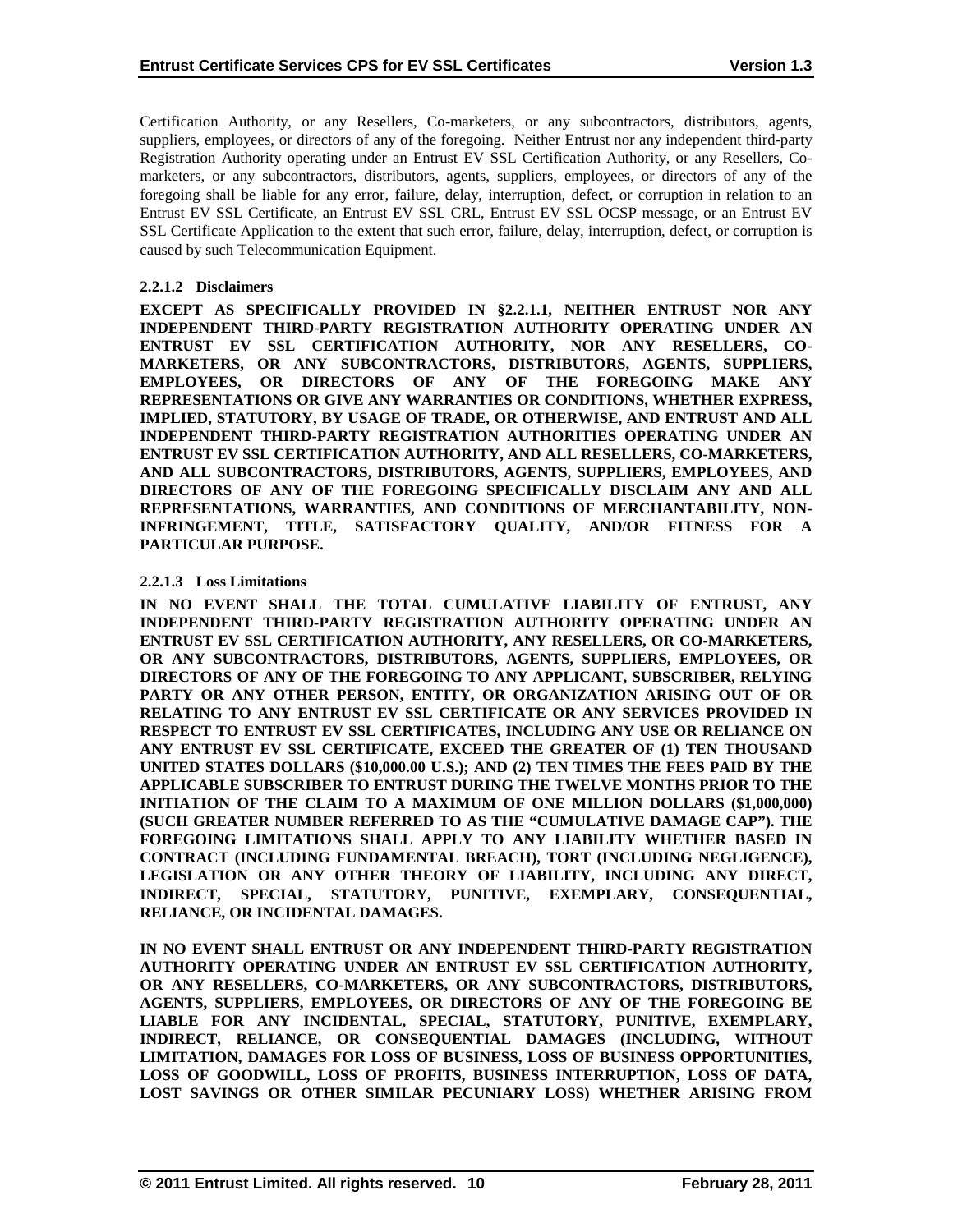**CONTRACT (INCLUDING FUNDAMENTAL BREACH), TORT (INCLUDING NEGLIGENCE), LEGISLATION OR ANY OTHER THEORY OF LIABILITY.** 

**THE FOREGOING LIMITATIONS SHALL APPLY NOTWITHSTANDING THE FAILURE OF ESSENTIAL PURPOSE OF ANY LIMITED REMEDY STATED HEREIN AND EVEN IF ENTRUST OR ANY INDEPENDENT THIRD-PARTY REGISTRATION AUTHORITY OPERATING UNDER AN ENTRUST EV SSL CERTIFICATION AUTHORITY, OR ANY RESELLERS, CO-MARKETERS, OR ANY SUBCONTRACTORS, DISTRIBUTORS, AGENTS, SUPPLIERS, EMPLOYEES, OR DIRECTORS OF ANY OF THE FOREGOING HAVE BEEN ADVISED OF THE POSSIBILITY OF THOSE DAMAGES.**

**SOME JURISDICTIONS DO NOT ALLOW THE EXCLUSION OR LIMITATION OF LIABILITY FOR CONSEQUENTIAL OR INCIDENTAL DAMAGES, SO THESE LIMITATIONS SET FORTH ABOVE MAY NOT APPLY TO CERTAIN APPLICANTS, SUBSCRIBERS, RELYING PARTIES, OR OTHER PERSONS, ENTITIES, OR ORGANIZATIONS. THE DISCLAIMERS OF REPRESENTATIONS, WARRANTIES, AND CONDITIONS AND THE LIMITATIONS OF LIABILITY IN THIS CPS CONSTITUTE AN ESSENTIAL PART OF THE CPS, ANY SUBSCRIPTION AGREEMENTS, AND ANY RELYING PARTY AGREEMENTS. ALL APPLICANTS, SUBSCRIBERS, RELYING PARTIES, AND OTHER PERSONS, ENTITIES, AND ORGANIZATIONS ACKNOWLEDGE THAT BUT FOR THESE DISCLAIMERS OF REPRESENTATIONS, WARRANTIES, AND CONDITIONS AND LIMITATIONS OF LIABILITY, ENTRUST WOULD NOT ISSUE ENTRUST EV SSL CERTIFICATES TO SUBSCRIBERS AND NEITHER ENTRUST NOR ANY INDEPENDENT THIRD-PARTY REGISTRATION AUTHORITIES OPERATING UNDER AN ENTRUST EV SSL CERTIFICATION AUTHORITY, NOR ANY RESELLERS, CO-MARKETERS, OR ANY SUBCONTRACTORS, DISTRIBUTORS, AGENTS, SUPPLIERS, EMPLOYEES, OR DIRECTORS OF ANY OF THE FOREGOING WOULD PROVIDE SERVICES IN RESPECT TO ENTRUST EV SSL CERTIFICATES AND THAT THESE PROVISIONS PROVIDE FOR A REASONABLE ALLOCATION OF RISK.**

#### **2.2.1.4 Other Exclusions**

Without limitation, neither Entrust nor any independent third-party Registration Authorities operating under an Entrust EV SSL Certification Authority, nor any Resellers or Co-marketers, or any subcontractors, distributors, agents, suppliers, employees, or directors of any of the foregoing shall be liable to any Applicants, Subscribers, Relying Parties or any other person, entity, or organization for any losses, costs, expenses, liabilities, damages, claims, or settlement amounts arising out of or relating to use of an Entrust EV SSL Certificate or any services provided in respect to an Entrust EV SSL Certificate if:

- (i) the Entrust EV SSL Certificate was issued as a result of errors, misrepresentations, or other acts or omissions of a Subscriber or of any other person, entity, or organization;
- (ii) the Entrust EV SSL Certificate has expired or has been revoked;
- (iii) the Entrust EV SSL Certificate has been modified or otherwise altered;
- (iv) the Subscriber failed to stop using an Entrust EV SSL Certificate after the information contain in such Entrust EV SSL Certificate changed or after circumstances changed so that the information contained in such Entrust EV SSL Certificate became misleading or inaccurate;
- (v) a Subscriber breached the CPS or the Subscriber's Subscription Agreement, or a Relying Party breached the CPS or the Relying Party's Relying Party Agreement;
- (vi) the Private Key associated with the Entrust EV SSL Certificate has been Compromised; or
- (vii) the Entrust EV SSL Certificate is used other than as permitted by the CPS or is used in contravention of applicable law.

In no event shall Entrust or any independent third-party Registration Authority operating under an Entrust EV SSL Certification Authority, or any Resellers, Co-marketers, or any subcontractors, distributors, agents,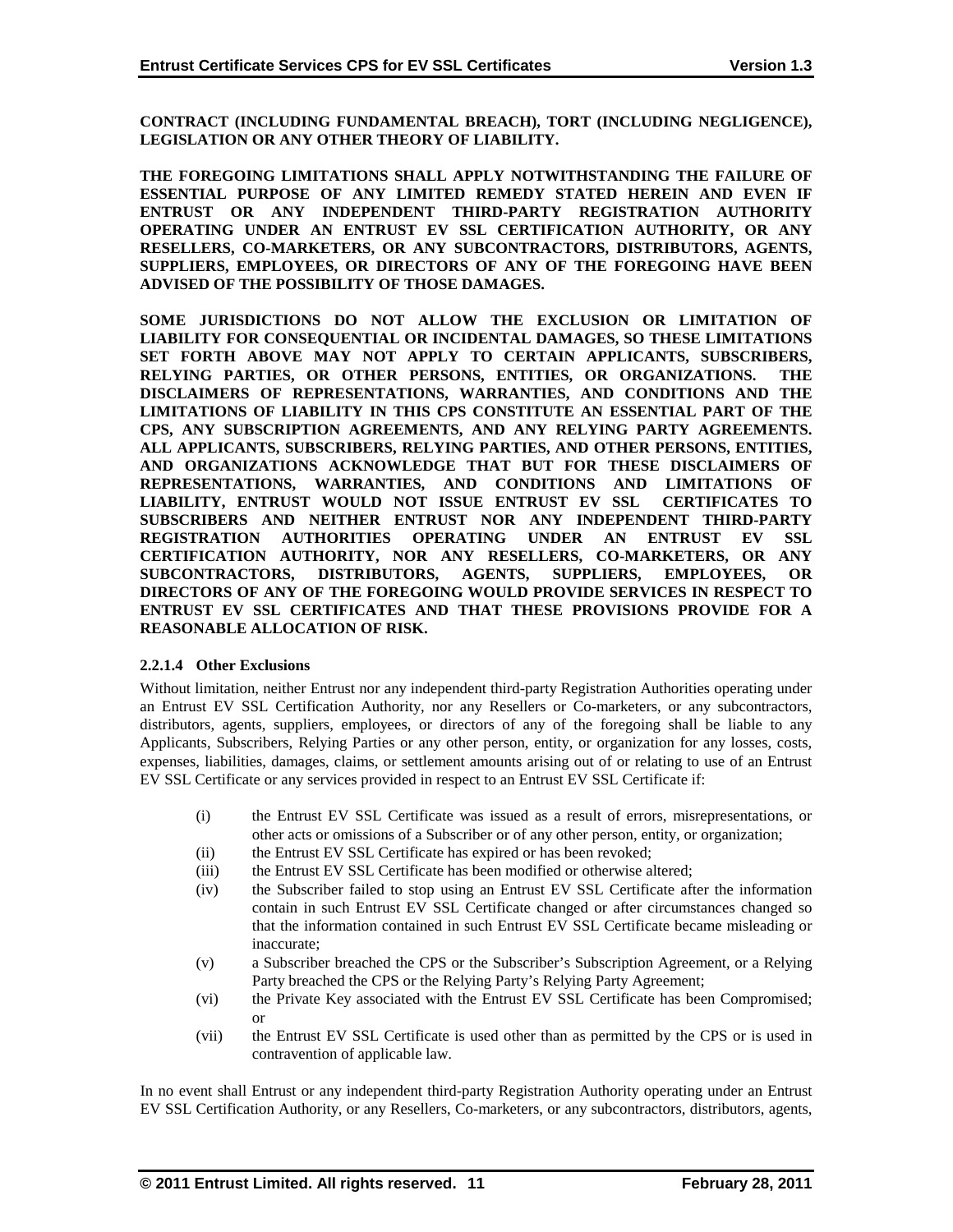suppliers, employees, or directors of any of the foregoing be liable to any Applicant, Subscriber, or any other person, entity, or organization for any losses, costs, liabilities, expenses, damages, claims, or settlement amounts arising out of or relating to the refusal by Entrust or any independent third-party Registration Authority operating under an Entrust EV SSL Certification Authority, or any Resellers, Comarketers, or any subcontractors, distributors, agents, suppliers, employees, or directors of any of the foregoing to issue or request the issuance of an Entrust EV SSL Certificate. In no event shall Entrust or any independent third-party Registration Authority operating under an Entrust EV SSL Certification Authority, or any Resellers, Co-marketers, or any subcontractors, distributors, agents, suppliers, employees, or directors of any of the foregoing be liable to any Applicant, Subscriber, or any other person, entity, or organization for any losses, costs, liabilities, expenses, damages, claims, or settlement amounts arising out of or relating to any delay by Entrust or any independent third-party Registration Authority operating under an Entrust EV SSL Certification Authority, or any Resellers, Co-marketers, or any subcontractors, distributors, agents, suppliers, employees, or directors of any of the foregoing, in issuing or in requesting the issuance of an Entrust EV SSL Certificate.

In no event shall Entrust or any independent third-party Registration Authority operating under an Entrust EV SSL Certification Authority, or any Resellers, Co-marketers, or any subcontractors, distributors, agents, suppliers, employees, or directors of any of the foregoing be liable to any Subscriber, Relying Party, or any other person, entity, or organization for any losses, costs, expenses, liabilities, damages, claims, or settlement amounts arising out of or relating to any proceeding or allegation that an Entrust EV SSL Certificate or any information contained in an Entrust EV SSL Certificate infringes, misappropriates, dilutes, unfairly competes with, or otherwise violates any patent, trademark, copyright, trade secret, or any other intellectual property right or other right of any person, entity, or organization in any jurisdiction.

## **2.2.1.5 Hazardous Activities**

Entrust EV SSL Certificates and the services provided by Entrust in respect to Entrust EV SSL Certificates are not designed, manufactured, or intended for use in or in conjunction with hazardous activities or uses requiring fail-safe performance, including the operation of nuclear facilities, aircraft navigation or communications systems, air traffic control, medical devices or direct life support machines. Entrust and any independent third-party Registration Authority operating under an Entrust EV SSL Certification Authority, and any Resellers, Co-marketers, and any subcontractors, distributors, agents, suppliers, employees, or directors of any of the foregoing specifically disclaim any and all representations, warranties, and conditions with respect to such uses, whether express, implied, statutory, by usage of trade, or otherwise.

# **2.2.2 RA Liability**

The same liability provisions that apply in §2.2.1 with respect to Entrust EV SSL Certification Authorities shall apply with respect to Entrust-operated Registration Authorities and independent third-party Registration Authorities operating under Entrust EV SSL Certification Authorities and all Resellers, Comarketers and all subcontractors, distributors, agents, suppliers, employees, and directors of any of the foregoing.

#### **2.3 Financial Responsibility**

Subscribers and Relying Parties shall be responsible for the financial consequences to such Subscribers, Relying Parties, and to any other persons, entities, or organizations for any transactions in which such Subscribers or Relying Parties participate and which use Entrust EV SSL Certificates or any services provided in respect to Entrust EV SSL Certificates. Entrust makes no representations and gives no warranties or conditions regarding the financial efficacy of any transaction completed utilizing an Entrust EV SSL Certificate or any services provided in respect to Entrust EV SSL Certificates and neither Entrust nor any independent third-party Registration Authority operating under an Entrust EV SSL Certification Authority, nor any Resellers, Co-marketers, nor any subcontractors, distributors, agents, suppliers, employees, or directors of any of the foregoing shall have any liability except as explicitly set forth herein in respect to the use of or reliance on an Entrust EV SSL Certificate or any services provided in respect to Entrust EV SSL Certificates.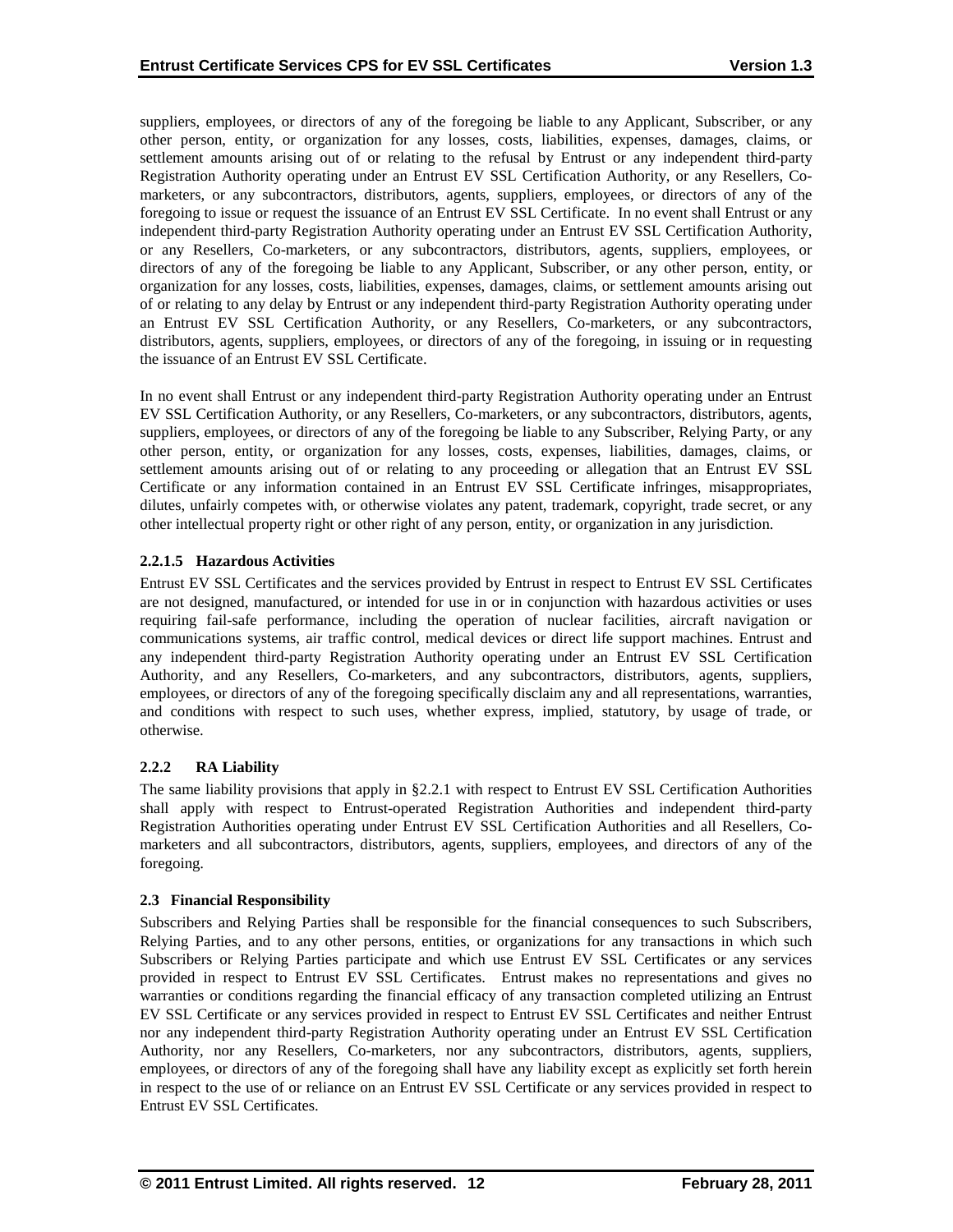# **2.3.1 Indemnification by Relying Parties**

RELYING PARTIES SHALL INDEMNIFY AND HOLD ENTRUST AND ALL INDEPENDENT THIRD-PARTY REGISTRATION AUTHORITIES OPERATING UNDER AN ENTRUST EV SSL CERTIFICATION AUTHORITY, AND ALL RESELLERS, CO-MARKETERS, AND ALL SUBCONTRACTORS, DISTRIBUTORS, AGENTS, SUPPLIERS, EMPLOYEES, AND DIRECTORS OF ANY OF THE FOREGOING (COLLECTIVELY, THE "INDEMNIFIED PARTIES") HARMLESS FROM AND AGAINST ANY AND ALL LIABILITIES, LOSSES, COSTS, EXPENSES, DAMAGES, CLAIMS, AND SETTLEMENT AMOUNTS (INCLUDING REASONABLE ATTORNEY'S FEES, COURT COSTS, AND EXPERT'S FEES) ARISING OUT OF OR RELATING TO ANY USE OR RELIANCE BY A RELYING PARTY ON ANY ENTRUST EV SSL CERTIFICATE OR ANY SERVICE PROVIDED IN RESPECT TO ENTRUST EV SSL CERTIFICATES, INCLUDING (I) LACK OF PROPER VALIDATION OF AN ENTRUST EV SSL CERTIFICATE BY A RELYING PARTY, (II) RELIANCE BY THE RELYING PARTY ON AN EXPIRED OR REVOKED ENTRUST EV SSL CERTIFICATE, (III) USE OF AN ENTRUST EV SSL CERTIFICATE OTHER THAN AS PERMITTED BY THE CPS, THE SUBSCRIPTION AGREEMENT, ANY RELYING PARTY AGREEMENT, AND APPLICABLE LAW, (IV) FAILURE BY A RELYING PARTY TO EXERCISE REASONABLE JUDGMENT IN THE CIRCUMSTANCES IN RELYING ON AN ENTRUST EV SSL CERTIFICATE, OR (V) ANY CLAIM OR ALLEGATION THAT THE RELIANCE BY A RELYING PARTY ON AN ENTRUST EV SSL CERTIFICATE OR THE INFORMATION CONTAINED IN AN ENTRUST EV SSL CERTIFICATE INFRINGES, MISAPPROPRIATES, DILUTES, UNFAIRLY COMPETES WITH, OR OTHERWISE VIOLATES THE RIGHTS INCLUDING INTELLECTUAL PROPERTY RIGHTS OR ANY OTHER RIGHTS OF ANYONE IN ANY JURISDICTION. NOTWITHSTANDING THE FOREGOING, RELYING PARTIES SHALL NOT BE OBLIGATED TO PROVIDE ANY INDEMNIFICATION TO AN INDEMNIFIED PARTY IN RESPECT TO ANY LIABILITIES, LOSSES, COSTS, EXPENSES, DAMAGES, CLAIMS, AND SETTLEMENT AMOUNTS (INCLUDING REASONABLE ATTORNEY'S FEES, COURT COSTS AND EXPERT'S FEES) TO THE EXTENT THAT SUCH LIABILITIES, LOSSES, COSTS, EXPENSES, DAMAGES, CLAIMS, AND SETTLEMENT AMOUNTS (INCLUDING REASONABLE ATTORNEY'S FEES, COURT COSTS, AND EXPERT'S FEES) ARISE OUT OF OR RELATE TO ANY WILLFUL MISCONDUCT BY SUCH INDEMNIFIED PARTY.

# **2.3.1.1 Indemnification by Subscribers**

SUBSCRIBERS SHALL INDEMNIFY AND HOLD ENTRUST AND ALL INDEPENDENT THIRD-PARTY REGISTRATION AUTHORITIES OPERATING UNDER AN ENTRUST EV SSL CERTIFICATION AUTHORITY, AND ALL RESELLERS, CO-MARKETERS, AND ALL SUBCONTRACTORS, DISTRIBUTORS, AGENTS, SUPPLIERS, EMPLOYEES, OR DIRECTORS OF ANY OF THE FOREGOING (COLLECTIVELY, THE "INDEMNIFIED PARTIES") HARMLESS FROM AND AGAINST ANY AND ALL LIABILITIES, LOSSES, COSTS, EXPENSES, DAMAGES, CLAIMS, AND SETTLEMENT AMOUNTS (INCLUDING REASONABLE ATTORNEY'S FEES, COURT COSTS, AND EXPERT'S FEES) ARISING OUT OF OR RELATING TO ANY RELIANCE BY A RELYING PARTY ON ANY ENTRUST EV SSL CERTIFICATE OR ANY SERVICE PROVIDED IN RESPECT TO ENTRUST EV SSL CERTIFICATES, INCLUDING ANY (I) ERROR, MISREPRESENTATION OR OMISSION MADE BY A SUBSCRIBER IN USING OR APPLYING FOR AN ENTRUST EV SSL CERTIFICATE, (II) MODIFICATION MADE BY A SUBSCRIBER TO THE INFORMATION CONTAINED IN AN ENTRUST EV SSL CERTIFICATE, (III) USE OF AN ENTRUST EV SSL CERTIFICATE OTHER THAN AS PERMITTED BY THE CPS, THE SUBSCRIPTION AGREEMENT, ANY RELYING PARTY AGREEMENT, AND APPLICABLE LAW, (IV) FAILURE BY A SUBSCRIBER TO TAKE THE NECESSARY PRECAUTIONS TO PREVENT LOSS, DISCLOSURE, COMPROMISE OR UNAUTHORIZED USE OF THE PRIVATE KEY CORRESPONDING TO THE PUBLIC KEY IN SUCH SUBSCRIBER'S ENTRUST EV SSL CERTIFICATE, OR (V) ALLEGATION THAT THE USE OF A SUBSCRIBER'S ENTRUST EV SSL CERTIFICATE OR THE INFORMATION CONTAINED IN A SUBSCRIBER'S ENTRUST EV SSL CERTIFICATE INFRINGES, MISAPPROPRIATES, DILUTES, UNFAIRLY COMPETES WITH, OR OTHERWISE VIOLATES THE RIGHTS INCLUDING INTELLECTUAL PROPERTY RIGHTS OR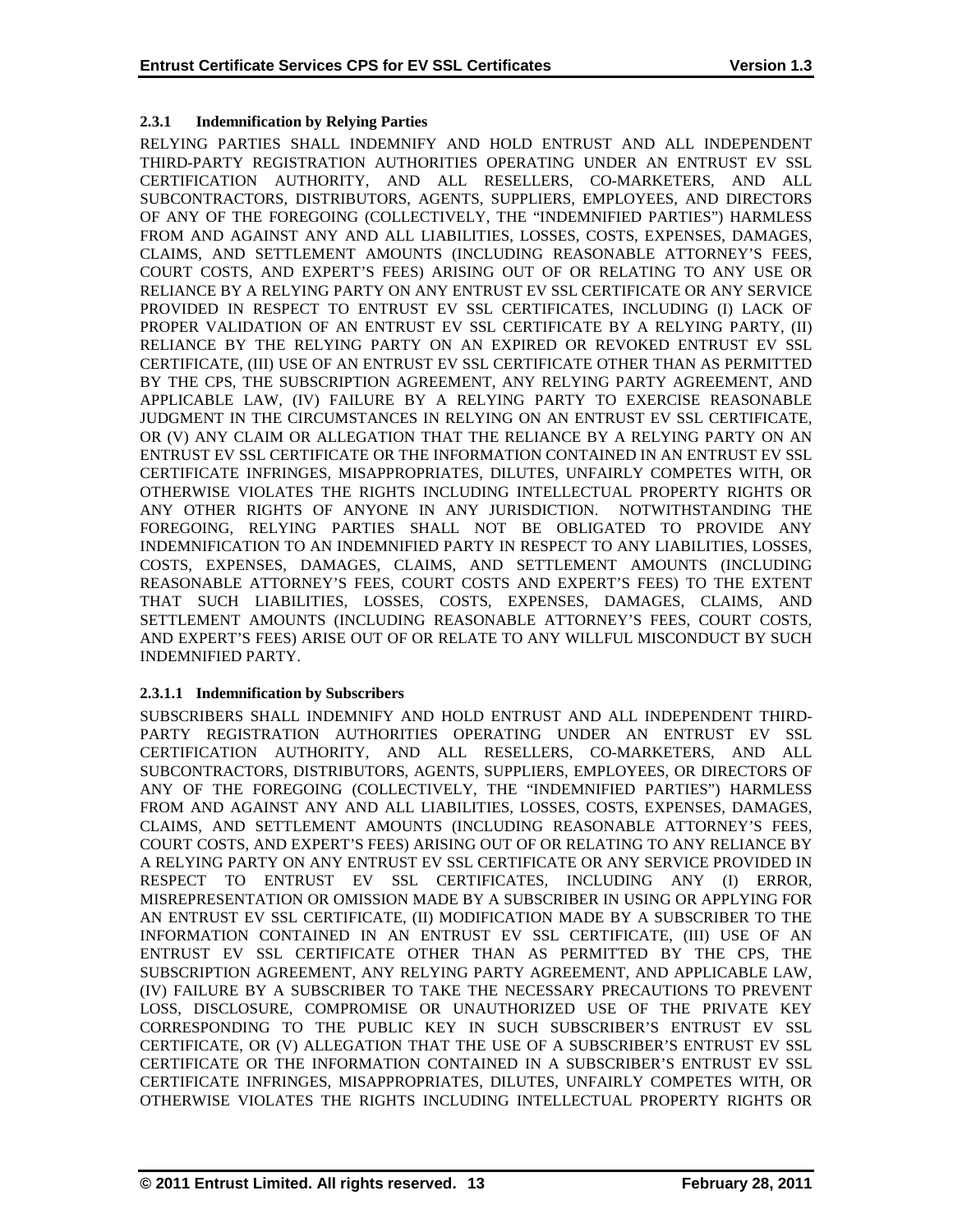ANY OTHER RIGHTS OF ANYONE IN ANY JURISDICTION. NOTWITHSTANDING THE FOREGOING, A SUBSCRIBER SHALL NOT BE OBLIGATED TO PROVIDE ANY INDEMNIFICATION TO AN INDEMNIFIED PARTY IN RESPECT TO ANY LIABILITIES, LOSSES, COSTS, EXPENSES, DAMAGES, CLAIMS, AND SETTLEMENT AMOUNTS (INCLUDING REASONABLE ATTORNEY'S FEES, COURT COSTS AND EXPERTS FEES) TO THE EXTENT THAT SUCH LIABILITIES, LOSSES, COSTS, EXPENSES, DAMAGES, CLAIMS, AND SETTLEMENT AMOUNTS (INCLUDING REASONABLE ATTORNEY'S FEES, COURT COSTS, AND EXPERT'S FEES) ARISE OUT OF OR RELATE TO ANY WILLFUL MISCONDUCT BY SUCH INDEMNIFIED PARTY.

## **2.3.2 Fiduciary Relationships**

Nothing contained in this CPS, or in any Subscription Agreement, or any Relying Party Agreement shall be deemed to constitute either Entrust or any independent third-party Registration Authority operating under an Entrust EV SSL Certification Authority, or any Resellers, Co-marketers, or any subcontractors, distributors, agents, suppliers, employees, or directors of any of the foregoing, the fiduciary, partner, agent, trustee, or legal representative of any Applicant, Subscriber, Relying Party or any other person, entity, or organization or to create any fiduciary relationship between either Entrust or any independent third-party Registration Authority operating under an Entrust EV SSL Certification Authority, or any Resellers, Co-marketers, or any subcontractors, distributors, agents, suppliers, employees, or directors of any of the foregoing and any Subscriber, Applicant, Relying Party or any other person, entity, or organization, for any purpose whatsoever. Nothing in the CPS, or in any Subscription Agreement or any Relying Party Agreement shall confer on any Subscriber, Applicant, Relying Party, or any other third party, any authority to act for, bind, or create or assume any obligation or responsibility, or make any representation on behalf of Entrust or any independent third-party Registration Authority operating under an Entrust EV SSL Certification Authority, or any Resellers, Co-marketers, or any subcontractors, distributors, agents, suppliers, employees, or directors of any of the foregoing.

### **2.3.3 Administrative Processes**

No Stipulation.

#### **2.4 Interpretation and Enforcement**

#### **2.4.1 Governing Law**

The laws of the Province of Ontario, Canada, excluding its conflict of laws rules, shall govern the construction, validity, interpretation, enforceability and performance of the CPS, all Subscription Agreements and all Relying Party Agreements. The application of the United Nations Convention on Contracts for the International Sale of Goods to the CPS, any Subscription Agreements, and any Relying Party Agreements is expressly excluded. Any dispute arising out of or in respect to the CPS, any Subscription Agreement, any Relying Party Agreement, or in respect to any Entrust EV SSL Certificates or any services provided in respect to any Entrust EV SSL Certificates that is not resolved by alternative dispute resolution, shall be brought in the provincial or federal courts sitting in Ottawa, Ontario, and each person, entity, or organization hereby agrees that such courts shall have personal and exclusive jurisdiction over such disputes. In the event that any matter is brought in a provincial or federal court, Applicants, Subscribers, and Relying Parties waive any right that such Applicants, Subscribers, and Relying Parties may have to a jury trial.

# **2.4.1.1 Force Majeure**

Neither Entrust nor any independent third-party Registration Authority operating under an Entrust EV SSL Certification Authority, nor any Resellers, Co-marketers, nor any subcontractors, distributors, agents, suppliers, employees, or directors of any of the foregoing shall be in default hereunder or liable for any losses, costs, expenses, liabilities, damages, claims, or settlement amounts arising out of or related to delays in performance or from failure to perform or comply with the terms of the CPS, any Subscription Agreement, or any Relying Party Agreement due to any causes beyond its reasonable control, which causes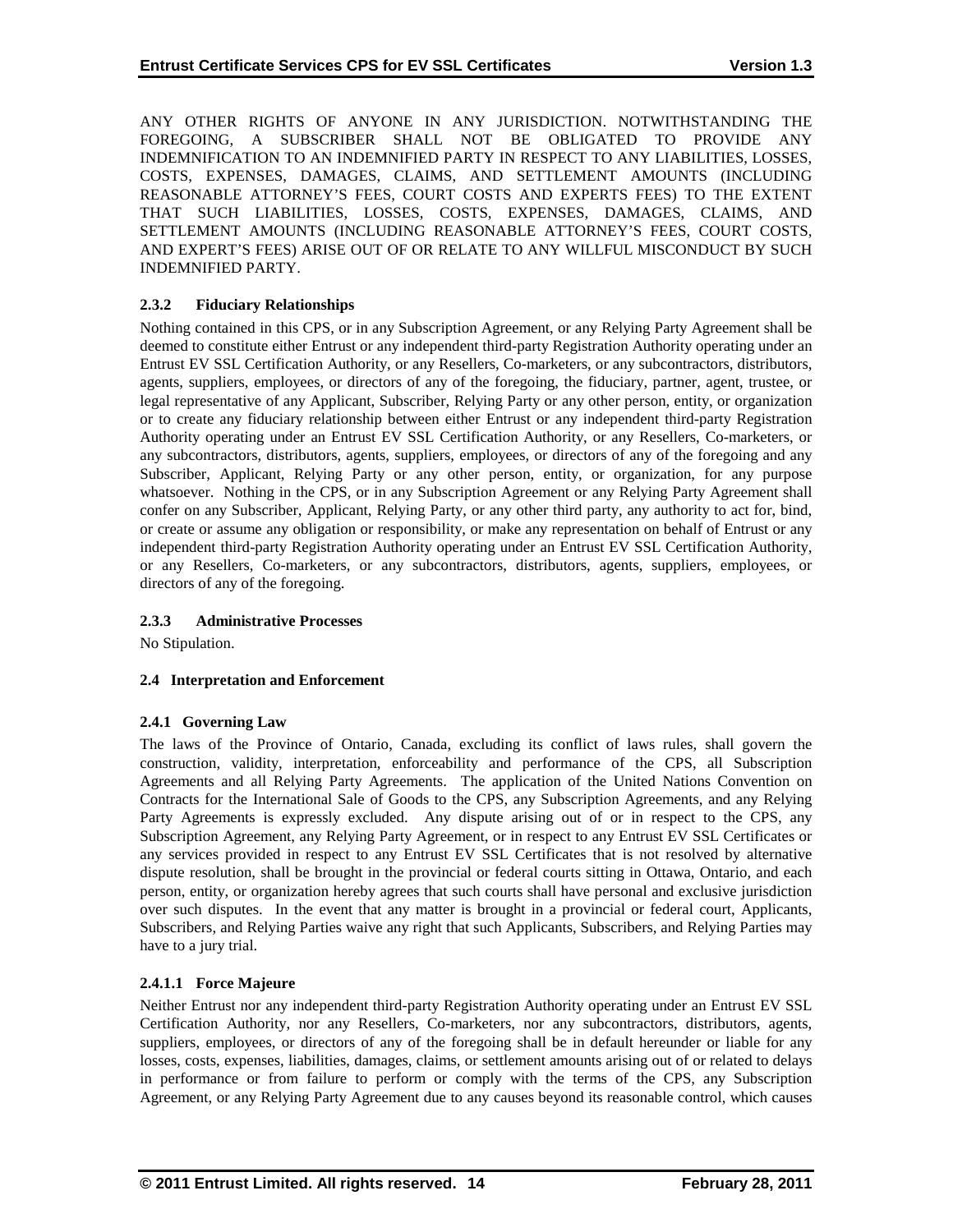include acts of God or the public enemy, riots and insurrections, war, accidents, fire, strikes and other labor difficulties (whether or not Entrust is in a position to concede to such demands), embargoes, judicial action, failure or default of any superior certification authority, lack of or inability to obtain export permits or approvals, necessary labor, materials, energy, utilities, components or machinery, acts of civil or military authorities.

# **2.4.1.2 Interpretation**

All references in this CPS to "Sections" refer to the sections of this CPS. As used in this CPS, neutral pronouns and any variations thereof shall be deemed to include the feminine and masculine and all terms used in the singular shall be deemed to include the plural, and vice versa, as the context may require. The words "hereof", "herein", and "hereunder" and other words of similar import refer to this CPS as a whole, as the same may from time to time be amended or supplemented, and not to any subdivision contained in this CPS. The word "including" when used herein is not intended to be exclusive and means "including, without limitation."

## **2.4.2 Severability, Survival, Merger, Notice**

## **2.4.2.1 Severability**

Whenever possible, each provision of the CPS, any Subscription Agreements, and any Relying Party Agreements shall be interpreted in such a manner as to be effective and valid under applicable law. If the application of any provision of the CPS, any Subscription Agreements, or any Relying Party Agreements or any portion thereof to any particular facts or circumstances shall be held to be invalid or unenforceable by an arbitrator or court of competent jurisdiction, then (i) the validity and enforceability of such provision as applied to any other particular facts or circumstances and the validity of other provisions of the CPS, any Subscription Agreements, or any Relying Party Agreements shall not in any way be affected or impaired thereby, and (ii) such provision shall be enforced to the maximum extent possible so as to effect its intent and it shall be reformed without further action to the extent necessary to make such provision valid and enforceable.

**FOR GREATER CERTAINTY, IT IS EXPRESSLY UNDERSTOOD AND AGREED THAT EVERY PROVISION OF THE CPS, ANY SUBSCRIPTION AGREEMENTS, OR ANY RELYING PARTY AGREEMENTS THAT DEAL WITH (I) LIMITATION OF LIABILITY OR DAMAGES, (II) DISCLAIMERS OF REPRESENTATIONS, WARRANTIES, CONDITIONS, OR LIABILITIES, OR (III) INDEMNIFICATION, IS EXPRESSLY INTENDED TO BE SEVERABLE FROM ANY OTHER PROVISIONS OF THE CPS, ANY SUBSCRIPTION AGREEMENTS, OR ANY RELYING PARTY AGREEMENTS AND SHALL BE SO INTERPRETED AND ENFORCED.**

# **2.4.2.2 Survival**

The provisions of the section entitled "Definitions" and sections 2.1.3.1, 2.1.4.1, 2.2, 2.3, 2.4, 2.8, 2.9, 3.1.5, 3.1.6, 4.6 and 8.2 shall survive termination or expiration of the CPS, any Subscription Agreements, and any Relying Party Agreements. All references to sections that survive termination of the CPS, any Subscription Agreements, and any Relying Party Agreements, shall include all sub-sections of such sections. All payment obligations shall survive any termination or expiration of the CPS, any Subscription Agreements, and any Relying Party Agreements.

# **2.4.2.3 Merger**

The CPS, the Subscription Agreements, and the Relying Party Agreements state all of the rights and obligations of Entrust, any independent third-party Registration Authorities operating under an Entrust EV SSL Certification Authority, any Resellers, Co-marketers, and any subcontractors, distributors, agents, suppliers, employees, or directors of any of the foregoing, and any Applicant, Subscriber, or Relying Party and any other persons, entities, or organizations in respect to the subject matter hereof and thereof and such rights and obligations shall not be augmented or derogated by any prior agreements, communications, or understandings of any nature whatsoever whether oral or written. The rights and obligations of Entrust, any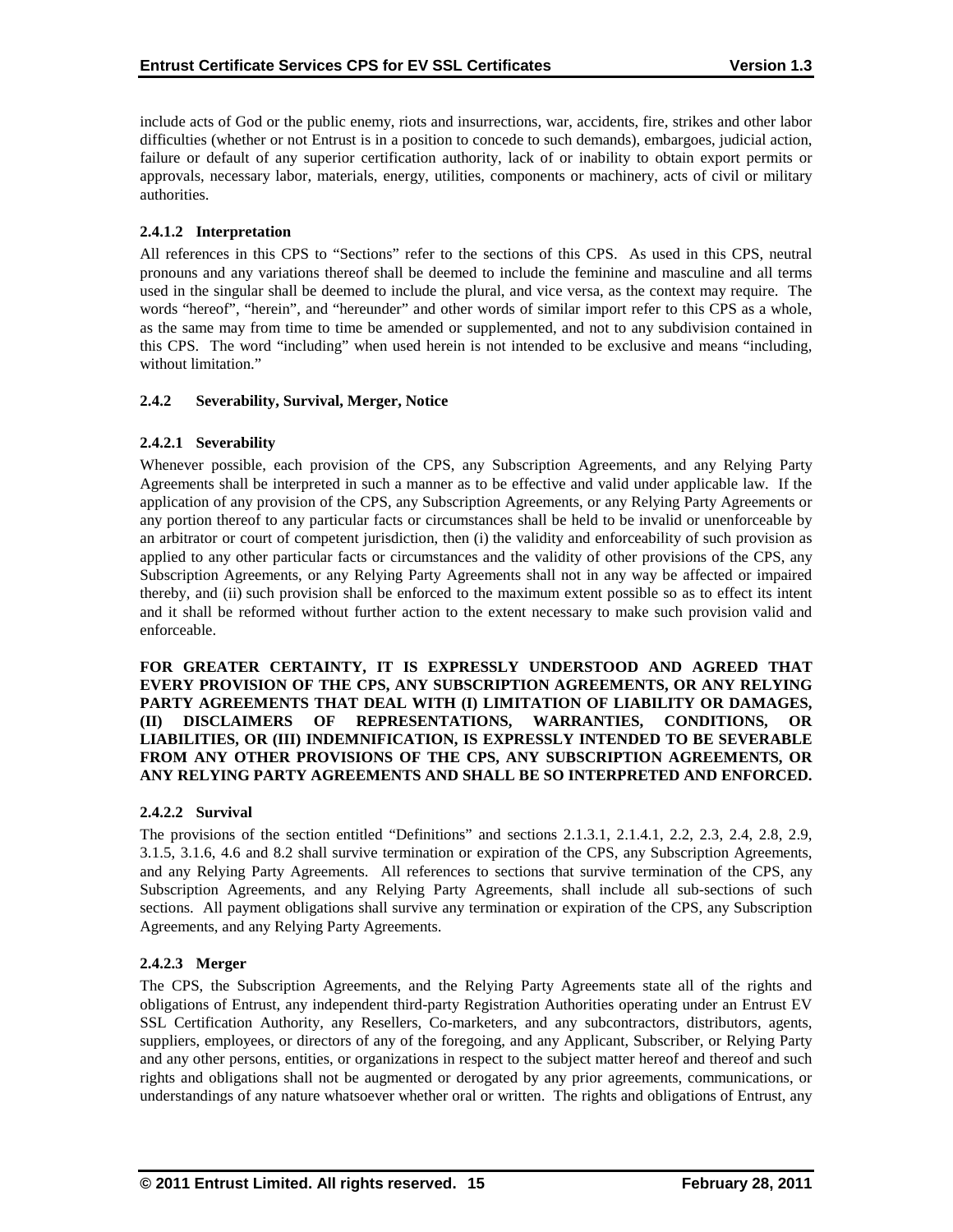independent third-party Registration Authorities operating under an Entrust EV SSL Certification Authority, any Resellers, Co-marketers, and any subcontractors, distributors, agents, suppliers, employees, and directors of any of the foregoing may not be modified or waived orally and may be modified only in a writing signed or authenticated by a duly authorized representative of Entrust.

# **2.4.2.4 Conflict of Provisions**

In the event of a conflict between the provisions of the CPS and any express written agreement between Entrust or an independent third-party Registration Authority operating under an Entrust EV SSL Certification Authority and a Subscriber or Relying Party, with respect to Entrust EV SSL Certificates or any services provided in respect to Entrust EV SSL Certificates, such other express written agreement shall take precedence. In the event of any inconsistency between the provisions of this CPS and the provisions of any Subscription Agreement or any Relying Party Agreement, the terms and conditions of this CPS shall govern.

## **2.4.2.5 Waiver**

The failure of Entrust to enforce, at any time, any of the provisions of this CPS, a Subscription Agreement with Entrust, or a Relying Party Agreement with Entrust or the failure of Entrust to require, at any time, performance by any Applicant, Subscriber, Relying Party or any other person, entity, or organization of any of the provisions of this CPS, a Subscription Agreement with Entrust, or a Relying Party Agreement with Entrust, shall in no way be construed to be a present or future waiver of such provisions, nor in any way affect the ability of Entrust to enforce each and every such provision thereafter. The express waiver by Entrust of any provision, condition, or requirement of this CPS, a Subscription Agreement with Entrust, or a Relying Party Agreement with Entrust shall not constitute a waiver of any future obligation to comply with such provision, condition, or requirement. The failure of an independent third-party Registration Authority or Reseller operating under an Entrust EV SSL Certification Authority ("Registration Authority") to enforce, at any time, any of the provisions of a this CPS, any Subscription Agreement with such Registration Authority, or any Relying Party Agreement with such Registration Authority or the failure to require by such Registration Authority, at any time, performance by any Applicant, Subscriber, Relying Party or any other person, entity, or organization of this CPS, any Subscription Agreement with such Registration Authority, or any Relying Party Agreement with such Registration Authority shall in no way be construed to be a present or future waiver of such provisions, nor in any way affect the ability of such Registration Authority to enforce each and every such provision thereafter. The express waiver by a Registration Authority of any provision, condition, or requirement of a Subscription Agreement with such Registration Authority or a Relying Party Agreement with such Registration Authority shall not constitute a waiver of any future obligation to comply with such provision, condition, or requirement.

#### **2.4.2.6 Notice**

Any notice to be given by a Subscriber, Applicant, or Relying Party to Entrust under this CPS, a Subscription Agreement, or a Relying Party Agreement shall be given in writing to the address specified in §1.4 by prepaid receipted mail, facsimile, or overnight courier, and shall be effective as follows (i) in the case of facsimile or courier, on the next Business Day, and (ii) in the case of receipted mail, five (5) Business Days following the date of deposit in the mail. Any notice to be given by Entrust under the CPS, any Subscription Agreement, or any Relying Party Agreement shall be given by email or by facsimile or courier to the last address, email address or facsimile number for the Subscriber on file with Entrust. In the event of notice by email, the notice shall become effective on the next Business Day. In the event of notice by prepaid receipted mail, facsimile, or overnight courier, notice shall become effective as specified in (i) or (ii), depending on the means of notice utilized.

#### **2.4.2.7 Assignment**

Entrust EV SSL Certificates and the rights granted under the CPS, any Subscription Agreement, or any Relying Party Agreement are personal to the Applicant, Subscriber, or Relying Party that entered into the Subscription Agreement or Relying Party Agreement and cannot be assigned, sold, transferred, or otherwise disposed of, whether voluntarily, involuntarily, by operation of law, or otherwise, without the prior written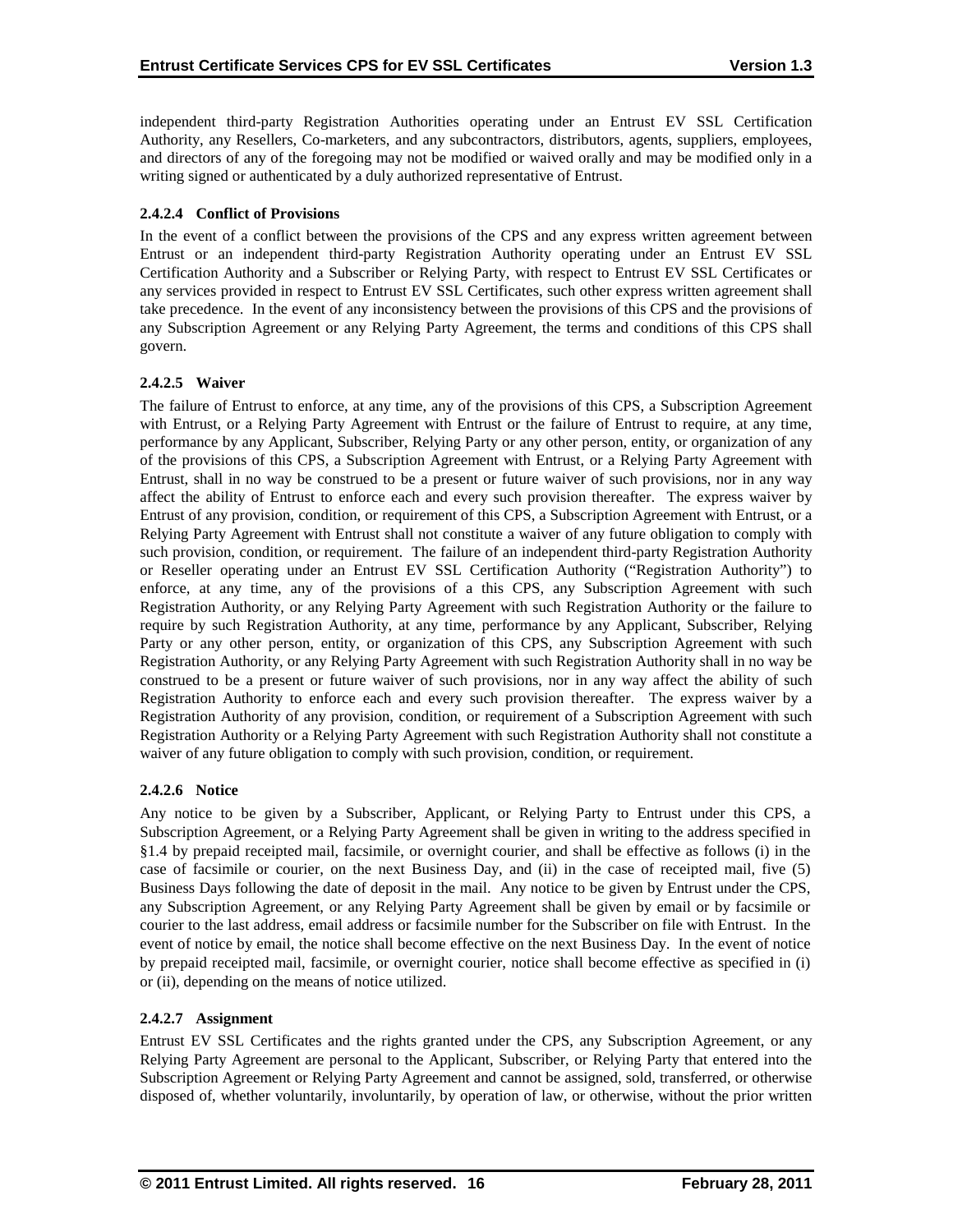consent of Entrust or the Registration Authority under an Entrust EV SSL Certification Authority with which such Applicant, Subscriber, or Relying Party has contracted. Any attempted assignment or transfer without such consent shall be void and shall automatically terminate such Applicant's, Subscriber's or Relying Party's rights under the CPS, any Subscription Agreement, or any Relying Party Agreement. Entrust may assign, sell, transfer, or otherwise dispose of the CPS, any Subscription Agreements, or any Relying Party Agreements together with all of its rights and obligations under the CPS, any Subscription Agreements, and any Relying Party Agreements (i) to an Affiliate, or (ii) as part of a sale, merger, or other transfer of all or substantially all the assets or stock of the business of Entrust to which the CPS, the Subscription Agreements, and Relying Party Agreements relate. Subject to the foregoing limits, this Agreement shall be binding upon and shall inure to the benefit of permitted successors and assigns of Entrust, any third-party Registration Authorities operating under the Entrust Certification Authorities, Applicants, Subscribers, and Relying Parties, as the case may be.

# **2.4.3 Dispute Resolution Procedures**

Any disputes between a Subscriber or an Applicant and Entrust or any third-party Registration Authorities operating under the Entrust Certification Authorities, or a Relying Party and Entrust or any third-party Registration Authorities operating under the Entrust Certification Authorities, shall be submitted to mediation in accordance with the Commercial Mediation Rules of the American Arbitration Association which shall take place in English in Ottawa, Ontario. In the event that a resolution to such dispute cannot be achieved through mediation within thirty (30) days, the dispute shall be submitted to binding arbitration. The arbitrator shall have the right to decide all questions of arbitrability. The dispute shall be finally settled by arbitration in accordance with the rules of the American Arbitration Association, as modified by this provision. Such arbitration shall take place in English in Ottawa, Ontario, before a sole arbitrator appointed by the American Arbitration Association (AAA) who shall be appointed by the AAA from its Technology Panel and shall be reasonably knowledgeable in electronic commerce disputes. The arbitrator shall apply the laws of the Province of Ontario, without regard to its conflict of laws provisions, and shall render a written decision within thirty (30) days from the date of close of the arbitration hearing, but no more than one (1) year from the date that the matter was submitted for arbitration. The decision of the arbitrator shall be binding and conclusive and may be entered in any court of competent jurisdiction. In each arbitration, the prevailing party shall be entitled to an award of all or a portion of its costs in such arbitration, including reasonable attorney's fees actually incurred. Nothing in the CPS, or in any Subscription Agreement, or any Relying Party Agreement shall preclude Entrust or any third-party Registration Authorities operating under the Entrust Certification Authorities from applying to any court of competent jurisdiction for temporary or permanent injunctive relief, without breach of this §2.4.3 and without any abridgment of the powers of the arbitrator, with respect to any (i) alleged Compromise that affects the integrity of an Entrust EV SSL Certificate, or (ii) alleged breach of the terms and conditions of the CPS, any Subscription Agreement, or any Relying Party Agreement. The institution of any arbitration or any action shall not relieve an Applicant, Subscriber or Relying Party of its obligations under the CPS, any Subscription Agreement, or any Relying Party Agreement.

#### **2.4.3.1 Limitation Period on Arbitrations and Actions**

Any and all arbitrations or legal actions in respect to a dispute that is related to an Entrust EV SSL Certificate or any services provided in respect to an Entrust EV SSL Certificate shall be commenced prior to the end of one (1) year after (i) the expiration or revocation of the Entrust EV SSL Certificate in dispute, or (ii) the date of provision of the disputed service or services in respect to the Entrust EV SSL Certificate in dispute, whichever is sooner. If any arbitration or action in respect to a dispute that is related to an Entrust EV SSL Certificate or any service or services provided in respect to an Entrust EV SSL Certificate is not commenced prior to such time, any party seeking to institute such an arbitration or action shall be barred from commencing or proceeding with such arbitration or action.

#### **2.5 Fees**

The fees for services provided by Entrust in respect to Entrust EV SSL Certificates are set forth in the Entrust Repository. These fees are subject to change, and any such changes shall become effective immediately after posting in the Entrust Repository. The fees for services provided by independent third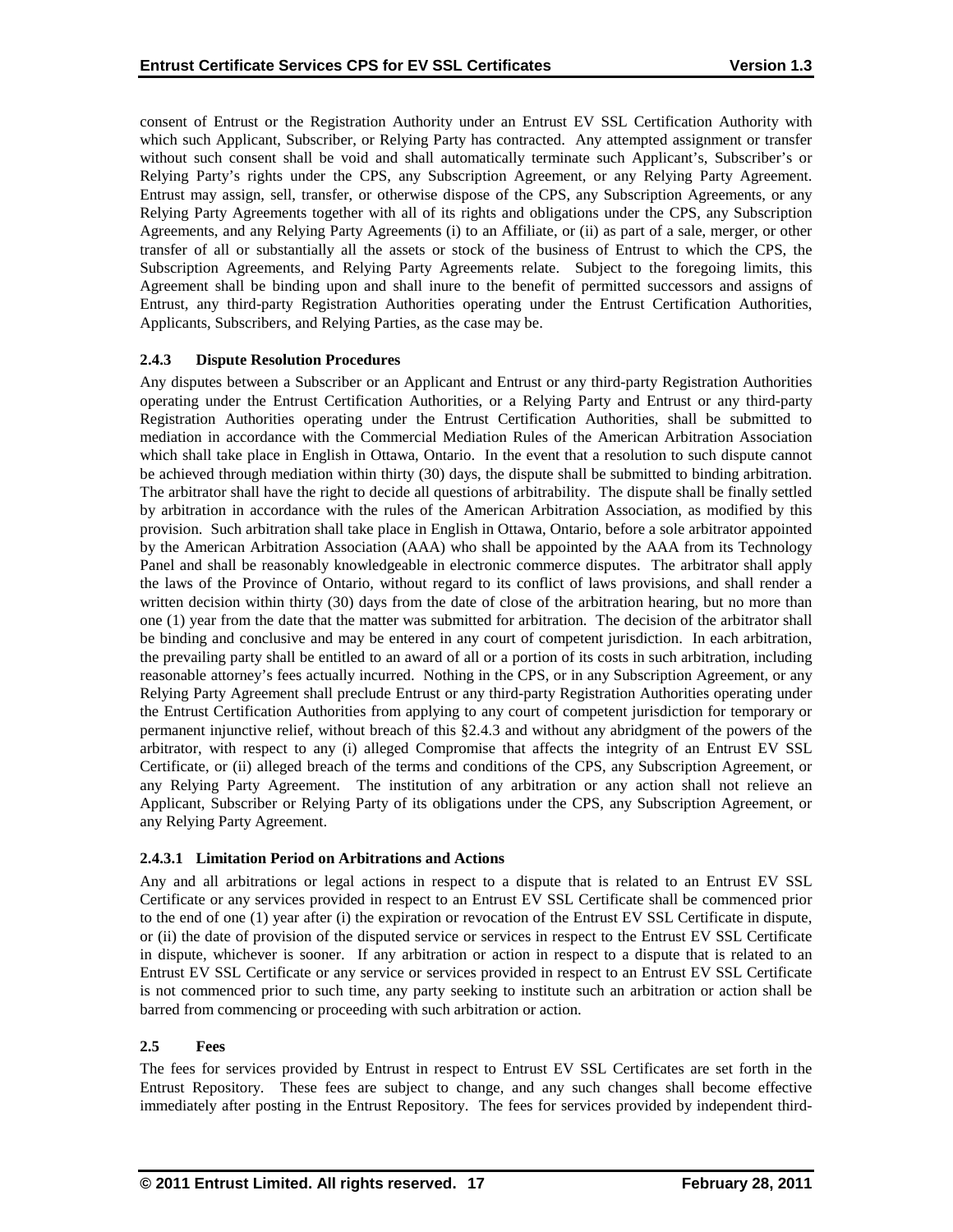party Registration Authorities, Resellers and Co-marketers in respect to Entrust EV SSL Certificates are set forth on the web sites operated by such Registration Authorities, Resellers and Co-marketers. These fees are subject to change, and any such changes shall become effective immediately after posting in such web sites.

## **2.5.1 Certificate Issuance or Renewal Fees**

See the Entrust Repository for the fees charged by Entrust. See the web sites operated by Registration Authorities operating under the Entrust Certification Authorities, Resellers, and Co-marketers for the fees charged by such Registration Authorities, Resellers, and Co-marketers.

#### **2.5.2 Certificate Access Fees**

See the Entrust Repository for the fees charged by Entrust. See the web sites operated by Registration Authorities operating under the Entrust Certification Authorities, Resellers, and Co-marketers for the fees charged by such Registration Authorities, Resellers, and Co-marketers.

#### **2.5.3 Revocation or Status Information Access Fees**

See the Entrust Repository for the fees charged by Entrust. See the web sites operated by Registration Authorities operating under the Entrust Certification Authorities, Resellers, and Co-marketers for the fees charged by such Registration Authorities, Resellers, and Co-marketers.

#### **2.5.4 Fees for Other Services such as Policy Information**

See the Entrust Repository for the fees charged by Entrust. See the web sites operated by Registration Authorities operating under the Entrust Certification Authorities, Resellers, and Co-marketers for the fees charged by such Registration Authorities, Resellers, and Co-marketers.

#### **2.5.5 Refund Policy**

Neither Entrust nor any Registration Authorities operating under the Entrust Certification Authorities nor any Resellers or Co-Marketers provide any refunds for Entrust EV SSL Certificates or services provided in respect to Entrust EV SSL Certificates.

#### **2.6 Publication and Repositories**

Entrust maintains the Entrust Repository to store various information related to Entrust EV SSL Certificates and the operation of Entrust EV SSL Certification Authorities, Entrust Registration Authorities, and thirdparty Registration Authorities operating under the Entrust EV SSL Certification Authorities. The CPS and various other related information is published in the Entrust Repository. The CPS is also available from Entrust in hard copy upon request.

#### **2.6.1 Publication of CA Information**

The following Entrust EV SSL Certificate information is published in the Entrust Repository:

- (i) the CPS;
- (ii) information and agreements regarding the subscription for and reliance on Entrust EV SSL Certificates; and
- (iii) revocations of Entrust EV SSL Certificates performed by an Entrust EV SSL Certification Authority, published in a Certificate Revocation List (CRL).

The data formats used for Entrust EV SSL Certificates and for Certificate Revocation Lists in the Entrust Repository are in accordance with the associated definitions in §7.

#### **2.6.2 Frequency of Publication**

The CPS may be re-issued and published in accordance with the policy set forth in §8.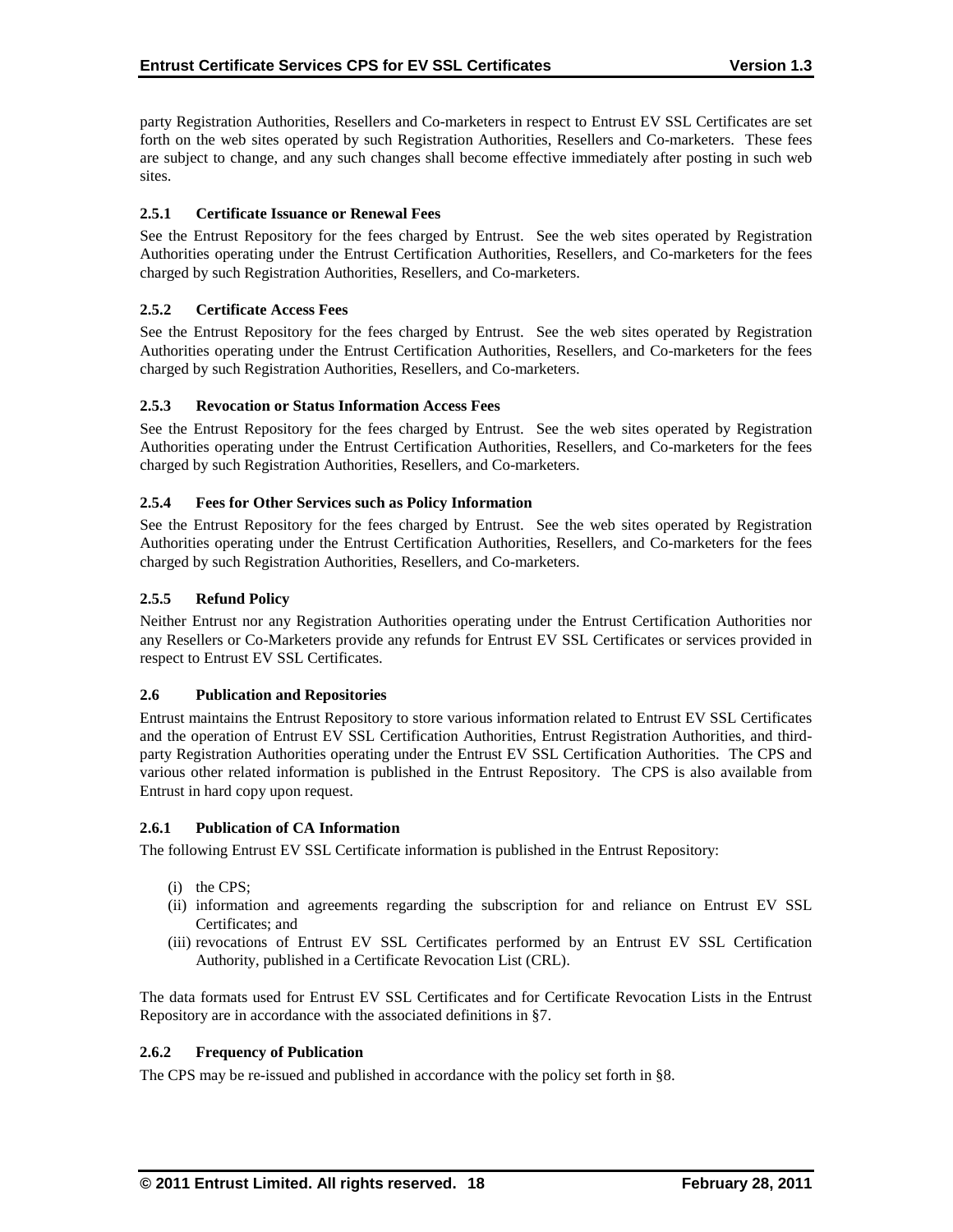## **2.6.3 Access Controls**

The CPS is published in the Entrust Repository. The CPS will be available to all Applicants, Subscribers and Relying Parties, but may only be modified by the Entrust Policy Authority.

## **2.6.4 Repositories**

The Entrust EV SSL Certification Authorities maintain the Entrust Repositories to allow access to Entrust EV SSL Certificate-related and CRL information. The information in the Entrust Repositories is accessible through a web interface and is periodically updated as set forth in this CPS. The Entrust Repositories are the only approved source for CRL and other information about Entrust EV SSL Certificates.

## **2.7 Compliance Audit**

This sub-section describes the stipulations with respect to audit by an independent third party. In addition to these audits, the Entrust EV SSL Certification Authorities strictly control service quality by performing ongoing self audits as prescribed in the Guidelines.

## **2.7.1 Frequency of Entity Compliance Audit**

Entrust EV SSL Certification Authorities, Entrust-operated Registration Authorities, and independent thirdparty Registration Authorities operating under the Entrust EV SSL Certification Authorities shall be audited once per calendar year for compliance with the practices and procedures set forth in the CPS. If the results of an audit report recommend remedial action, Entrust or the applicable independent third-party Registration Authority shall initiate corrective action within thirty (30) days of receipt of such audit report.

## **2.7.2 Identity/Qualifications of Auditor**

The compliance audit of Entrust Certification Authorities shall be performed by a certified public accounting firm with a demonstrated competency in the evaluation of Certification Authorities and Registration Authorities and that meets the requirements of the Guidelines.

# **2.7.3 Auditor's Relationship to Audited Party**

The certified public accounting firm selected to perform the compliance audit for the Entrust EV SSL Certification Authorities, Entrust-operated Registration Authorities, or independent third-party operated Registration Authorities under the Entrust Certification Authorities shall be independent from the entity being audited.

#### **2.7.4 Topics Covered by Audit**

The compliance audit shall test compliance of Entrust EV SSL Certification Authorities, Entrust-operated Registration Authorities, or independent third-party operated Registration Authorities under the Entrust Certification Authorities against the policies and procedures set forth in:

- i. the CPS;
- ii. the WebTrust Program for CAs; and
- iii. the WebTrust EV Program.

#### **2.7.5 Actions Taken as a Result of Deficiency**

Upon receipt of a compliance audit that identifies any deficiencies, the audited Entrust EV SSL Certification Authority, Entrust-operated Registration Authority, or independent third-party operated Registration Authority under an Entrust EV SSL Certification Authority shall use commercially reasonable efforts to correct any such deficiencies in an expeditious manner.

#### **2.7.6 Communication of Results**

The results of all compliance audits shall be communicated, in the case of Entrust EV SSL Certification Authorities, to the Entrust Policy Authority, and, in the case of any Entrust-operated Registration Authorities under an Entrust EV SSL Certification Authorities, to the Entrust Policy Authority, and in the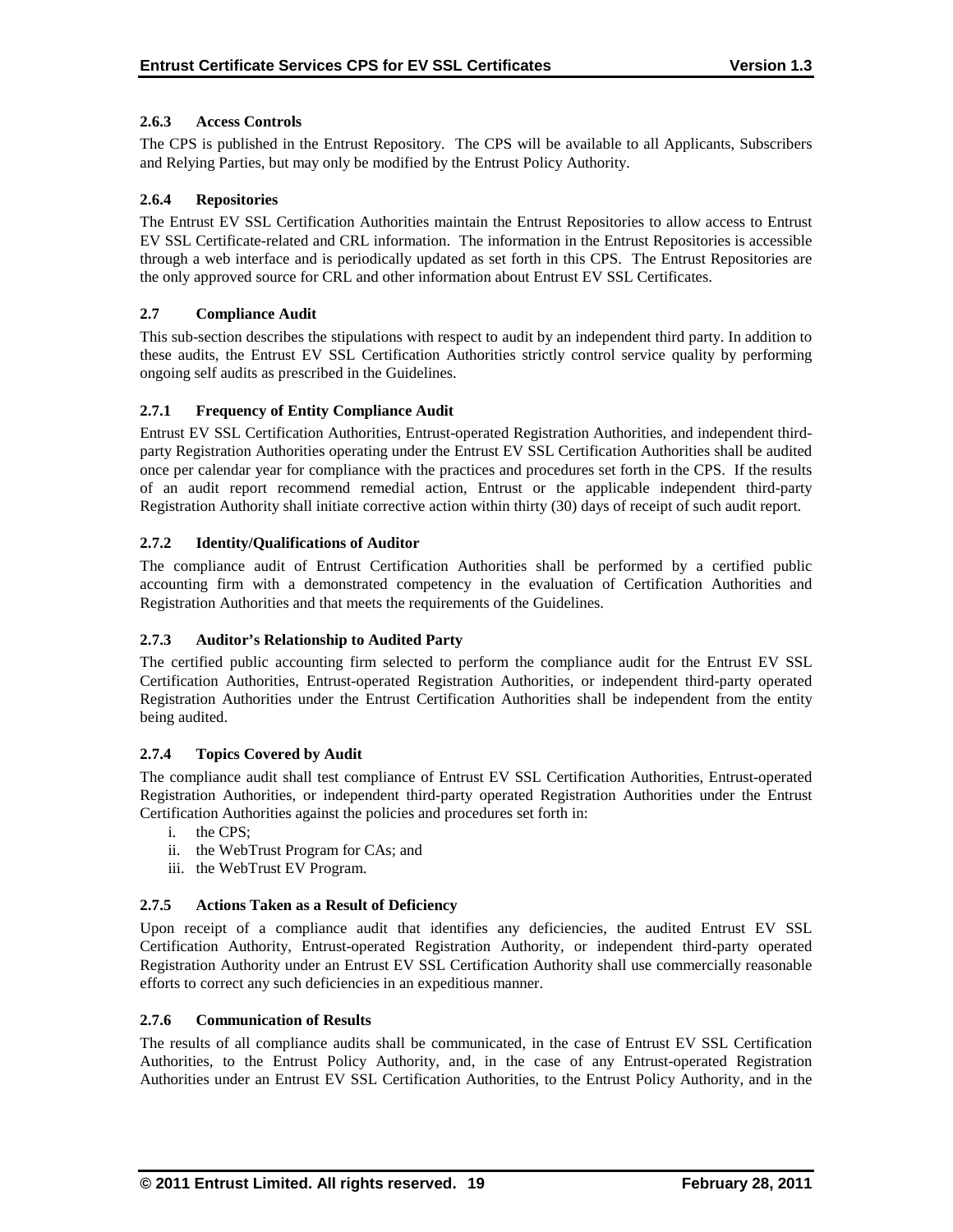case of third-party Registration Authorities operating under an Entrust EV SSL Certification Authority, to the operational authority for such Registration Authority.

The results of the most recent compliance audit will be posted to the Repository.

## **2.8 Confidentiality**

Neither Entrust nor any independent third-party Registration Authorities operating under the Entrust Certification Authorities, nor any Resellers or Co-Marketers shall disclose or sell Applicant or Subscriber names (or other information submitted by an Applicant or Subscriber when applying for an Entrust EV SSL Certificate), except in accordance with this CPS, a Subscription Agreement, or a Relying Party Agreement. Entrust and all independent third-party Registration Authorities operating under the Entrust Certification Authorities, and all Resellers and Co-Marketers shall use a commercially reasonable degree of care to prevent such information from being used or disclosed for purposes other than those set forth in the CPS, a Subscription Agreement, or a Relying Party Agreement. Notwithstanding the foregoing, Applicants and Subscribers acknowledge that some of the information supplied with an Entrust EV SSL Certificate Application is incorporated into Entrust EV SSL Certificates and that Entrust and all independent thirdparty Registration Authorities operating under the Entrust Certification Authorities, and all Resellers and Co-Marketers shall be entitled to make such information publicly available.

# **2.8.1 Types of Information to be Kept Confidential**

Information that is supplied by Applicants, Subscribers, or Relying Parties for the subscription for, use of, or reliance upon an Entrust EV SSL Certificate, and which is not included in the information described in §2.8.2 below, shall be considered to be confidential. Entrust and independent third-party Registration Authorities under the Entrust Certification Authorities shall be entitled to disclose such information to any subcontractors or agents that are assisting Entrust in the verification of information supplied in Entrust EV SSL Certificate Applications or that are assisting Entrust in the operation of the Entrust EV SSL Certification Authorities or Entrust-operated Registration Authorities. Information considered to be confidential shall not be disclosed unless compelled pursuant to legal, judicial, or administrative proceedings, or otherwise required by law. Entrust and independent third-party Registration Authorities under the Entrust Certification Authorities shall be entitled to disclose information that is considered to be confidential to legal and financial advisors assisting in connection with any such legal, judicial, administrative, or other proceedings required by law, and to potential acquirors, legal counsel, accountants, banks and financing sources and their advisors in connection with mergers, acquisitions, or reorganizations.

# **2.8.2 Types of Information not Considered Confidential**

Information that is included in an Entrust EV SSL Certificate or a Certificate Revocation List shall not be considered confidential. Information contained in the CPS shall not be considered confidential. Without limiting the foregoing, information that (i) was or becomes known through no fault of Entrust, an independent third-party Registration Authority under an Entrust EV SSL Certification Authority, a Reseller, or a Co-marketer, (ii) was rightfully known or becomes rightfully known to Entrust, an independent thirdparty Registration Authority under the Entrust EV SSL Certification Authority, a Reseller, or a Co-marketer without confidential or proprietary restriction from a source other than the Subscriber, (iii) is independently developed by Entrust, an independent third-party Registration Authority under an Entrust EV SSL Certification Authority, a Reseller, or a Co-marketer, or (iv) is approved by a Subscriber for disclosure, shall not be considered confidential.

#### **2.8.3 Disclosure of Certificate Revocation/Suspension Information**

If an Entrust EV SSL Certificate is revoked by an Entrust EV SSL Certification Authority, a serial number will be included in the Certificate Revocation List entry for the revoked Entrust EV SSL Certificate.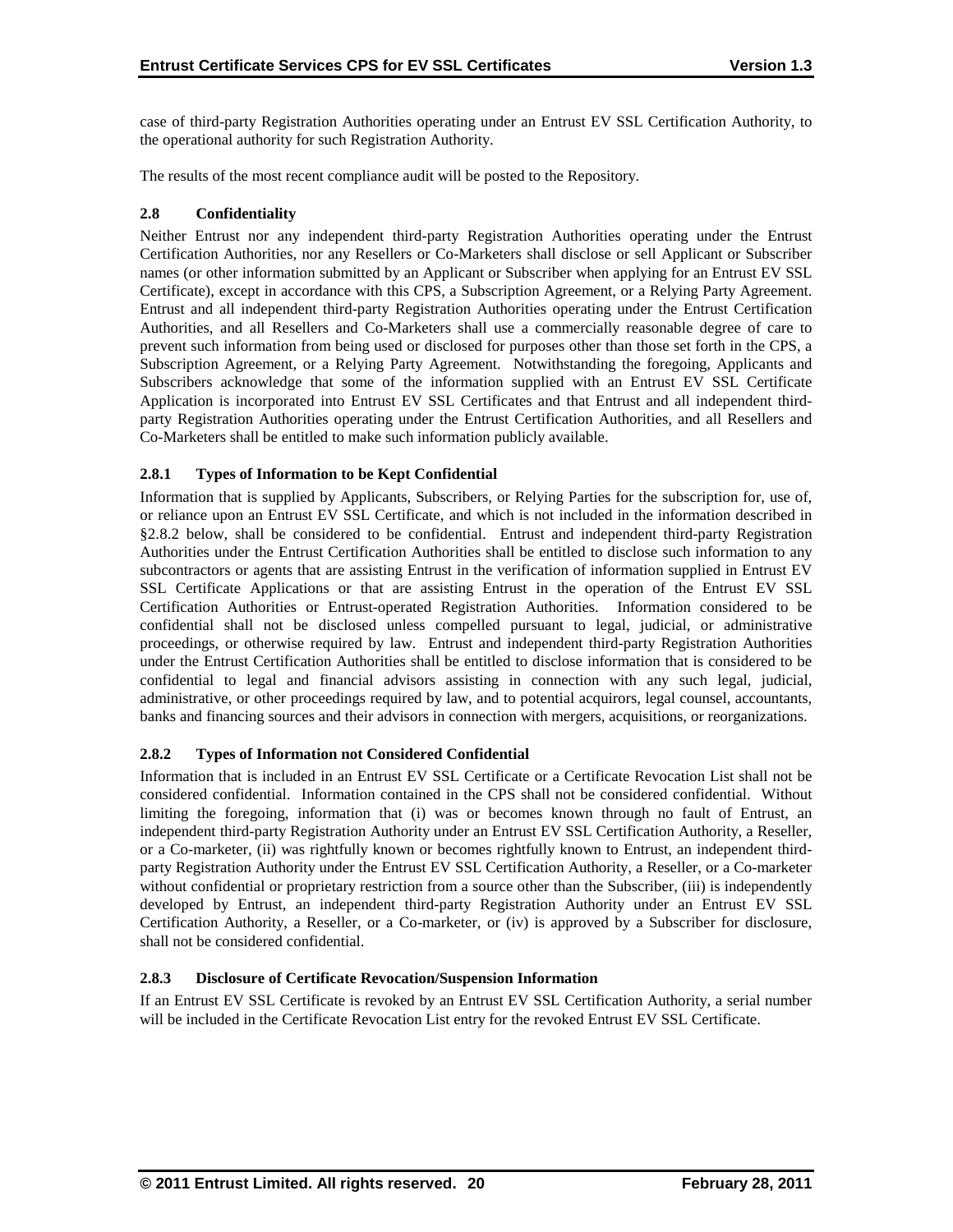## **2.8.4 Release to Law Enforcement Officials**

Entrust, independent third-party Registration Authorities under an Entrust EV SSL Certification Authority, Resellers, and Co-marketers shall have the right to release information that is considered to be confidential to law enforcement officials in compliance with applicable law.

## **2.8.5 Release as Part of Civil Discovery**

Entrust, independent third-party Registration Authorities under an Entrust EV SSL Certification Authority, Resellers, and Co-marketers may disclose information that is considered confidential during the course of any arbitration, litigation, or any other legal, judicial, or administrative proceeding relating to such information. Any such disclosures shall be permissible provided that Entrust, the independent third-party Registration Authority, Reseller, or Co-marketer uses commercially reasonable efforts to obtain a courtentered protective order restricting the use and disclosure of any such information to the extent reasonably required for the purposes of such arbitration, litigation, or any other legal, judicial, or administrative proceeding.

## **2.8.6 Disclosure Upon Owner's Request**

Entrust, independent third-party Registration Authorities under an Entrust EV SSL Certification Authority, Resellers, and Co-marketers may disclose information provided to Entrust, such Registration Authority, Reseller or Co-marketer, by an Applicant, a Subscriber, or a Relying Party upon request of such Applicant, Subscriber, or Relying Party.

## **2.8.7 Other Information Release Circumstances**

No stipulation.

## **2.9 Intellectual Property Rights**

Entrust retains all right, title, and interest (including all intellectual property rights), in, to and under all Entrust EV SSL Certificates, except for any information that is supplied by an Applicant or a Subscriber and that is included in an Entrust EV SSL Certificate, which information shall remain the property of the Applicant or Subscriber. All Applicants and Subscribers grant to Entrust and any Registration Authorities operating under the Entrust Certification Authorities a non-exclusive, worldwide, paid-up, royalty-free license to use, copy, modify, publicly display, and distribute such information, by any and all means and through any and all media whether now known or hereafter devised for the purposes contemplated under the CPS, the Subscriber's Subscription Agreement, and any Relying Party Agreements. Entrust and any Registration Authorities operating under the Entrust Certification Authorities shall be entitled to transfer, convey, or assign this license in conjunction with any transfer, conveyance, or assignment as contemplated in §2.4.2.7. Entrust grants to Subscribers and Relying Parties a non-exclusive, non-transferable license to use, copy, and distribute Entrust EV SSL Certificates, subject to such Entrust EV SSL Certificates being used as contemplated under the CPS, the Subscriber's Subscription Agreement, and any Relying Party Agreements, and further provided that such Entrust EV SSL Certificates are reproduced fully and accurately and are not published in any publicly available database, repository, or directory without the express written permission of Entrust. Except as expressly set forth herein, no other right is or shall be deemed to be granted, whether by implication, estoppel, inference or otherwise. Subject to availability, Entrust may in its discretion make copies of one or more Cross Certificate(s) available to Subscribers for use solely with the Entrust EV SSL Certificate issued to such Subscribers . Entrust retains all right, title, and interest (including all intellectual property rights), in, to and under the Cross Certificate(s).

Entrust grants permission to reproduce the CPS provided that (i) the copyright notice on the first page of this CPS is retained on any copies of the CPS, and (ii) the CPS is reproduced fully and accurately. Entrust retains all right, title, and interest (including all intellectual property rights), in, to and under the CPS.

In no event shall Entrust or any independent third-party Registration Authority operating under an Entrust EV SSL Certification Authority, or any Resellers or Co-marketers, or any subcontractors, distributors, agents, suppliers, employees, or directors of any of the foregoing be liable to any Applicants, Subscribers,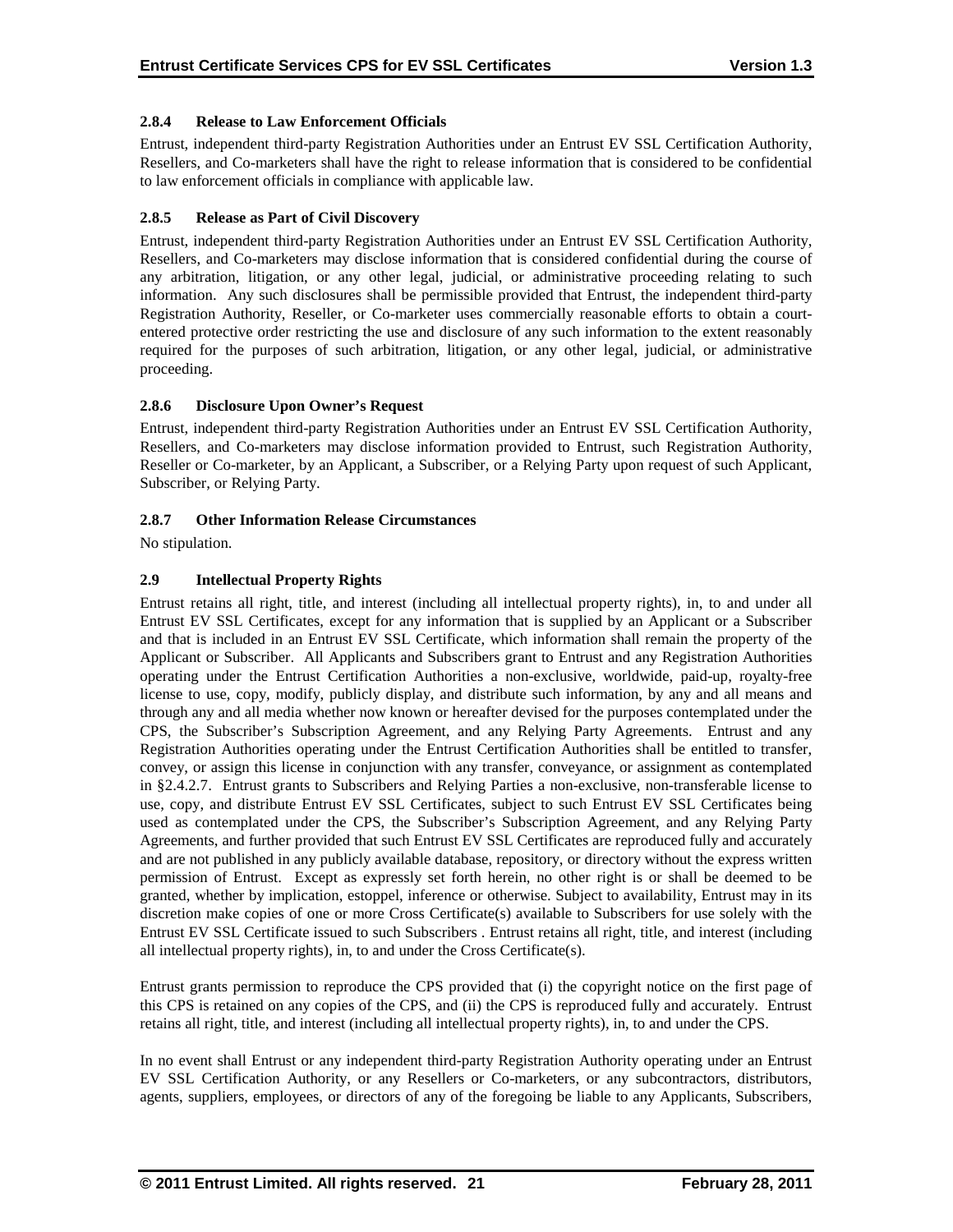or Relying Parties or any other third parties for any losses, costs, liabilities, expenses, damages, claims, or settlement amounts arising from or relating to claims of infringement, misappropriation, dilution, unfair competition, or any other violation of any patent, trademark, copyright, trade secret, or any other intellectual property or any other right of person, entity, or organization in any jurisdiction arising from or relating to any Entrust EV SSL Certificate or arising from or relating to any services provided in relation to any Entrust EV SSL Certificate.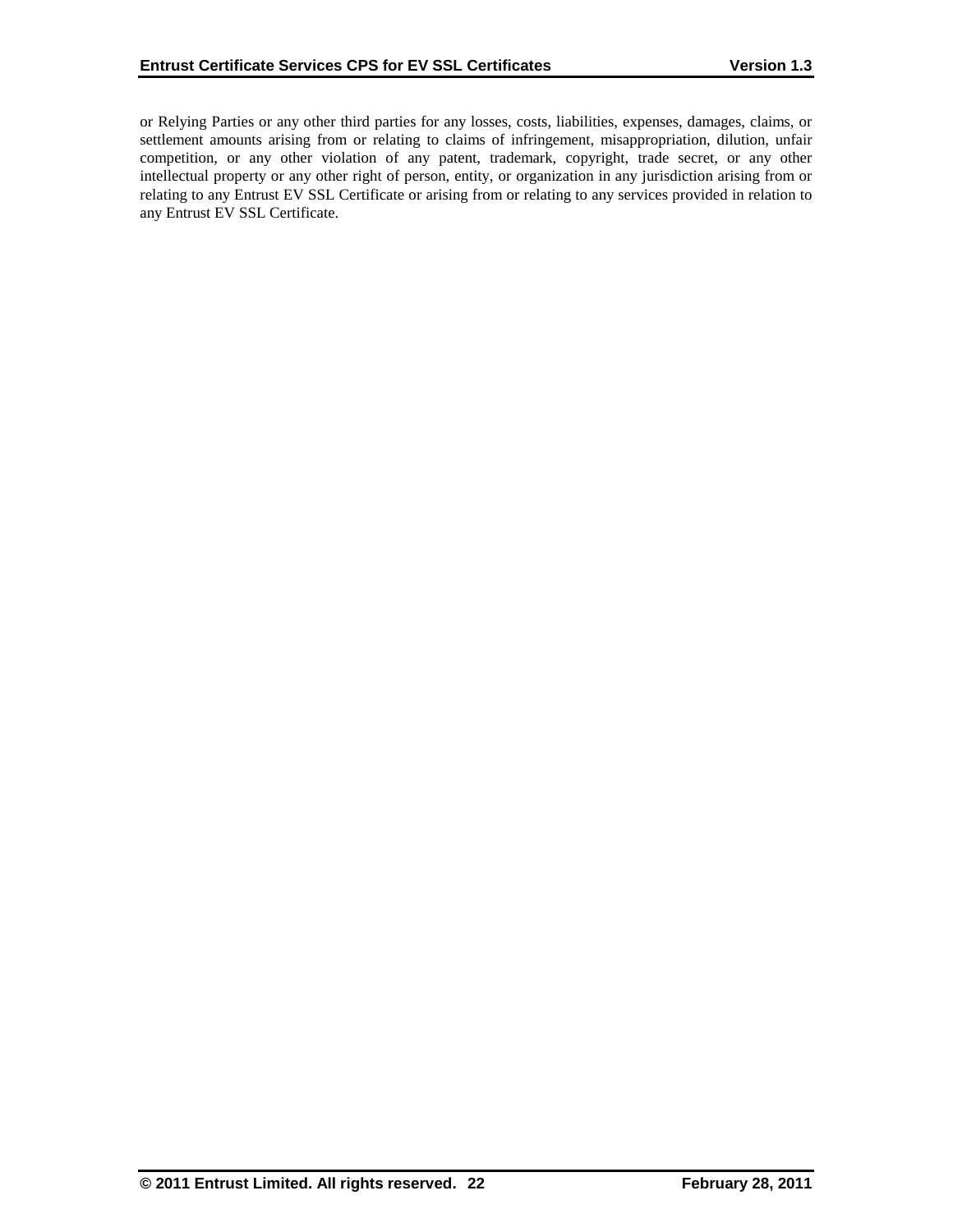## **3 Identification and Authentication**

### **3.1 Initial Registration**

Before issuing an EV SSL Certificate, the Entrust EV SSL Certification Authorities ensure that all Subject organization information in the EV SSL Certificate conforms to the requirements of, and has been verified in accordance with, the procedures prescribed in this CPS and the Guidelines published by the CA/Browser Forum and matches the information confirmed and documented by the Registration Authority pursuant to its verification processes. Such verification processes are intended accomplish the following:

- (i) Verify the Applicant's existence and identity, including;
	- a. Verify the Applicant's legal existence and identity (as stipulated in the Guidelines),
	- b. Verify the Applicant's physical existence (business presence at a physical address) , and
	- c. Verify the Applicant's operational existence (business activity).
- (ii) Verify the Applicant is a registered holder or has exclusive control of the domain name to be included in the EV SSL Certificate; and
- (iii) Verify the Applicant's authorization for the EV SSL Certificate, including;
	- a. Verify the name, title, and authority of the Contract Signer, Certificate Approver, and Certificate Requester;
	- b. Verify that Contract Signer signed the Subscription Agreement; and
	- c. Verify that a Certificate Approver has signed or otherwise approved the EV SSL Certificate Request.

# **3.1.1 Types of Names**

The Subject names in an Entrust EV SSL Certificate comply with the X.500 Distinguished Name (DN) form. Entrust EV SSL Certification Authorities shall use a single naming convention as set forth in the Guidelines published by the CA/Browser Forum.

# **3.1.2 Need for Names to Be Meaningful**

The value of the Common Name to be used in an Entrust EV SSL Certificate shall be the Applicant's fully qualified hostname or path that is used in the DNS of the World Wide Web server on which the Applicant is intending to install the Entrust EV SSL Certificate.

# **3.1.3 Rules for Interpreting Various Name Forms**

Subject names for Entrust EV SSL Certificates shall be interpreted as set forth in §3.1.1 and §3.1.2.

#### **3.1.4 Uniqueness of Names**

Names shall be defined unambiguously for each Subject in an Entrust Repository. The Distinguished Name attribute will usually be unique to the Subject to which it is issued. Each Entrust EV SSL Certificate shall be issued a unique serial number within the name space of the issuing Entrust EV SSL Certification Authority.

# **3.1.5 Name Claim Dispute Resolution Procedure**

The Subject names in Entrust EV SSL Certificates are issued on a "first come, first served" basis. By accepting a Subject name for incorporation into an Entrust EV SSL Certificate, a Registration Authority operating under an Entrust EV SSL Certification Authority does not determine whether the use of such information infringes upon, misappropriates, dilutes, unfairly competes with, or otherwise violates any intellectual property right or any other rights of any person, entity, or organization. The Entrust Certification Authorities and any Registration Authorities operating under the Entrust Certification Authorities neither act as an arbitrator nor provide any dispute resolution between Subscribers or between Subscribers and third-party complainants in respect to the use of any information in an Entrust EV SSL Certificate. The CPS does not bestow any procedural or substantive rights on any Subscriber or third-party complainant in respect to any information in an Entrust EV SSL Certificate. Neither the Entrust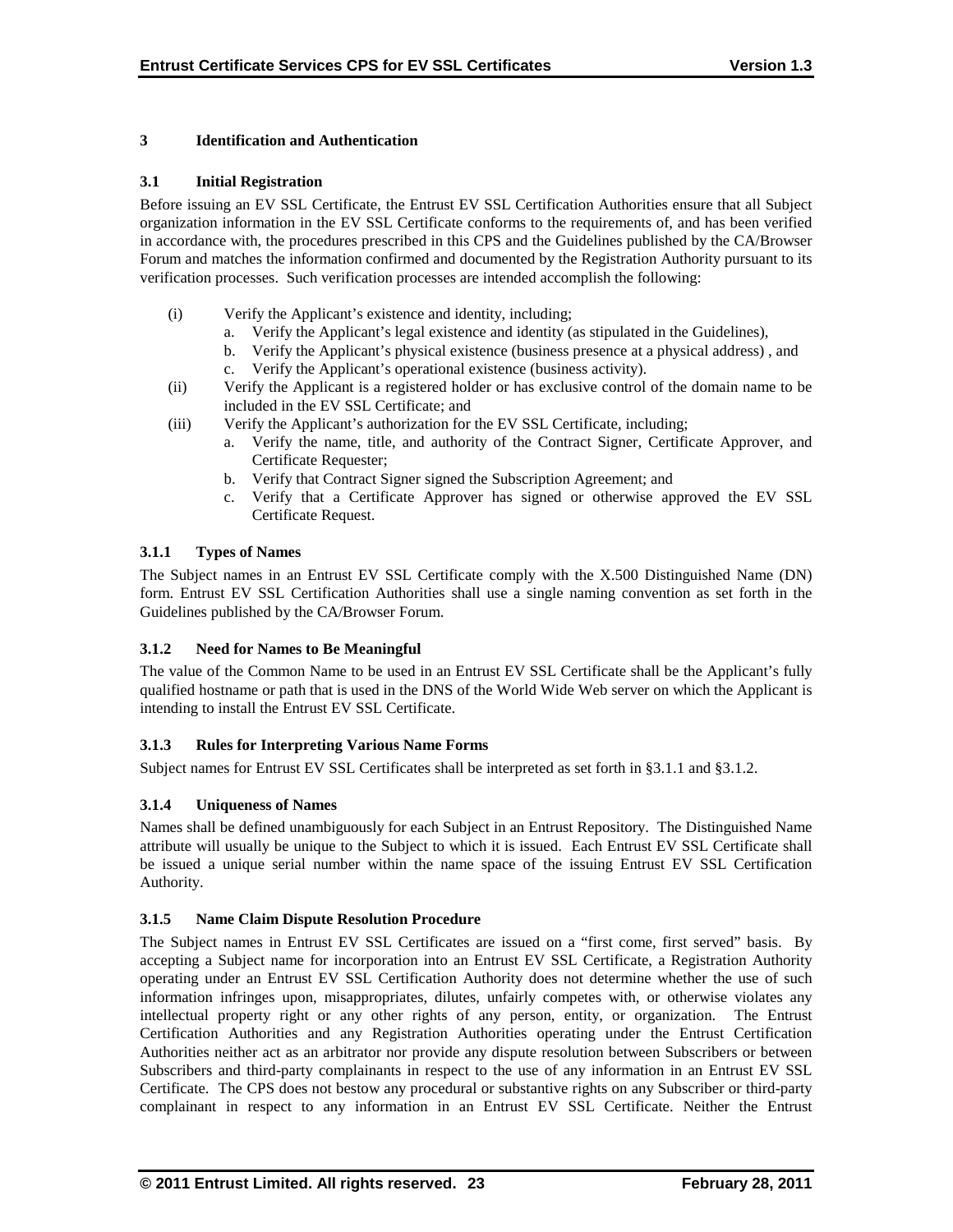Certification Authorities nor any Registration Authorities operating under the Entrust Certification Authorities shall in any way be precluded from seeking legal or equitable relief (including injunctive relief) in respect to any dispute between Subscribers or between Subscribers and third-party complainants or in respect to any dispute between Subscribers and an Entrust EV SSL Certification Authority or a Registration Authority operating under an Entrust EV SSL Certification Authority or between a third-party complainant and an Entrust EV SSL Certification Authority or a Registration Authority operating under an Entrust EV SSL Certification Authority arising out of any information in an Entrust EV SSL Certificate. Entrust EV SSL Certification Authorities and Registration Authorities operating under Entrust EV SSL Certification Authorities shall respectively have the right to revoke and the right to request revocation of Entrust EV SSL Certificates upon receipt of a properly authenticated order from an arbitrator or court of competent jurisdiction requiring the revocation of an Entrust EV SSL Certificate.

#### **3.1.6 Recognition, Authentication and Role of Trademarks**

An Entrust EV SSL Certification Authority or a Registration Authority operating under an Entrust EV SSL Certification Authority may, in certain circumstances, take action in respect to an Entrust EV SSL Certificate containing information that possibly violates the trademark rights of a third-party complainant. In the event that a third-party complainant provides an Entrust EV SSL Certification Authority or a Registration Authority operating under an Entrust EV SSL Certification Authority with (i) a certified copy that is not more than three (3) months old of a trademark registration from the principal trademark office in any one of the United States, Canada, Japan, Australia or any of the member countries of the European Union, and further provided that such registration is still in full force and effect, and (ii) a copy of a prior written notice to the Subscriber of the Entrust EV SSL Certificate in dispute, stating that the complainant believes that information in the Subscriber's Entrust EV SSL Certificate violates the trademark rights of the complainant, and (iii) a representation by the complainant indicating the means of notice and basis for believing that such notice was received by the Subscriber of the Entrust EV SSL Certificate in dispute, an Entrust EV SSL Certification Authority or a Registration Authority operating under an Entrust EV SSL Certification Authority may initiate the following actions. The Entrust EV SSL Certification Authority or the Registration Authority operating under an Entrust EV SSL Certification Authority may determine whether the issue date of the Subscriber's Entrust EV SSL Certificate predates the registration date on the trademark registration provided by the complainant. If the date of issuance of the Subscriber's Entrust EV SSL Certificate predates the trademark registration date, the Entrust EV SSL Certification Authority or the Registration Authority operating under the Entrust EV SSL Certification Authority will take no further action unless presented with an authenticated order from an arbitrator or court of competent jurisdiction. If the date of issuance of the Entrust EV SSL Certificate is after the registration date on the trademark registration provided by the complainant, the Entrust EV SSL Certification Authority or the Registration Authority operating under the Entrust EV SSL Certification Authority shall request that the Subscriber provide a proof of ownership for the Subscriber's own corresponding trademark registration from the principal trademark office in any one of the United States, Canada, Japan, Australia or any of the member countries of the European Union. If the Subscriber can provide a certified copy, as set forth above, that predates or was issued on the same date as the complainant's trademark registration, the Entrust EV SSL Certification Authority or the Registration Authority operating under the Entrust EV SSL Certification Authority will take no further action unless presented with an authenticated order from an arbitrator or court of competent jurisdiction. If the Subscriber does not respond within ten (10) Business Days, or if the date on the certified copy of the trademark registration provided by the Subscriber postdates the certified copy of the trademark registration provided by the complainant, the Entrust EV SSL Certification Authority and the Registration Authorities operating under that Entrust EV SSL Certification Authority respectively may revoke or may request revocation of the disputed Entrust EV SSL Certificate.

If a Subscriber files litigation against a complainant, or if a complainant files litigation against a Subscriber, and such litigation is related to any information in an issued Entrust EV SSL Certificate, and if the party instigating the litigation provides an Entrust EV SSL Certification Authority or a Registration Authority operating under an Entrust EV SSL Certification Authority with a copy of the file-stamped complaint or statement of claim, the Entrust EV SSL Certification Authority will maintain the current status of the Entrust EV SSL Certificate or the Registration Authority operating under the Entrust EV SSL Certification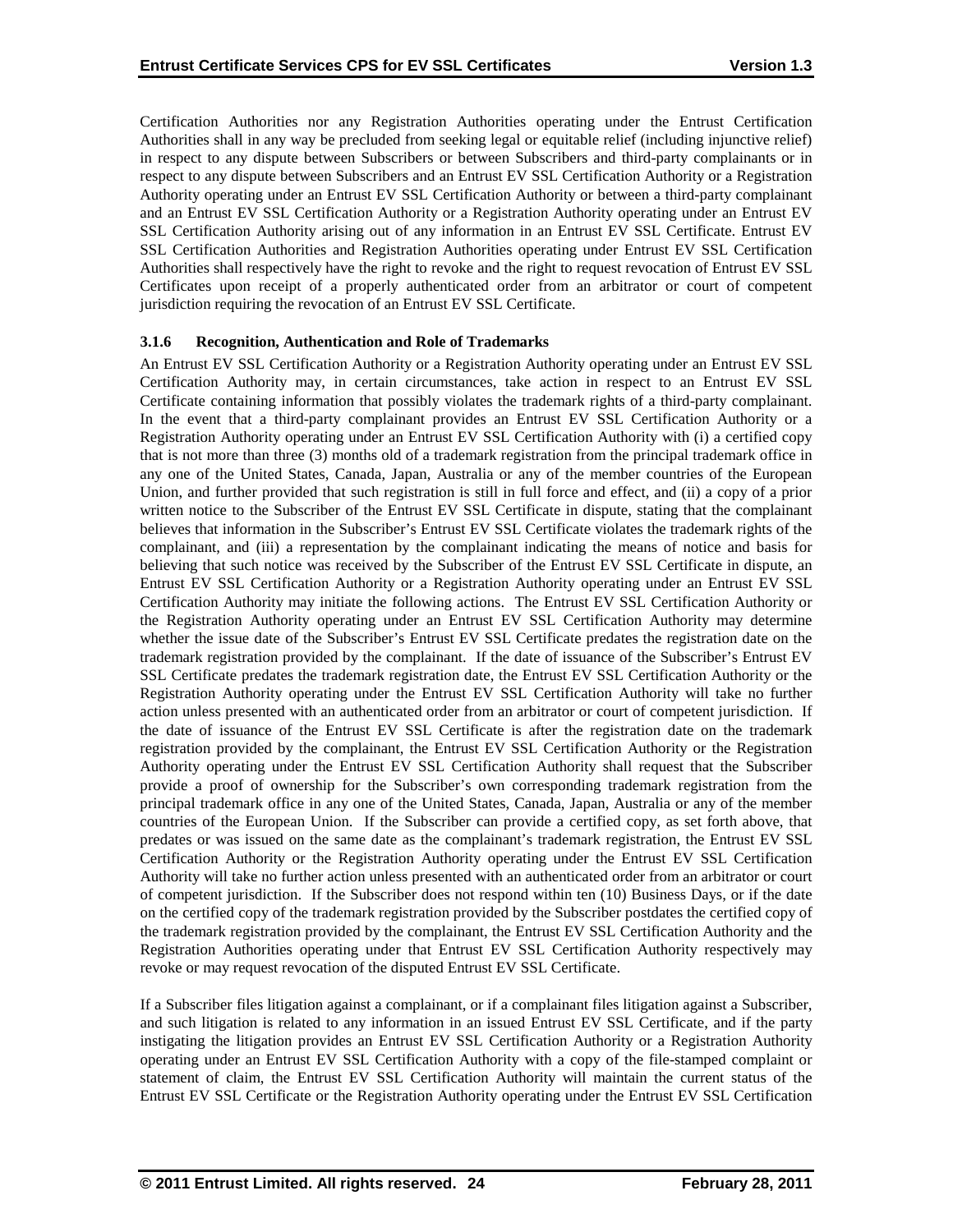Authority will request that the Entrust EV SSL Certification Authority maintain the current status of the Entrust EV SSL Certificate, subject to any requirements to change the status of such Entrust EV SSL Certificate otherwise provided or required under this CPS, a Subscription Agreement, or any Relying Party Agreement. During any litigation, an Entrust EV SSL Certification Authority will not revoke and a Registration Authority operating under an Entrust EV SSL Certification Authority will not request revocation of an Entrust EV SSL Certificate that is in dispute unless ordered by an arbitrator or a court of competent jurisdiction or as otherwise provided or required under this CPS, a Subscription Agreement, or any Relying Party Agreement. In the event of litigation as contemplated above, Entrust EV SSL Certification Authorities and Registration Authorities operating under the Entrust EV SSL Certification Authorities will comply with any directions by a court of competent jurisdiction in respect to an Entrust EV SSL Certificate in dispute without the necessity of being named as a party to the litigation. If named as a party in any litigation in respect to an Entrust EV SSL Certificate, Entrust and/or any third party operating a Registration Authority under an Entrust EV SSL Certification Authority shall be entitled to take any action that it deems appropriate in responding to or defending such litigation. Any Subscriber or Relying Party that becomes involved in any litigation in respect to an Entrust EV SSL Certificate shall remain subject to all of the terms and conditions of the CPS, the Subscriber's Subscription Agreement, and the Relying Party's Relying Party Agreement.

Registration Authorities operating under an Entrust EV SSL Certification Authority shall notify the Entrust EV SSL Certification Authority of any disputes of which such Registration Authority is aware and which relate to any information contained in an Entrust EV SSL Certificate whose issuance was requested by such Registration Authority.

# **3.1.7 Method to Prove Possession of Private Key**

Registration Authorities perform proof of possession tests for CSRs created using reversible asymmetric algorithms (such as RSA) by validating the signature on the CSR submitted by the Applicant with the Entrust EV SSL Certificate Application.

# **3.1.8 Authentication of Organizational Identity**

Registration Authorities operating under the Entrust EV SSL Certification Authorities shall perform a verification of any organizational identities that are submitted by an Applicant or Subscriber. Registration Authorities operating under the Entrust EV SSL Certification Authorities shall determine whether the organizational identity, legal existence, physical existence, operational existence, and domain name provided with an Entrust EV SSL Certificate Application are consistent with the requirements set forth in the Guidelines published by the CA/Browser Forum. The information and sources used for the verification of Entrust EV SSL Certificate Applications may vary depending on the jurisdiction of the Applicant or Subscriber.

The Entrust Policy Authority may, in its discretion, update verification practices to improve the organization identity verification process. Any changes to verification practices shall be published pursuant to the standard procedures for updating the CPS.

# **3.1.9 Authentication of Individual Identity**

Registration Authorities operating under the Entrust EV SSL Certification Authorities shall perform a verification of the identity and authority of the Contract Signer, the Certificate Approver, and the Certificate Requestor associated with EV SSL Certificate Applications that are submitted by an Applicant or Subscriber. In order to establish the accuracy of an individual identity, the Registration Authority operating under an Entrust EV SSL Certification Authority shall perform identity and authority verification consistent with the requirements set forth in the Guidelines published by the CA/Browser Forum.

The Entrust Policy Authority may, in its discretion, update verification practices to improve the individual identity verification process. Any changes to verification practices shall be published pursuant to the standard procedures for updating the CPS.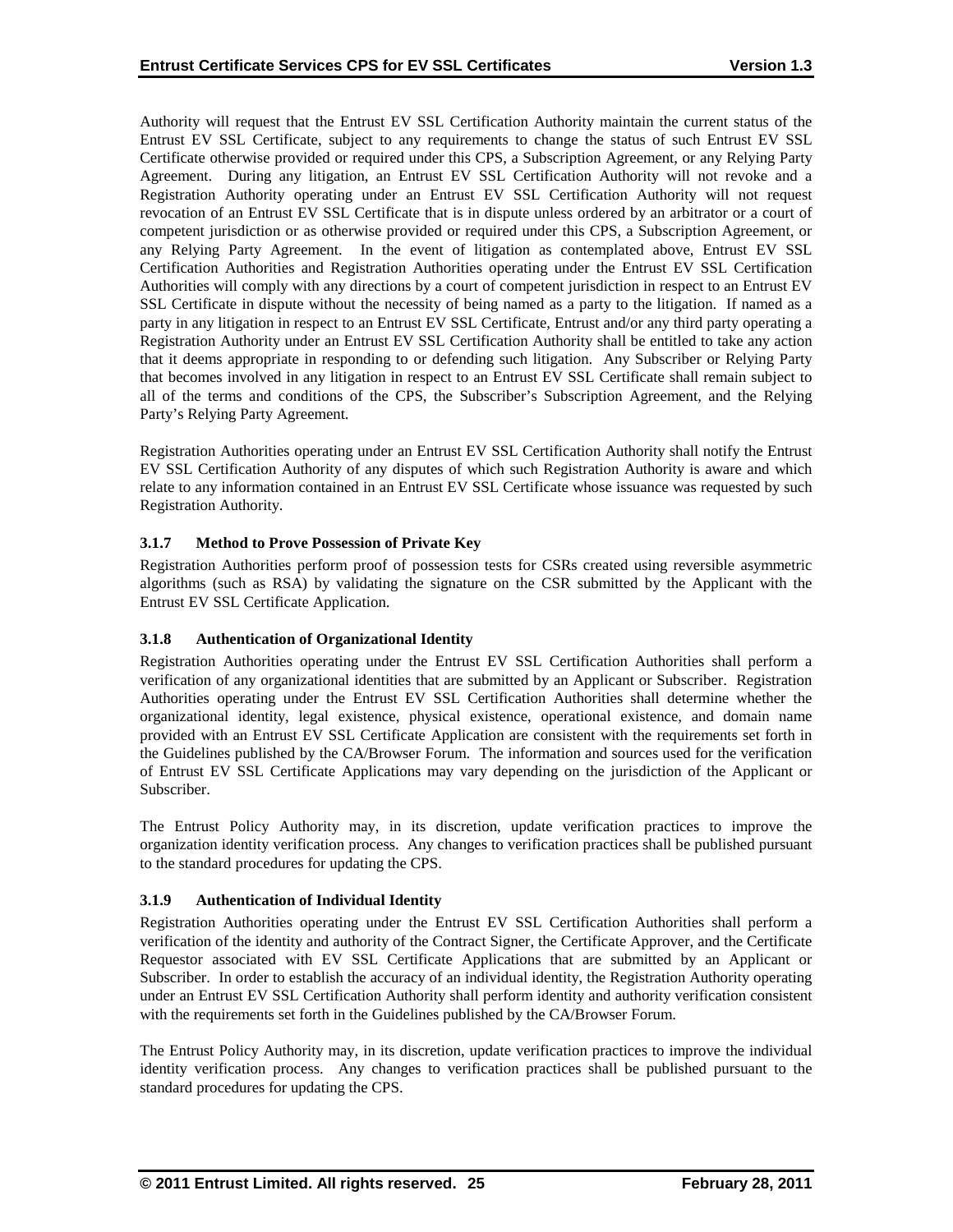# **3.2 Routine Rekey**

Each Entrust EV SSL Certificate shall contain a Certificate expiration date. The reason for having an expiration date for a Certificate is to minimize the exposure of the Key Pair associated with the Certificate. For this reason, when processing a new Entrust EV SSL Certificate Application, Entrust recommends that a new Key Pair be generated and that the new Public Key of this Key Pair be submitted with the Applicant's Entrust EV SSL Certificate Application. Entrust does not renew Entrust EV SSL Certificates, accordingly, if a Subscriber wishes to continue to use an Entrust EV SSL Certificate beyond the expiry date for the current Entrust EV SSL Certificate, the Subscriber must obtain a new Entrust EV SSL Certificate and replace the Entrust EV SSL Certificate that is about to expire. Subscribers submitting a new Entrust EV SSL Certificate Application will be required to complete the initial application process, as described in §4.1. The Registration Authority will perform verification of the information submitted with the EV SSL Certificate Application as described in §3.1.8 and §3.1.9 only if verification has not been performed for that Subscriber within the previous 1-year period. The Subscriber may request a replacement certificate using an existing key pair.

The Registration Authority that processed the Subscriber's Entrust EV SSL Certificate Application shall make a commercially reasonable effort to notify Subscribers of the pending expiration of their Entrust EV SSL Certificate by sending an email to the technical contact listed in the corresponding Entrust EV SSL Certificate Application. Upon expiration of an Entrust EV SSL Certificate, the Subscriber shall immediately cease using such Entrust EV SSL Certificate and shall remove such Entrust EV SSL Certificate from any devices and/or software in which it has been installed.

## **3.3 Rekey After Revocation**

Entrust EV SSL Certification Authorities and Registration Authorities operating under Entrust EV SSL Certification Authorities do not renew Entrust EV SSL Certificates that have been revoked. If a Subscriber wishes to use an Entrust EV SSL Certificate after revocation, the Subscriber must apply for a new Entrust EV SSL Certificate and replace the Entrust EV SSL Certificate that has been revoked. In order to obtain another Entrust EV SSL Certificate, the Subscriber shall be required to complete the initial application process, as described in §4.1. Upon revocation of an Entrust EV SSL Certificate, the Subscriber shall immediately cease using such Entrust EV SSL Certificate and shall remove such Entrust EV SSL Certificate from any devices and/or software in which it has been installed.

#### **3.4 Revocation Request**

A Subscriber may request revocation of their Entrust EV SSL Certificate at any time provided that the Subscriber can validate to the Registration Authority that processed the Subscriber's Entrust EV SSL Certificate Application that the Subscriber is the organization to whom the Entrust EV SSL Certificate was issued. The Registration Authority shall authenticate a request from a Subscriber for revocation of their Entrust EV SSL Certificate by requiring the pass phrase submitted by the Subscriber with the Entrust EV SSL Certificate Application and/or some subset of the information provided by the Subscriber with the Entrust EV SSL Certificate Application. Upon receipt and confirmation of such information, the Registration Authority shall then process the revocation request as stipulated in §4.4.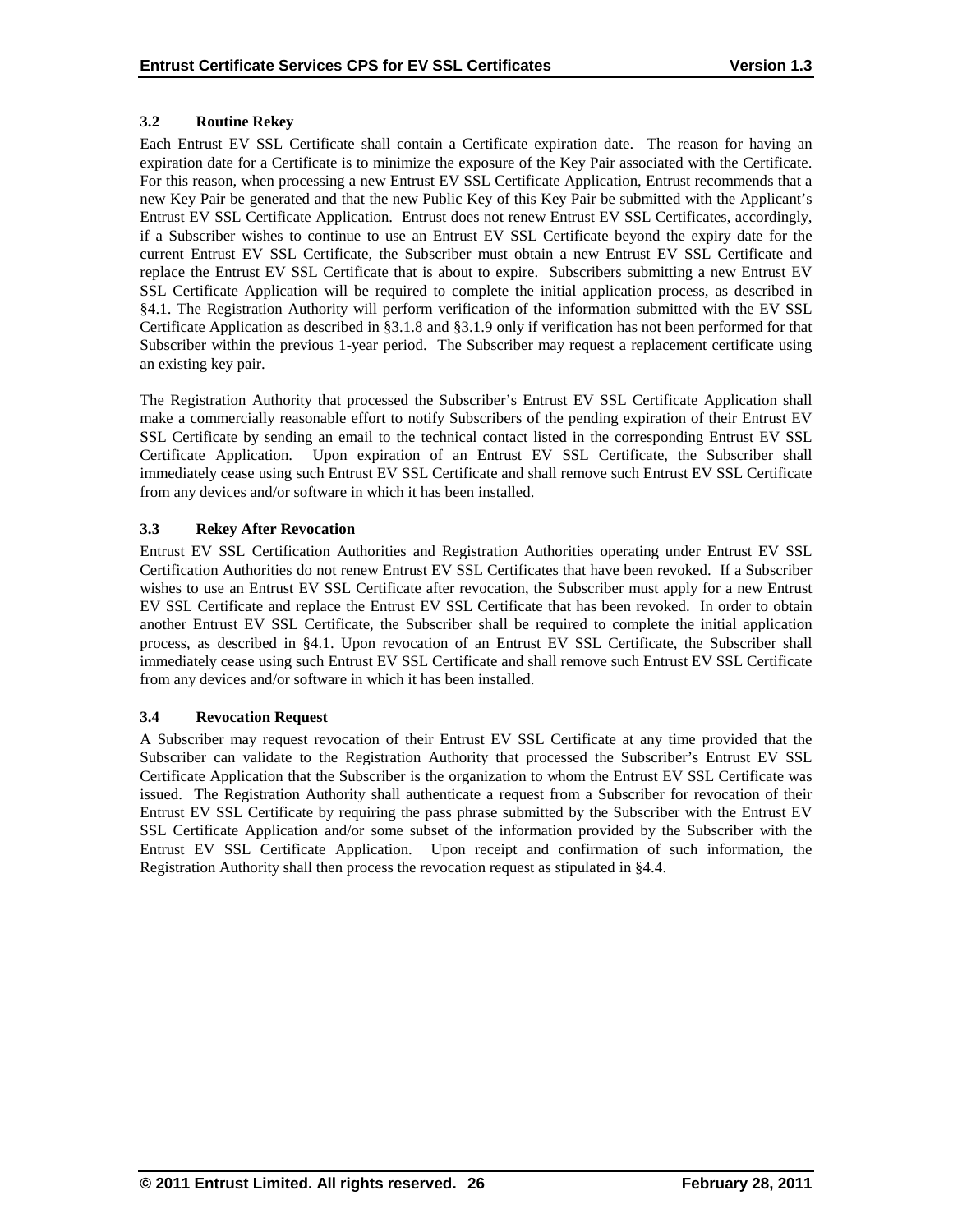## **4 Operational Requirements**

#### **4.1 Certificate Application**

To obtain an Entrust EV SSL Certificate, an Applicant must:

- (i) generate a secure and cryptographically sound Key Pair,
- (ii) agree to all of the terms and conditions of the CPS and the Subscription Agreement, and
- (iii) complete and submit an Entrust EV SSL Certificate Application, providing all information requested by an Entrust-operated Registration Authority or by an independent third-party Registration Authority under an Entrust EV SSL Certification Authority (a "Registration Authority") without any errors, misrepresentation, or omissions.

The following Applicant roles (refer to the Guidelines for a definition of each role) are required for the issuance of an EV SSL Certificate:

**Certificate Requester** – The EV Certificate Request MUST be signed and submitted by an authorized Certificate Requester.

 $\overline{a}$ **Certificate Approver** – The EV Certificate Request MUST be reviewed and approved by an authorized Certificate Approver.

 $\overline{a}$ **Contract Signer** – A Subscription Agreement applicable to the requested EV Certificate MUST be signed by an authorized Contract Signer.

One person MAY be authorized by the Applicant to fill one, two, or all three of these roles. An Applicant MAY also authorize more than one person to fill each of these roles.

Upon an Applicant's completion of the Entrust EV SSL Certificate Application and acceptance of the terms and conditions of this CPS and the Subscription Agreement, a Entrust-operated Registration Authority or a independent third-party Registration Authority operating under an Entrust EV SSL Certification Authority shall follow the procedures described in Sections 3.1.8 and 3.1.9 to perform verification of the information contained in the Entrust EV SSL Certificate Application. If the verification performed by a Registration Authority is successful, the Registration Authority may, in its sole discretion, request the issuance to the Applicant of an Entrust EV SSL Certificate from an Entrust EV SSL Certification Authority. If a Registration Authority refuses to request the issuance of an Entrust EV SSL Certificate, the Registration Authority shall (i) use commercially reasonable efforts to notify the Applicant by email of any reasons for refusal, and (ii) promptly refund any amounts that have been paid in connection with the Entrust EV SSL Certificate Application.

In the event of successful verification of an Entrust EV SSL Certificate Application, the Registration Authority shall submit a request to an Entrust EV SSL Certification Authority for the issuance of an Entrust EV SSL Certificate and shall notify the Applicant by email once an Entrust EV SSL Certificate has been issued by the Entrust EV SSL Certification Authority. The Applicant will be provided with a URL that can be used to retrieve the Entrust EV SSL Certificate.

# **4.2 Certificate Issuance**

Upon receipt of a request from a Registration Authority operating under an Entrust EV SSL Certification Authority, the Entrust EV SSL Certification Authority assigns a person who is not responsible for the collection of information to review all of the information and documentation assembled in support of the EV SSL Certificate Application and look for discrepancies or other details requiring further explanation. Upon successful completion of this Final Cross-Correlation and Due Diligence step, the Entrust EV SSL Certification Authority may generate and digitally sign an Entrust EV SSL Certificate in accordance with the Certificate profile described in §7.

Upon issuance of an Entrust EV SSL Certificate, neither Entrust nor any independent third-party Registration Authority operating under an Entrust EV SSL Certification Authority, nor any Resellers or Co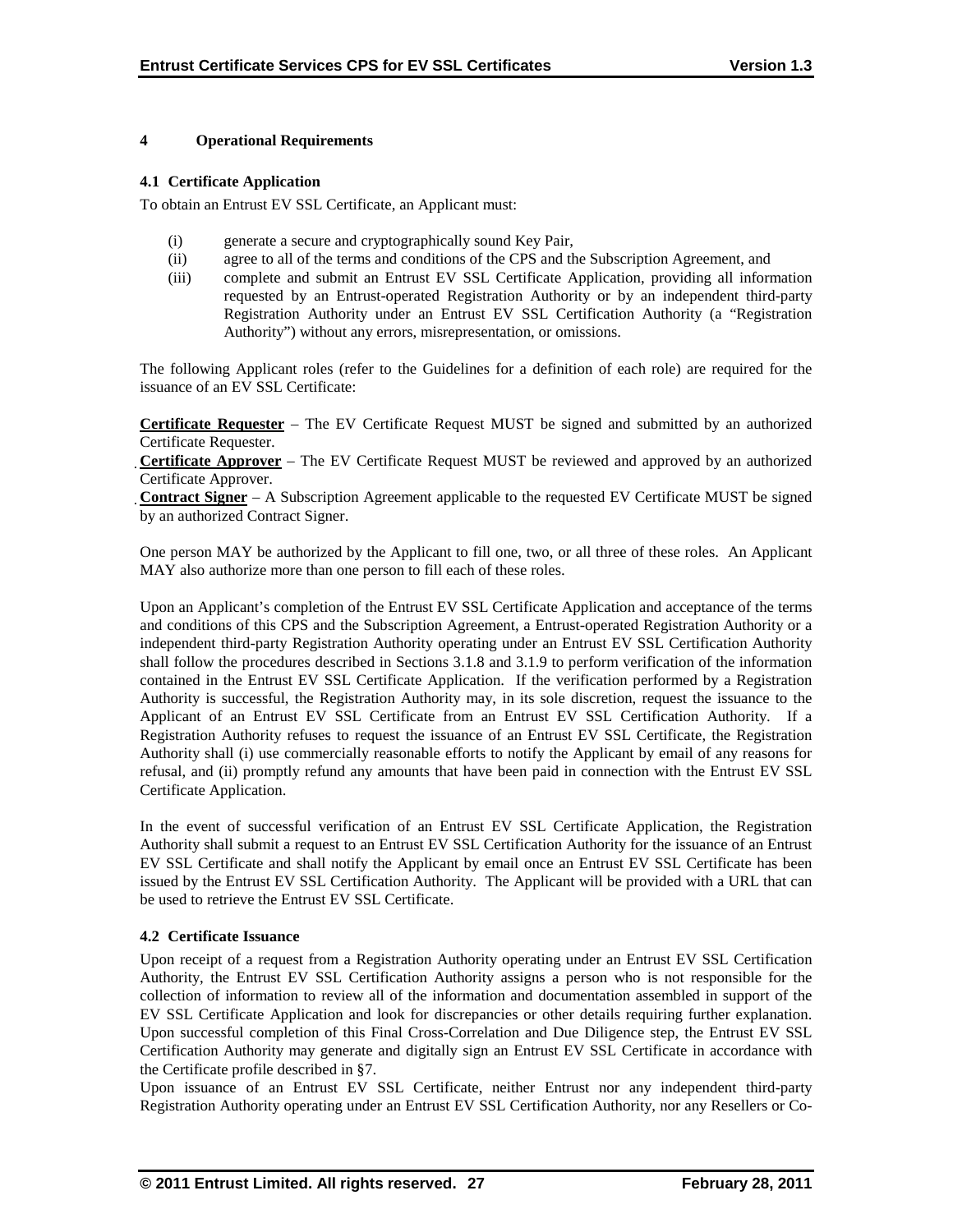marketers, or any subcontractors, distributors, agents, suppliers, employees, or directors of any of the foregoing shall have any obligation to perform any ongoing monitoring, investigation, or verification of the information provided in an Entrust EV SSL Certificate Application.

## **4.3 Certificate Acceptance**

Once an Entrust EV SSL Certificate has been generated and placed in an Entrust Repository, the Registration Authority that requested the issuance of the Entrust EV SSL Certificate shall use commercially reasonable efforts to notify the Applicant by email that the Applicant's Entrust EV SSL Certificate is available. The email will contain a URL for use by the Applicant to retrieve the Entrust EV SSL Certificate.

## **4.4 Certificate Suspension and Revocation**

An Entrust EV SSL Certification Authority shall revoke an Entrust EV SSL Certificate after receiving a valid revocation request from a Registration Authority operating under such Entrust EV SSL Certification Authority. A Registration Authority operating under an Entrust EV SSL Certification Authority shall be entitled to request and may request that an Entrust EV SSL Certification Authority revoke an Entrust EV SSL Certificate after such Registration Authority receives a valid revocation request from the Subscriber for such Entrust EV SSL Certificate. A Registration Authority operating under an Entrust EV SSL Certification Authority shall be entitled to request and shall request that an Entrust EV SSL Certification Authority revoke an Entrust EV SSL Certificate if such Registration Authority becomes aware of the occurrence of any event that would require a Subscriber to cease to use such Entrust EV SSL Certificate. Entrust EV SSL Certification Authorities do not allow the suspension of Entrust EV SSL Certificates.

## **4.4.1 Circumstances for Revocation**

An Entrust EV SSL Certification Authority shall be entitled to revoke and may revoke, and a Registration Authority operating under an Entrust EV SSL Certification Authority shall be entitled to request revocation of and shall request revocation of, a Subscriber's Entrust EV SSL Certificate if such Entrust EV SSL Certification Authority or Registration Authority has knowledge of or a reasonable basis for believing that of any of the following events have occurred:

- (i) Compromise of such Entrust EV SSL Certification Authority's Private Key or Compromise of a superior Certification Authority's Private Key;
- (ii) breach by the Subscriber of any of the terms of the CPS or the Subscriber's Subscription Agreement;
- (iii) any change in the information contained in an Entrust EV SSL Certificate issued to a Subscriber;
- (iv) non-payment of any Entrust EV SSL Certificate fees or service fees;
- (v) a determination that an Entrust EV SSL Certificate was not issued in accordance with the requirements of the CPS or the Subscriber's Subscription Agreement;
- (vi) the Entrust EV SSL Certification Authority receives notice or otherwise becomes aware that a court or arbitrator has revoked a Subscriber's right to use the domain name listed in the EV SSL Certificate, or that the Subscriber has failed to renew its domain name;
- (vii) the Entrust EV SSL Certification Authority receives notice or otherwise becomes aware that a Subscriber has been added as a denied party or prohibited person to a blacklist, or is operating from a prohibited destination under the laws of the Entrust EV SSL Certification Authority's jurisdiction of operation as described in §2.4;
- (viii) the Entrust EV SSL Certification Authority ceases operations for any reason or the Entrust EV SSL Certification Authority's right to issue EV SSL Certificates expires or is revoked or terminated and the Entrust EV SSL Certification Authority has not arranged for another EV SSL Certification Authority to provide revocation support for the EV SSL Certificates; or
- (ix) any other reason that may be reasonably expected to affect the integrity, security, or trustworthiness of an Entrust EV SSL Certificate or an Entrust EV SSL Certification Authority.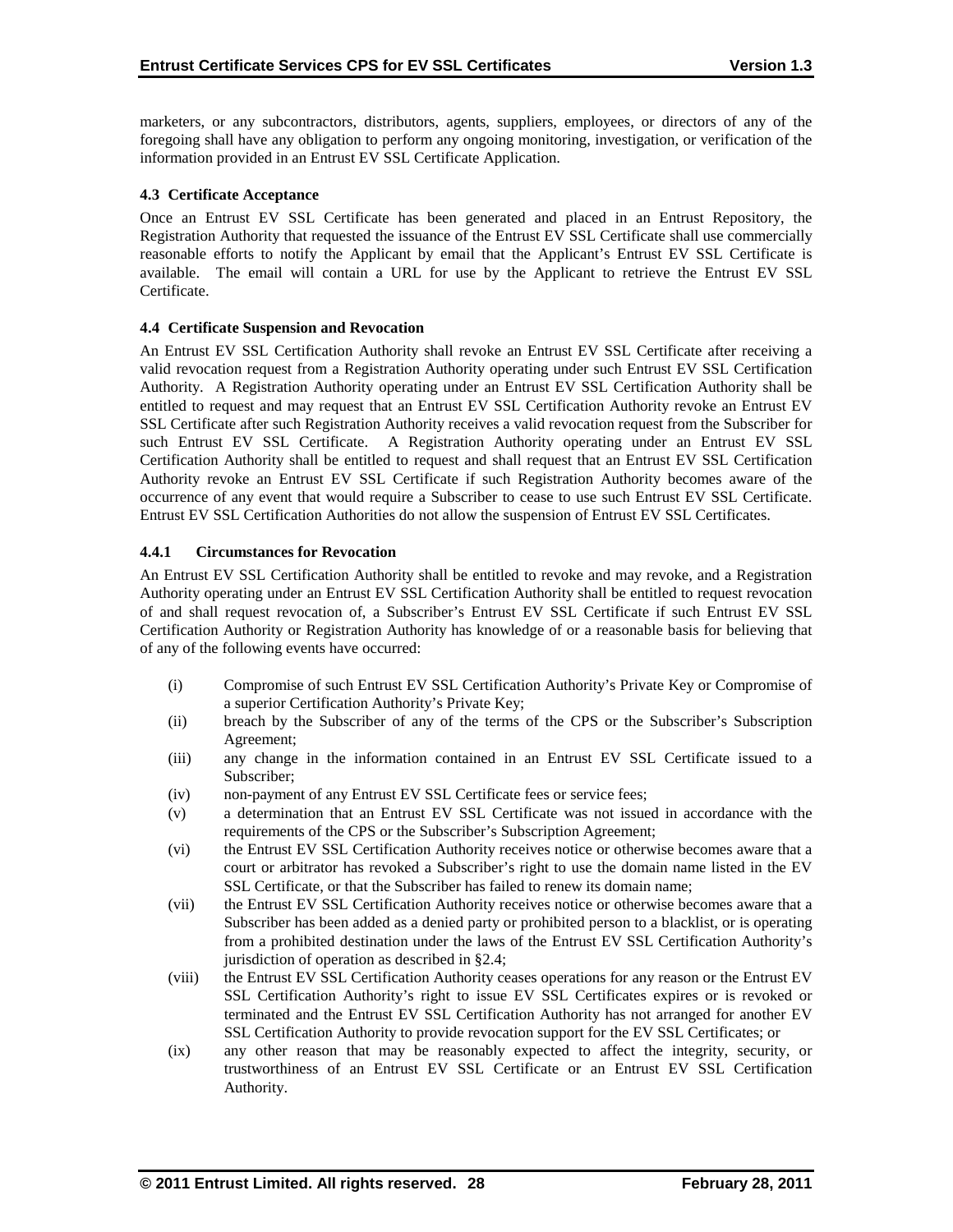A Subscriber shall request revocation of their Entrust EV SSL Certificate if the Subscriber has a suspicion or knowledge of or a reasonable basis for believing that of any of the following events have occurred:

- (i) Compromise of the Subscriber's Private Key;
- (ii) knowledge that the original EV SSL Certificate request was not authorized and such authorization will not be retroactively granted;
- (iii) change in the information contained in the Subscriber's Entrust EV SSL Certificate;
- (iv) change in circumstances that causes the information contained in Subscriber's Entrust EV SSL Certificate to become inaccurate, incomplete, or misleading.

Such revocation request shall be submitted by the Subscriber to the Registration Authority that processed the Subscriber's Entrust EV SSL Certificate Application. If a Subscriber's Entrust EV SSL Certificate is revoked for any reason, the Registration Authority that processed the Subscriber's Entrust EV SSL Certificate Application shall make a commercially reasonable effort to notify such Subscriber by sending an email to the technical and security contacts listed in the Entrust EV SSL Certificate Application. Revocation of an Entrust EV SSL Certificate shall not affect any of the Subscriber's contractual obligations under this CPS, the Subscriber's Subscription Agreement, or any Relying Party Agreements.

## **4.4.2 Who Can Request Revocation**

A Subscriber may request revocation of their Entrust EV SSL Certificate at any time for any reason. If a Subscriber requests revocation of their Entrust EV SSL Certificate, the Subscriber must be able to validate themselves as set forth in §3.4 to the Registration Authority that processed the Subscriber's Entrust EV SSL Certificate Application. The Entrust EV SSL Certification Authorities shall not be required to revoke and the Registration Authorities operating under the Entrust EV SSL Certification Authorities shall not be required to request revocation of an Entrust EV SSL Certificate until a Subscriber can properly validate themselves as set forth in §3.4 and §4.4.3.

Subscribers, Relying Parties, Application Software Vendors, and other third parties may report complaints or suspected Private Key compromise, EV SSL Certificate misuse, or other types of fraud, compromise, misuse or inappropriate conduct related to Entrust EV SSL Certificates by completing the form at [https://www.entrust.net/ev/misuse.cfm.](https://www.entrust.net/ev/misuse.cfm)

An Entrust EV SSL Certification Authority shall be entitled to revoke and shall revoke, and a Registration Authority operating under an Entrust EV SSL Certification Authority shall be entitled to request revocation of and shall request revocation of, a Subscriber's Entrust EV SSL Certificate at any time for any of the reasons set forth in §4.4.1.

#### **4.4.3 Procedure for Revocation Request**

A Registration Authority operating under an Entrust EV SSL Certification Authority shall authenticate a request by a Subscriber for revocation of their Entrust EV SSL Certificate by requiring (i) some subset of the information provided by the Subscriber with the Subscriber's Entrust EV SSL Certificate Application, or (ii) the pass phrase submitted by the Subscriber with the Subscriber's Entrust EV SSL Certificate Application or verification by a contact at the Subscriber. Upon receipt and confirmation of such information, the Registration Authority shall send a revocation request to the Entrust EV SSL Certification Authority that issued such Entrust EV SSL Certificate. The Entrust EV SSL Certification Authority shall make all reasonable efforts to post the serial number of the revoked Entrust EV SSL Certificate to a CRL in an Entrust Repository within two (2) business days of receiving such revocation request.

For Entrust EV SSL Certificate problems reported through the form at [https://www.entrust.net/ev/misuse.cfm,](https://www.entrust.net/ev/misuse.cfm) an Entrust EV SSL Certification Authority should begin an investigation within twenty-four hours and decide whether revocation or other appropriate action is warranted on a least the following criteria:

(i) The nature of the alleged problem;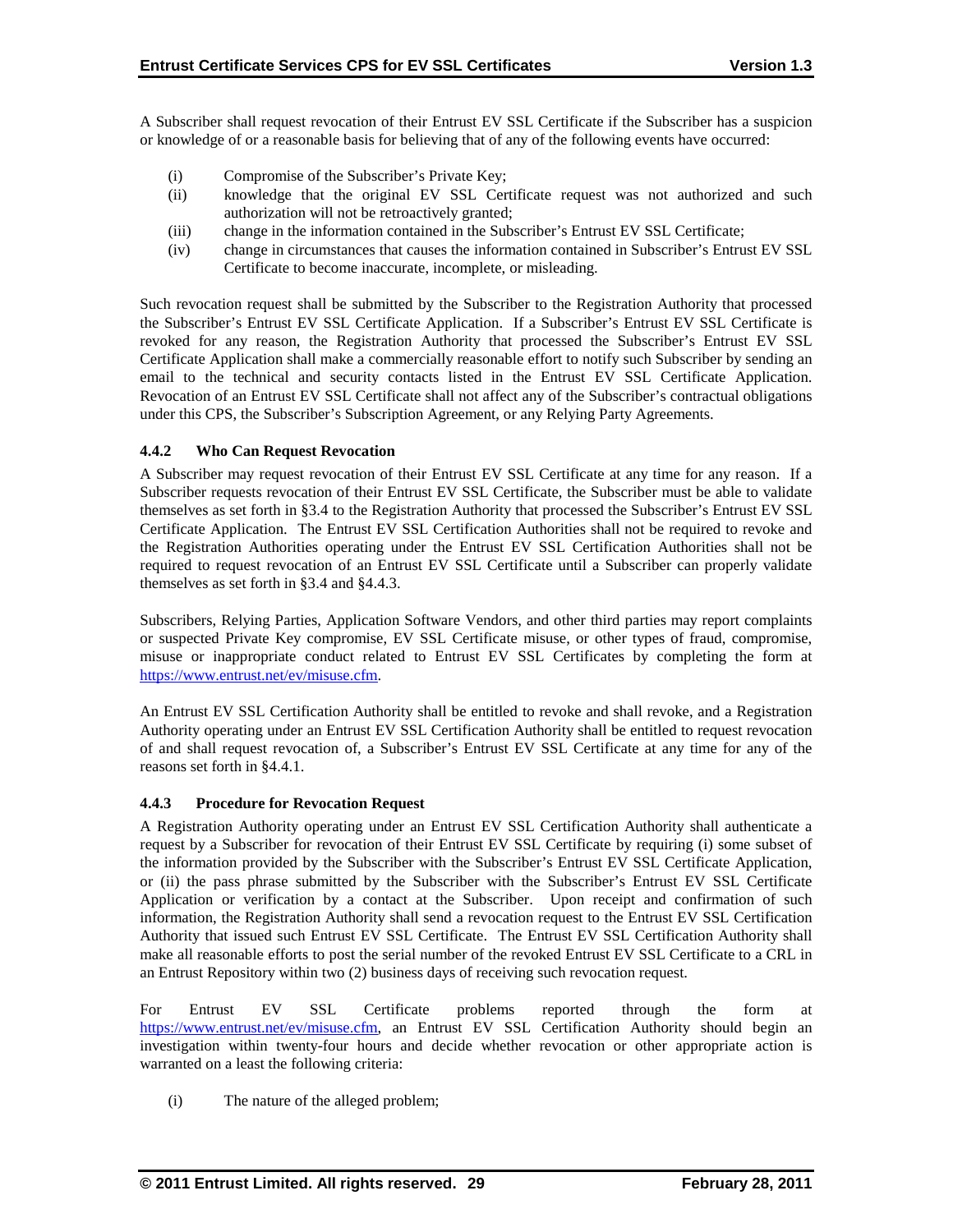- (ii) The number of certificate problem reports received about a particular EV SSL Certificate or website;
- (iii) The identity of the complainants (for example, complaints from a law enforcement official that a Web site is engaged in illegal activities carry more weight than a complaint from a consumer alleging that they didn't receive the goods they ordered); and
- (iv) Relevant legislation.

For Certificate revocation that is not initiated by the Subscriber, the Registration Authority that requested revocation of the Subscriber's Entrust EV SSL Certificate shall make a commercially reasonable effort to notify the Subscriber by sending an email to the technical and security contacts specified in the Subscriber's Entrust EV SSL Certificate Application.

## **4.4.4 Revocation Request Grace Period**

In the case of Private Key Compromise, or suspected Private Key Compromise, a Subscriber shall request revocation of the corresponding Entrust EV SSL Certificate immediately upon detection of the Compromise or suspected Compromise. Revocation requests for other required reasons shall be made as soon as reasonably practicable.

## **4.4.5 Circumstances for Suspension**

Entrust EV SSL Certification Authorities do not suspend Entrust EV SSL Certificates.

# **4.4.6 Who Can Request Suspension**

Entrust EV SSL Certification Authorities do not suspend Entrust EV SSL Certificates.

## **4.4.7 Procedure for Suspension Request**

Entrust EV SSL Certification Authorities do not suspend Entrust EV SSL Certificates.

#### **4.4.8 Limits on Suspension Period**

Entrust EV SSL Certification Authorities do not suspend Entrust EV SSL Certificates.

# **4.4.9 CRL Issuance Frequency**

Entrust EV SSL Certification Authorities shall use commercially reasonable efforts to issue CRLs at least once every twenty-four (24) hours with a validity period of seven (7) days. In certain circumstances, CRLs may also be issued between these intervals, such as in the event of the detection of a serious Compromise.

#### **4.4.10 CRL Checking Requirements**

A Relying Party shall check whether the Entrust EV SSL Certificate that the Relying Party wishes to rely on has been revoked. A Relying Party shall check the Certificate Revocation Lists maintained in the appropriate Repository or perform an on-line revocation status check using OCSP to determine whether the Entrust EV SSL Certificate that the Relying Party wishes to rely on has been revoked. In no event shall Entrust or any independent third-party Registration Authorities operating under an Entrust EV SSL Certification Authority, or any Resellers or Co-marketers, or any subcontractors, distributors, agents, suppliers, employees, or directors of any of the foregoing be liable for any damages whatsoever due to (i) the failure of a Relying Party to check for revocation or expiration of an Entrust EV SSL Certificate, or (ii) any reliance by a Relying Party on an Entrust EV SSL Certificate that has been revoked or that has expired.

# **4.4.11 On-line Revocation/Status Checking Availability**

On-line revocation/status checking of certificates is available on a continuous basis by CRL or On-line Certificate Status Protocol (OCSP). Entrust EV SSL Certification Authorities shall use commercially reasonable efforts to update CRL and OCSP responses at least once every twenty-four (24) hours with a validity period of seven (7) days.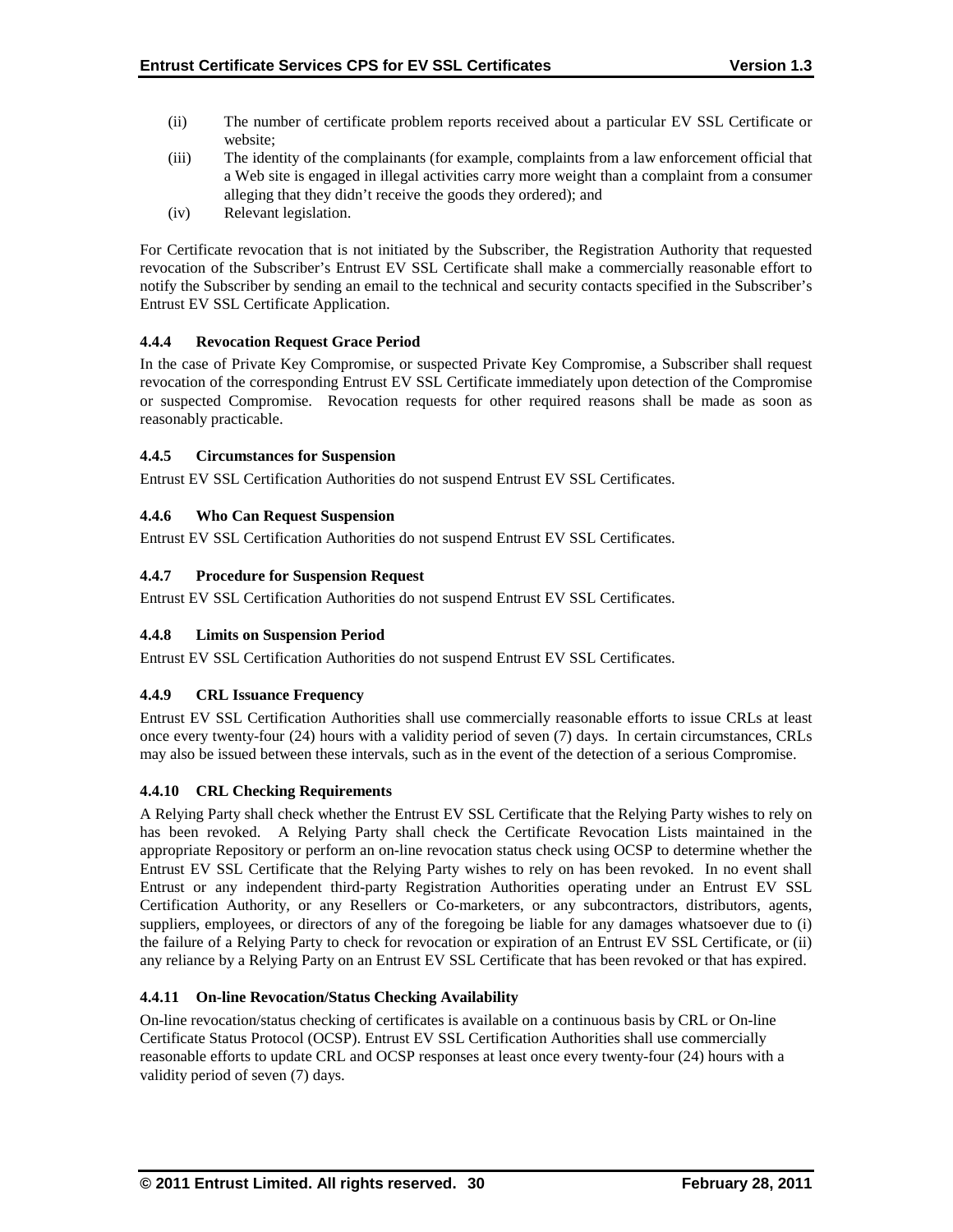The on-line location of the CRL and the OCSP response are included in the Entrust EV SSL Certificate to support software applications that perform automatic certificate status checking. A Relying Party can also be check certificate revocation status directly with the Repository at www.entrust.net.

## **4.4.12 On-line Revocation Checking Requirements**

Refer to §4.4.10.

## **4.4.13 Other Forms of Revocation Advertisements Available**

No stipulation.

#### **4.4.14 Checking Requirements For Other Forms of Revocation Advertisements**

No stipulation.

## **4.4.15 Special Requirements Re Key Compromise**

If a Subscriber suspects or knows that the Private Key corresponding to the Public Key contained in the Subscriber's Entrust EV SSL Certificate has been Compromised, the Subscriber shall immediately notify the Registration Authority that processed the Subscriber's Entrust EV SSL Certificate Application, using the procedures set forth in §4.4.3, of such suspected or actual Compromise. The Subscriber shall immediately stop using such Entrust EV SSL Certificate and shall remove such Entrust EV SSL Certificate from any devices and/or software in which such Entrust EV SSL Certificate has been installed. The Subscriber shall be responsible for investigating the circumstances of such Compromise or suspected Compromise and for notifying any Relying Parties that may have been affected by such Compromise or suspected Compromise.

#### **4.5 Security Audit Procedures**

Significant security events in the Entrust EV SSL Certification Authorities are automatically time-stamped and recorded as audit logs in audit trail files. The audit trail files are processed (reviewed for policy violations or other significant events) on a regular basis. Authentication codes are used in conjunction with the audit trail files to protect against modification of audit logs. Audit trail files are archived periodically. All files including the latest audit trail file are moved to backup media and stored in a secure archive facility.

The Entrust EV SSL Certification Authorities and all Registration Authorities operating under an Entrust EV SSL Certification Authority record in detail every action taken to process an EV SSL Certificate Request and to issue an EV SSL Certificate, including all information generated or received in connection with an EV SSL Certificate Request, and every action taken to process the Request, including time, date, and personnel involved in the action.

The foregoing record requirements include, but are not limited to, an obligation to record the following events:

- (i) Entrust EV SSL Certification Authority key lifecycle management events, including:
	- a. Key generation, backup, storage, recovery, archival, and destruction; and
	- b. Cryptographic device lifecycle management events.
- (ii) Entrust EV SSL Certification Authority and Subscriber EV SSL Certificate lifecycle management events, including:
	- a. EV SSL Certificate Requests, renewal and re-key requests, and revocation;
	- b. All verification activities required by this CPS;
	- c. Date, time, phone number used, persons spoken to, and end results of verification telephone calls;
	- d. Acceptance and rejection of EV SSL Certificate Requests;
	- e. Issuance of EV SSL Certificates; and
	- f. Generation of Certificate Revocation Lists (CRLs) and OCSP messages.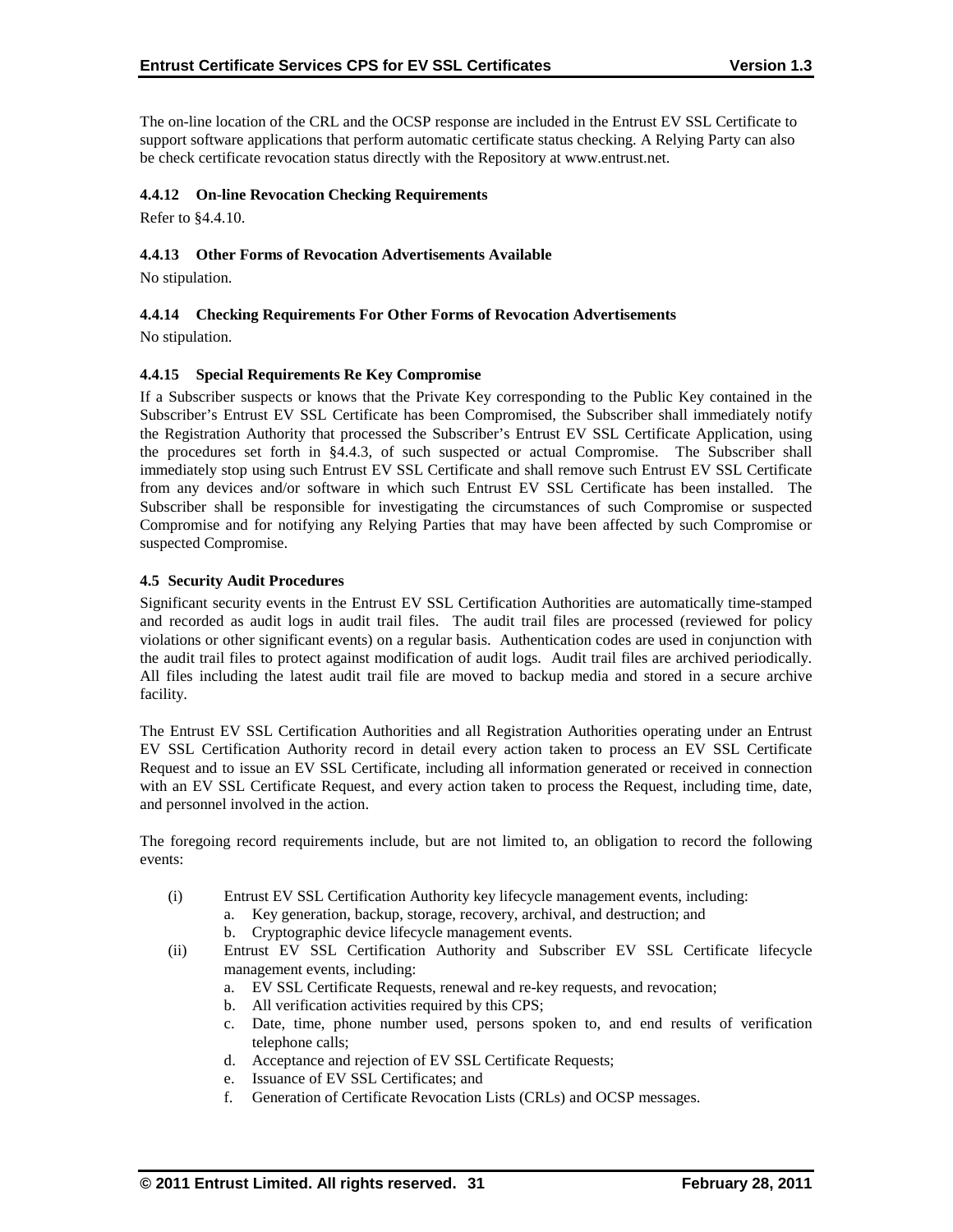- (iii) Security events, including:
	- a. Successful and unsuccessful PKI system access attempts;
	- b. PKI and security system actions performed;
	- c. Security profile changes;
	- d. System crashes, hardware failures, and other anomalies;
	- e. Firewall and router activities; and
	- f. Entries to and exits from the Entrust EV SSL Certification Authority facility.
- (iv) Log entries include the following elements:
	- a. Date and time of entry;
	- b. Identity of the person making the journal entry; and
	- c. Description of entry.

## **4.6 Records Archival**

The audit trail files, databases and revocation information for Entrust EV SSL Certification Authorities are both archived. The archive of an Entrust EV SSL Certification Authorities' database and the archive of revocation information are retained for at least three (3) years. Archives of audit trail files are retained for at least seven (7) year(s) after any EV SSL Certificate based on that documentation ceases to be valid. The databases for Entrust EV SSL Certification Authorities are encrypted and protected by Entrust software master keys. The archive media is protected through storage in a restricted-access facility to which only Entrust-authorized personnel have access. Archive files are backed up as they are created. Originals are stored on-site and housed with an Entrust EV SSL Certification Authority system. Backup files are stored at a secure and separate geographic location.

## **4.7 Key Changeover**

Entrust EV SSL Certification Authorities' key pairs will be retired from service at the end of their respective lifetimes as defined in §6.3. New Certification Authorities with new key pairs will be created as required to support the continuation of Entrust EV SSL Certification Authority Services. Each Entrust EV SSL Certification Authority will continue to publish CRLs signed with the original key pair until all certificates issued using that original key pair have expired.. The Certification Authority key changeover process will be performed such that it causes minimal disruption to Subscribers and Relying Parties.

#### **4.8 Compromise and Disaster Recovery**

Entrust EV SSL Certification Authorities have a disaster recovery plan to provide for timely recovery of services in the event of a system outage. The disaster recovery plan addresses the following:

- (i) the conditions for activating the plans;
- (ii) resumption procedures;
- (iii) a maintenance schedule for the plan;
- (iv) awareness and education requirements;
- (v) the responsibilities of the individuals;
- (vi) recovery point objective (RPO) of five (5) minutes;
- (vii) recovery time objective (RTO); of 24 hours for essential CA operations which include certificate issuance, certificate revocation, and issuance of certificate revocation status; and
- (viii) testing of recovery plans.

In order to mitigate the event of a disaster, Entrust has implemented the following:

- (ix) secure on-site and off-site storage of backup HSMs containing copies of all CA Private Keys
- (x) secure on-site and off-site storage of all requisite activation materials
- (xi) regular synchronization of critical data to the disaster recovery site
- (xii) regular incremental and daily backups of critical data within the primary site
- (xiii) weekly backup of critical data to secure off-site storage facility
- (xiv) secure off-site storage of disaster recovery plan and disaster recovery procedures
- (xv) environmental controls as described in §5.1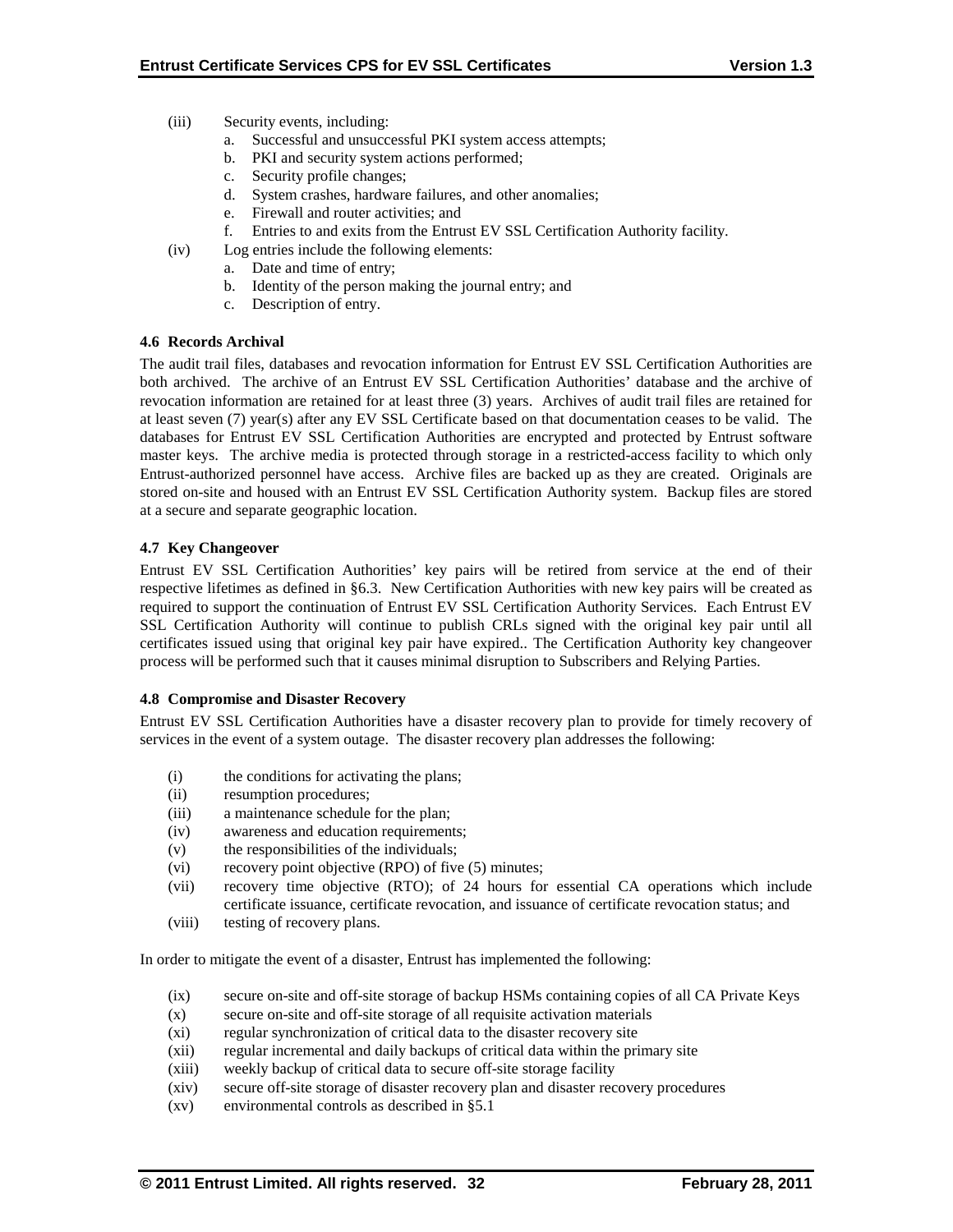(xvi) high availability architecture for critical systems

Entrust has implemented a secure disaster recovery facility that is greater than 250 km from the primary secure CA facilities.

Entrust requires rigorous security controls to maintain the integrity of Entrust EV SSL Certification Authorities. The Compromise of the Private Key used by an Entrust EV SSL Certification Authority is viewed by Entrust as being very unlikely; however, Entrust has policies and procedures that will be employed in the event of such a Compromise. At a minimum, all Subscribers shall be informed as soon as practicable of such a Compromise and information shall be posted in the Entrust Repository.

## **4.9 CA Termination**

In the event that an Entrust EV SSL Certification Authority ceases operation, all Entrust EV SSL Certificates issued by such Entrust EV SSL Certification Authority shall be revoked and the CRL life-time will be set to a period that meets any Entrust obligations.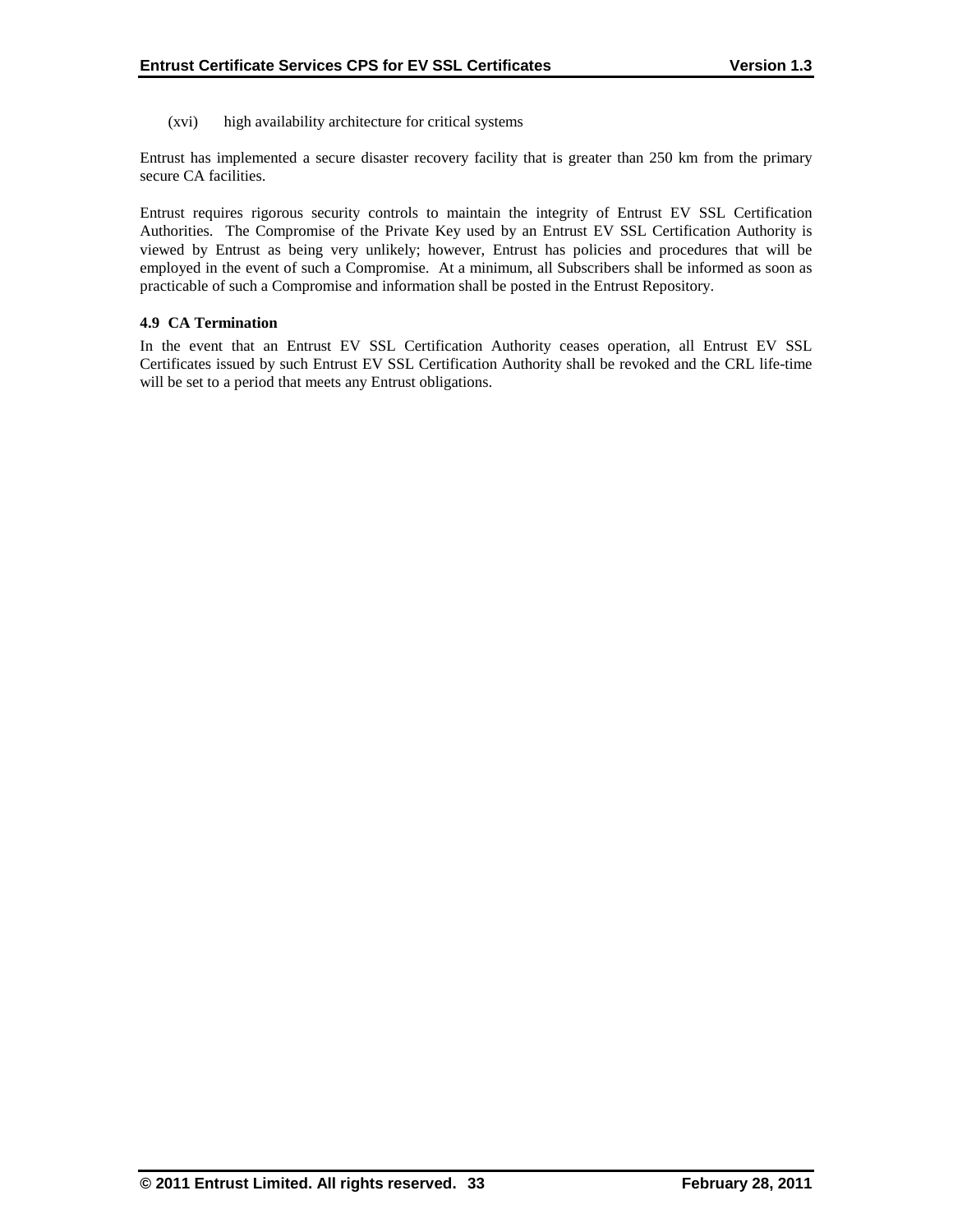# **5 Physical, Procedural, and Personnel Security Controls**

### **5.1 Physical Controls**

### **5.1.1 Site Location and Construction**

The computing facilities that host the Entrust Certificate Authority services are located within the Entrust Ottawa, Canada facility.. The CA equipment is located in a Security zone that is physically separated from Entrust's other systems so that only authorized CA personnel can access it. The Security zone is constructed slab-to-slab with drywall and wire mesh. The Security zone is protected by electronic control access systems, alarmed doors and is monitored via a 24x7 recorded security camera and motion detector system.

## **5.1.2 Physical Access**

The room containing the Entrust Authority software is designated a two (2) person zone, and controls are used to prevent a person from being in the room alone. Alarm systems are used to notify security personnel of any violation of the rules for access to an Entrust EV SSL Certificate Authority.

## **5.1.3 Power and Air Conditioning**

The Security zone is equipped with:

- Filtered, conditioned, power connected to an appropriately sized UPS and generator;
- Heating, ventilation, and air conditioning appropriate for a commercial data processing facility; and
- Emergency lighting.

The environmental controls conform to local standards and are appropriately secured to prevent unauthorized access and/or tampering with the equipment. Temperature control alarms and alerts are activated upon detection of threatening temperature conditions.

#### **5.1.4 Water Exposures**

No liquid, gas, exhaust, etc. pipes traverse the controlled space other than those directly required for the area's HVAC system and for the pre-action fire suppression system. Water pipes for the pre-action fire suppression system are only filled on the activation of multiple fire alarms.

#### **5.1.5 Fire Prevention and Protection**

The Entrust facility is fully wired for fire detection, alarm and suppression. Routine, frequent inspections of all systems are made to assure adequate operation.

#### **5.1.6 Media Storage**

All media is stored away from sources of heat and from obvious sources of water or other obvious hazards. Electromagnetic media (e.g. tapes) are stored away from obvious sources of strong magnetic fields. Archived material is stored in a room separate from the CA equipment until it is transferred to the archive storage facility.

#### **5.1.7 Waste Disposal**

Waste is removed or destroyed in accordance with industry best practice. Media used to store sensitive data is destroyed, such that the information is unrecoverable, prior to disposal.

#### **5.1.8 Off-site Backup**

As stipulated in §4.6.

#### **5.2 Procedural Controls**

An Entrust EV SSL Certification Authority has a number of trusted roles for sensitive operations of the Entrust EV SSL Certification Authority software. To gain access to the Entrust/Authority software used in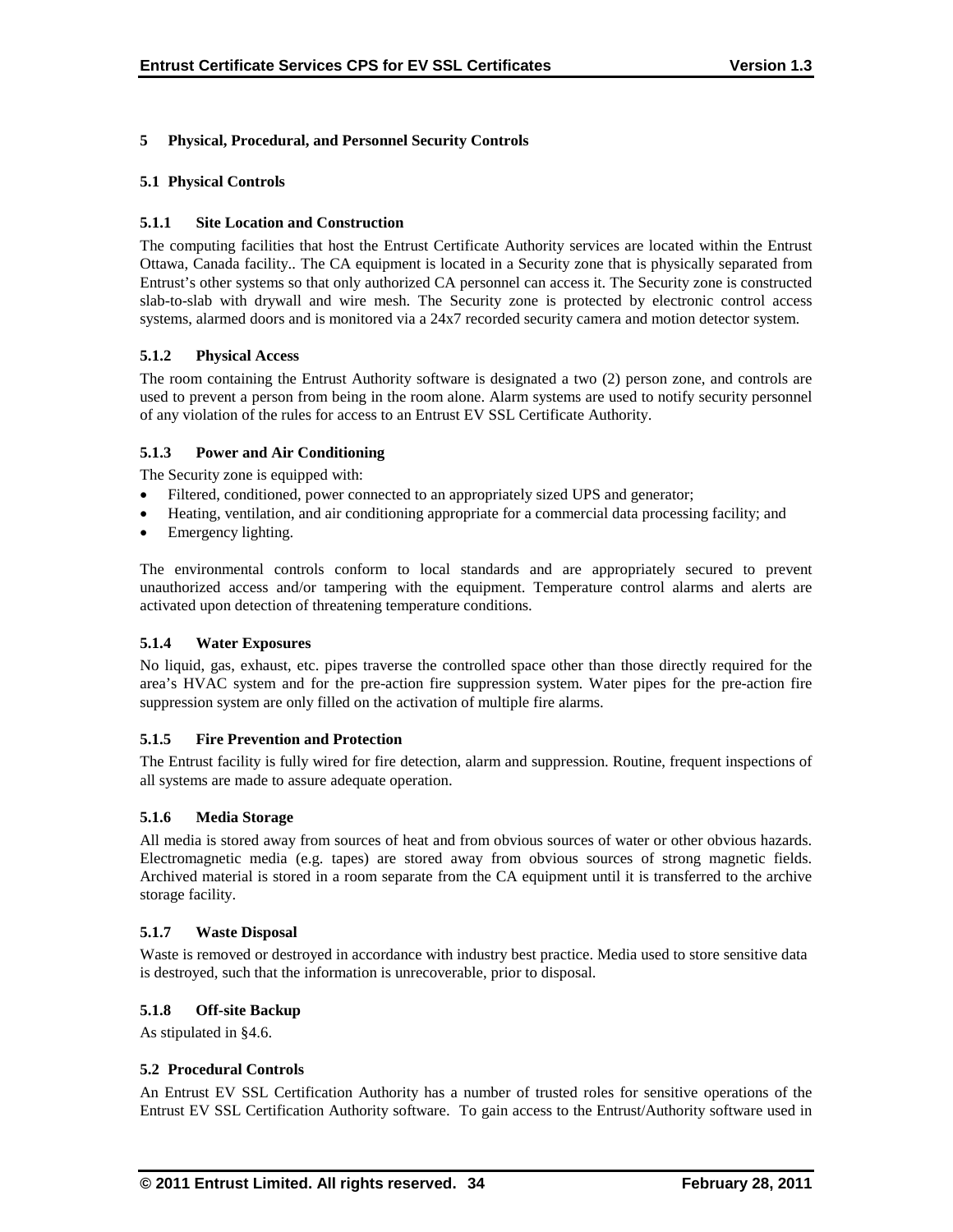an Entrust EV SSL Certification Authority, operational personnel must undergo background investigations. Entrust EV SSL Certification Authority operations related to adding administrative personnel or changing Certification Authority policy settings require more than one (1) person to perform the operation.

#### **5.3 Personnel Controls**

Operational personnel for an Entrust EV SSL Certification Authority will not be assigned other responsibilities that conflict with their operational responsibilities for the Entrust EV SSL Certification Authority. The privileges assigned to operational personnel for an Entrust EV SSL Certification Authority will be limited to the minimum required to carry out their assigned duties.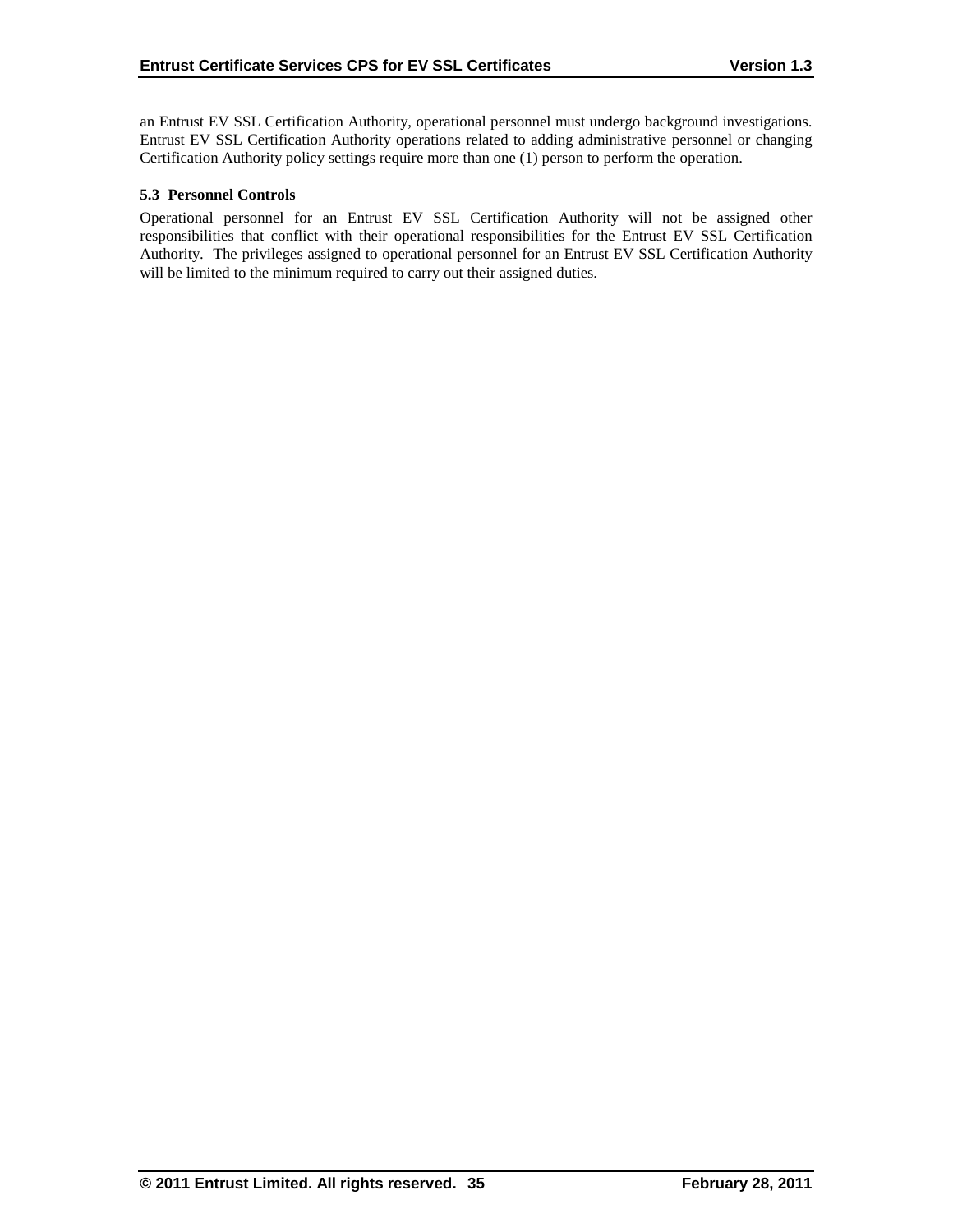## **6 Technical Security Controls**

### **6.1 Key Pair Generation and Installation**

### **6.1.1 Key Pair Generation**

The signing Key Pair for an Entrust EV SSL Certification Authority is created during the initial start up of the Entrust Master Control application and is protected by the master key for such Entrust EV SSL Certification Authority. Hardware key generation is used which is compliant to at least FIPS 140-1 level 3.

The Applicant is responsible for generating their Key Pair for Entrust EV SSL Certificates. Key Pair generation is typically performed using the key generation utility provided with the secure server software.

## **6.1.2 Private Key Delivery to Entity**

Not applicable.

## **6.1.3 Public Key Delivery to Certificate Issuer**

The Public Key to be included in an Entrust EV SSL Certificate is delivered to Entrust EV SSL Certification Authorities in a Certificate Signing Request (CSR) as part of the Entrust EV SSL Certificate Application process.

## **6.1.4 CA Public Key Delivery to Users**

The Public-Key Certificate for Entrust EV SSL Certification Authorities is cross certified by the Entrust Root Certification Authority. The self-signed Public-Key Certificate for the Entrust Root Certification Authority is pre-installed in common World Wide Web browser and web server software by the applicable software manufacturers. The Public Key Certificate for cross certified issuing Certification Authorities is provided to the Subscriber with the Subscriber certificate.

Public Key Certificates for Entrust Certification Authorities are also available for download fron the Repository.

#### **6.1.5 Key Sizes**

Entrust EV SSL Certificate key sizes will be a minimum of RSA 1024 bits for certificates issued on or before 31 December 2010, after which the minimum key size will be RSA 2048 bits. Entrust EV SSL Certificates issued with RSA 1024 bits must expire on or before 31 December 2010.

#### **6.1.6 Public-Key Parameters Generation**

No stipulation.

#### **6.1.7 Parameter Quality Checking**

No stipulation.

#### **6.1.8 Hardware/Software Key Generation**

The method for generating the Subscriber's Key Pair associated with an Entrust EV SSL Certificate is solely under the control of the Subscriber, and neither Entrust nor any independent third-party Registration Authority operating under an Entrust EV SSL Certification Authority, nor any Resellers or Co-marketers, or any subcontractors, distributors, agents, suppliers, employees, or directors of any of the foregoing shall have any responsibility or liability whatsoever for the generation of the Subscriber's Key Pair.

#### **6.1.9 Key Usage Purposes**

Entrust EV SSL Certificates issued by an Entrust EV SSL Certification Authority contain the keyUsage and the extendkeyUsage Certificate extensions restricting the purpose for which an Entrust EV SSL Certificate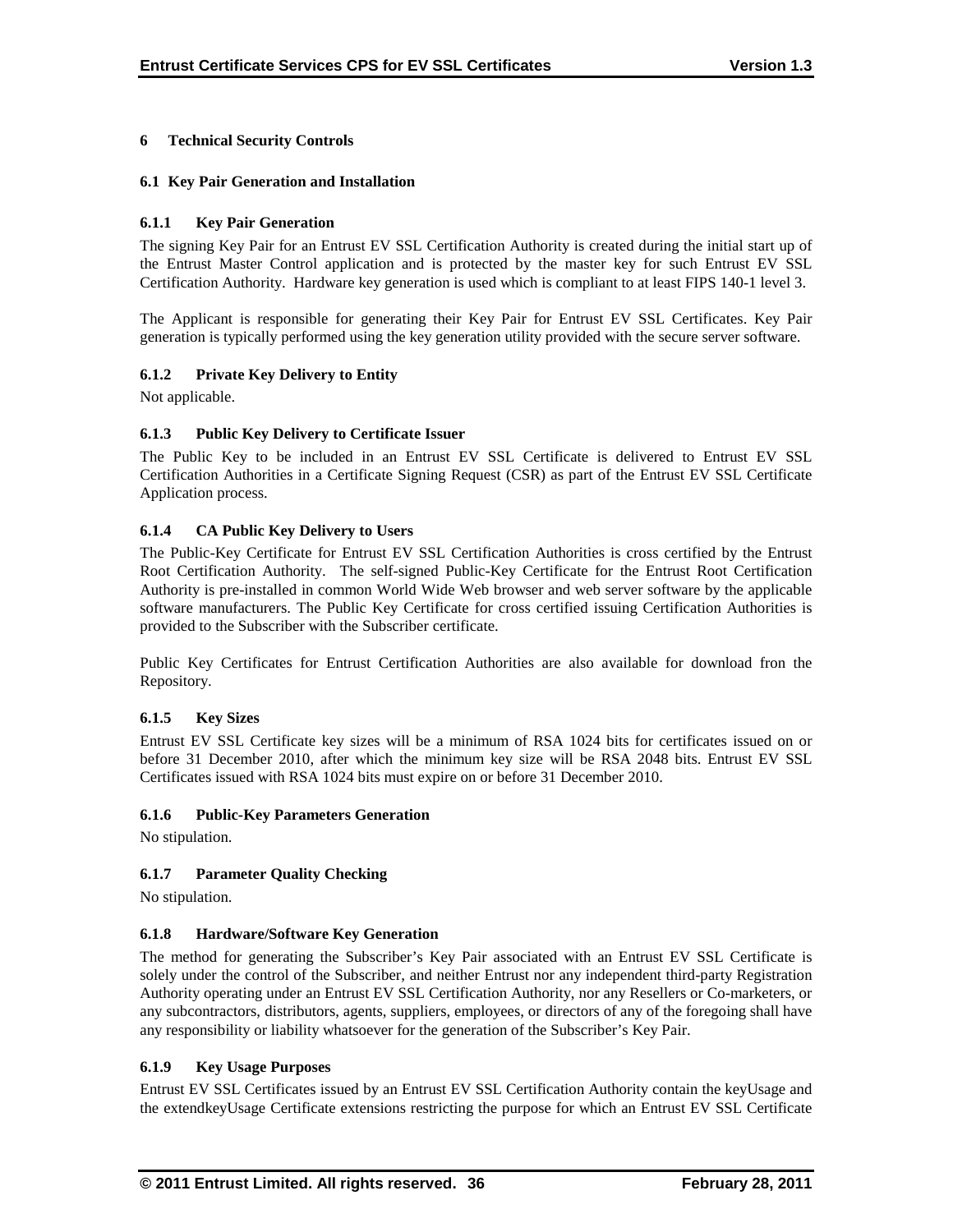can be used. Subscribers and Relying Parties shall only use Entrust EV SSL Certificates in compliance with this CPS and applicable laws.

## **6.2 Private Key Protection**

The Entrust EV SSL Certification Authorities use Entrust Authority software in conjunction with hardware certified to FIPS 140 level 3 to protect the Entrust EV SSL Certification Authorities' Private Keys. Backups of the Entrust EV SSL Certification Authorities' Private Keys were made during the initial installation and setup of the Entrust Authority software and are stored on FIPS 140 Level 3 tokens. The backup tokens are held in secure facilities under two-person control. Entrust does not escrow the Entrust EV SSL Certification Authorities' Private Keys.

Subscribers are responsible for protecting the Private Key associated with the Public Key in the Subscriber's Entrust EV SSL Certificate.

#### **6.3 Other Aspects of Key Pair Management**

Entrust EV SSL Certificates contain a validity period of up to, but no more than, 27 months. The maximum validity for Entrust Certification Authorities' RSA 2048 bit Key Pairs 31 December 2030.

#### **6.4 Activation Data**

No stipulation.

#### **6.5 Computer Security Controls**

The workstations on which the Entrust EV SSL Certification Authorities operate are physically secured as described in §5.1. The operating systems on the workstations on which the Entrust EV SSL Certification Authorities operate enforce identification and authentication of users. Access to Entrust/Authority software databases and audit trails is restricted as described in this CPS. All operational personnel that are authorized to have access to the Entrust EV SSL Certification Authorities are required to use hardware tokens in conjunction with a PIN to gain access to the physical room that contains the Entrust/Authority software being used for such Entrust EV SSL Certification Authorities.

#### **6.6 Life Cycle Technical Controls**

#### **6.6.1 System Development Controls**

The Entrust EV SSL Certification Authority makes use of Commercial Off The Shelf (COTS) products for the hardware, software, and network components. Systems developed by the Entrust EV SSL Certification Authority are deployed in accordance with Entrust software lifecycle development standards.

#### **6.6.2 Security Management Controls**

The configuration of the Entrust EV SSL Certification Authority system as well as any modifications and upgrades are documented and controlled. Methods of detecting unauthorized modifications to the CA equipment and configuration are in place to ensure the integrity of the security software, firmware, and hardware for correct operation. A formal configuration management methodology is used for installation and ongoing maintenance of the CA system.

When first loaded, the CA software is verified as being that supplied from the vendor, with no modifications, and be the version intended for use.

#### **6.6.3 Life Cycle Security Ratings**

No stipulation.

#### **6.7 Network Security Controls**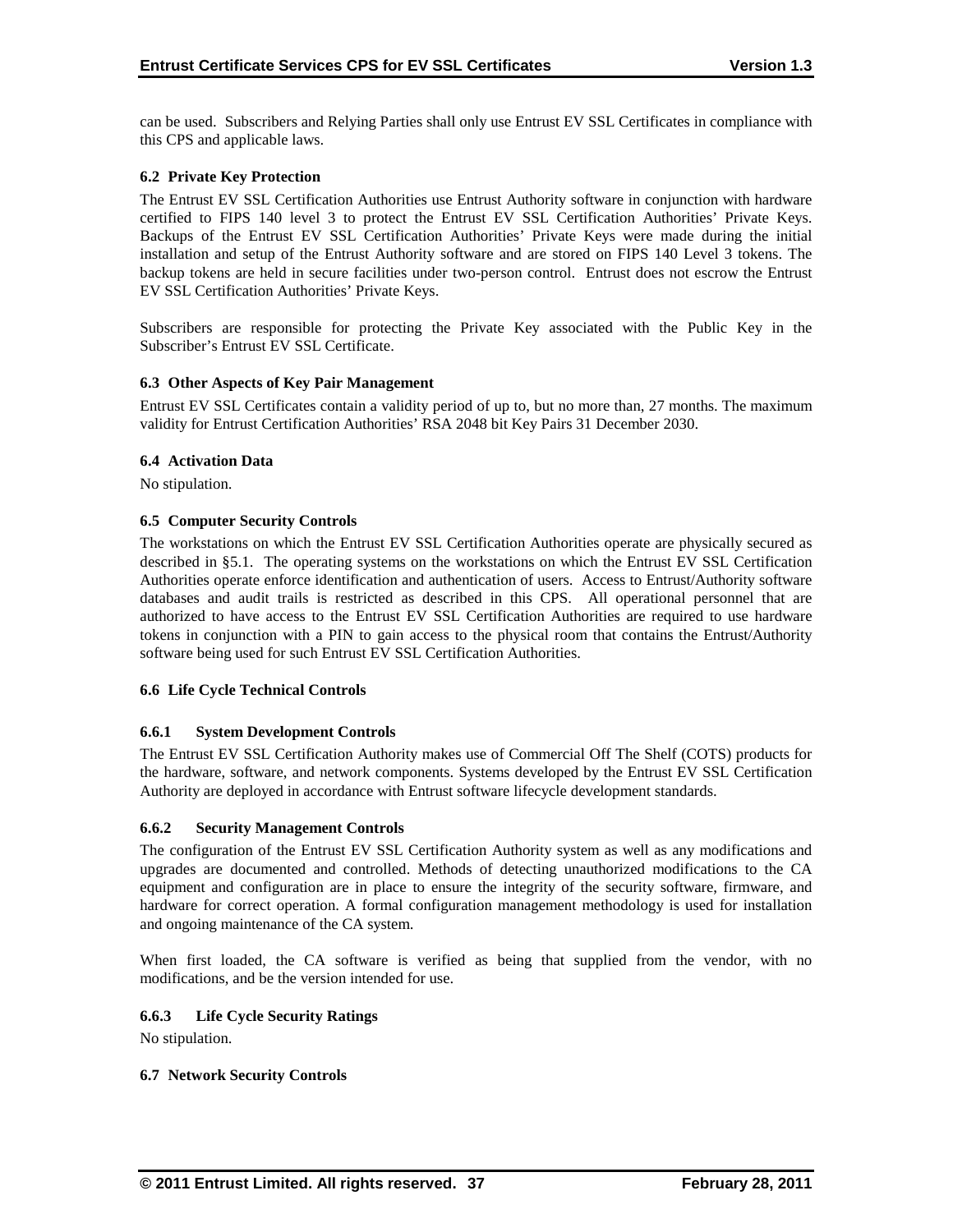Remote access to Entrust EV SSL Certification Authority application via the Administration software interface is secured.

## **6.8 Cryptographic Module Engineering Controls**

The Entrust EV SSL Certification Authority application software cryptographic module is designed to conform to FIPS 140 level 2 requirements. Optional hardware tokens may be used to generate Key Pairs that may conform with higher levels of FIPS validation, but which must at least conform to level 2.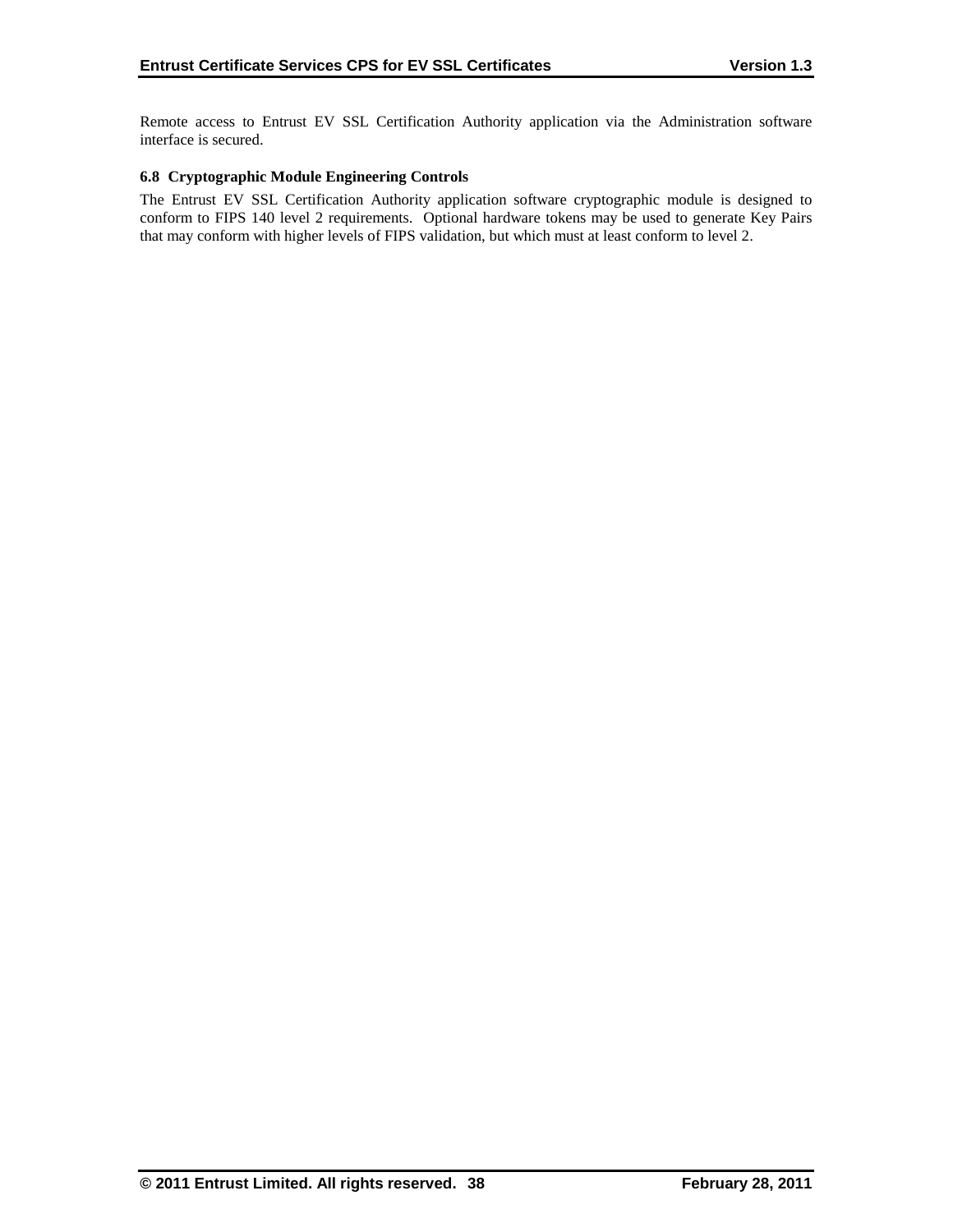## **7 Certificate and CRL Profiles**

The profile for the Entrust EV SSL Certificates and Certificate Revocation List (CRL) issued by an Entrust EV SSL Certification Authority conform to the specifications contained in the Guidelines published by the CA/Browser Forum, which themselves conform to IETF RFC 5280 Internet X.509 PKI Certificate and Certificate Revocation List (CRL) Profile.

## **7.1 Certificate Profile**

Entrust EV SSL Certification Authorities issue certificates in accordance with the X.509 version 3. Certificate profiles for Entrust Root CA certificate, Subordinate CA certificates, and end entity certificates are described in Appendix A and the sections below.

## **7.1.1 Version Number(s)**

All certificates issued by Entrust Certification Authorities are X.509 version 3 certificates.

## **7.1.2 Certificate Extensions**

Certificate extensions are as stipulated in Guidelines. See Appendix A.

## **7.1.3 Algorithm Object Identifiers**

Algorithm object identifiers are as specified in IETF RFC 3279 Algorithms and Identifiers for the Internet X.509 PKI Certificate and Certificate Revocation List (CRL) Profile. See Appendix A.

#### **7.1.4 Name Forms**

Name forms are as stipulated in §3.1.1.

#### **7.1.5 Name Constraints**

No stipulation.

# **7.1.6 Certificate Policy Object Identifier**

Certificate policy object identifiers (OIDs) are listed in §1.2 and in the Certificate Profile attached as Appendix A.

#### **7.1.7 Usage of Policy Constraints Extension**

No stipulation.

#### **7.1.8 Policy Qualifiers Syntax and Semantics**

Entrust includes the following policy qualifiers in all end entity certificates: CPSUri: http://www.entrust.net/rpa

#### **7.1.9 Processing Semantics for the Critical Certificate Policies Extension**

Certificate policies extension is marked Not Critical

# **7.2 CRL Profile**

The following fields of the X.509 version 2 CRL format are used by the Entrust EV SSL Certification Authorities:

- version: set to v2
- signature: identifier of the algorithm used to sign the CRL
- issuer: the full Distinguished Name of the Certification Authority issuing the CRL
- this update: time of CRL issuance
- next update: time of next expected CRL update
- revoked certificates: list of revoked Certificate information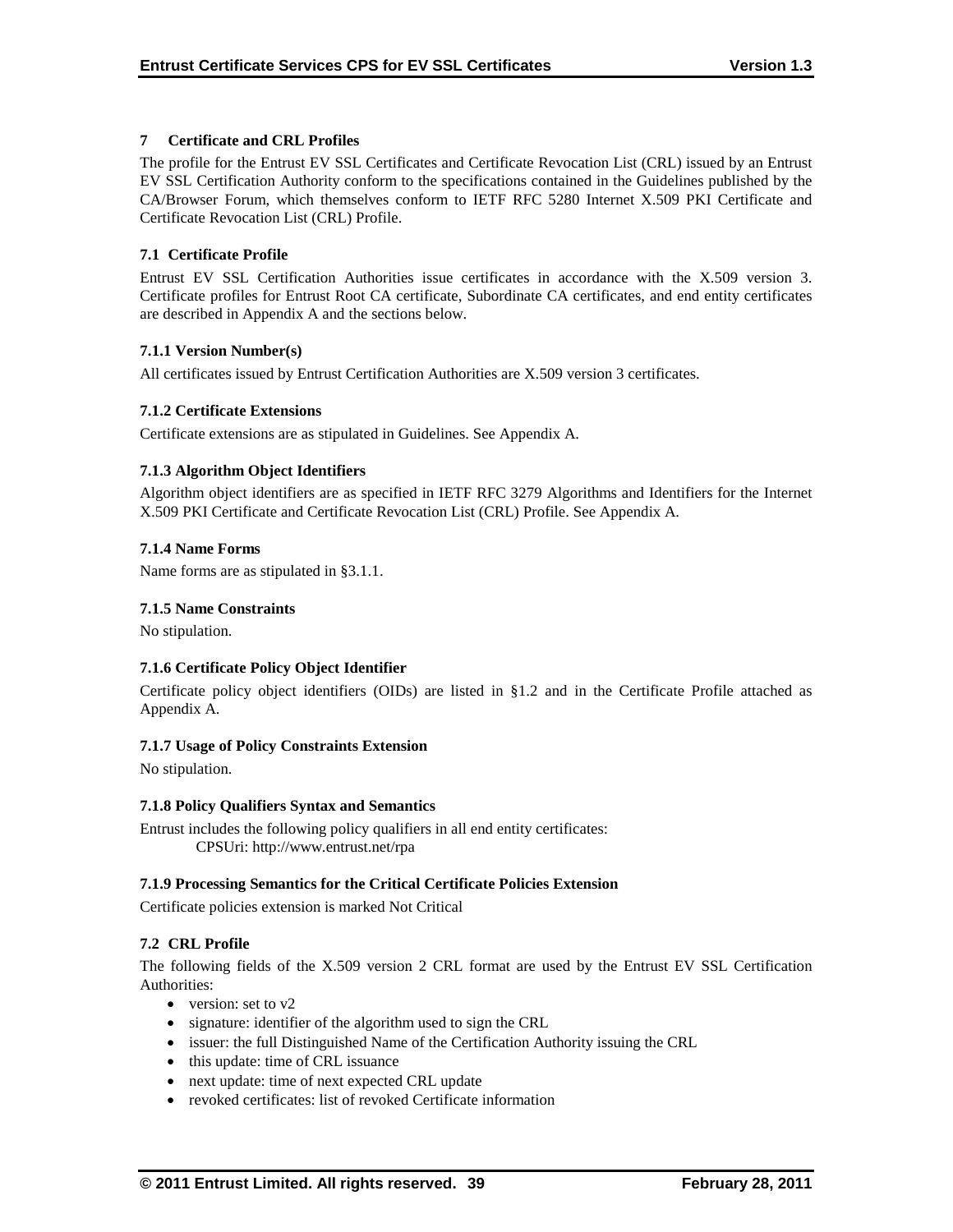## **7.3 OCSP Profile**

The profile for the Entrust EV SSL Online Certificate Status Protocol (OCSP) messages issued by an Entrust EV SSL Certification Authority conform to the specifications contained in the IETF RFC 2560 Internet X.509 PKI Online Certificate Status Protocol (OCSP) Profile.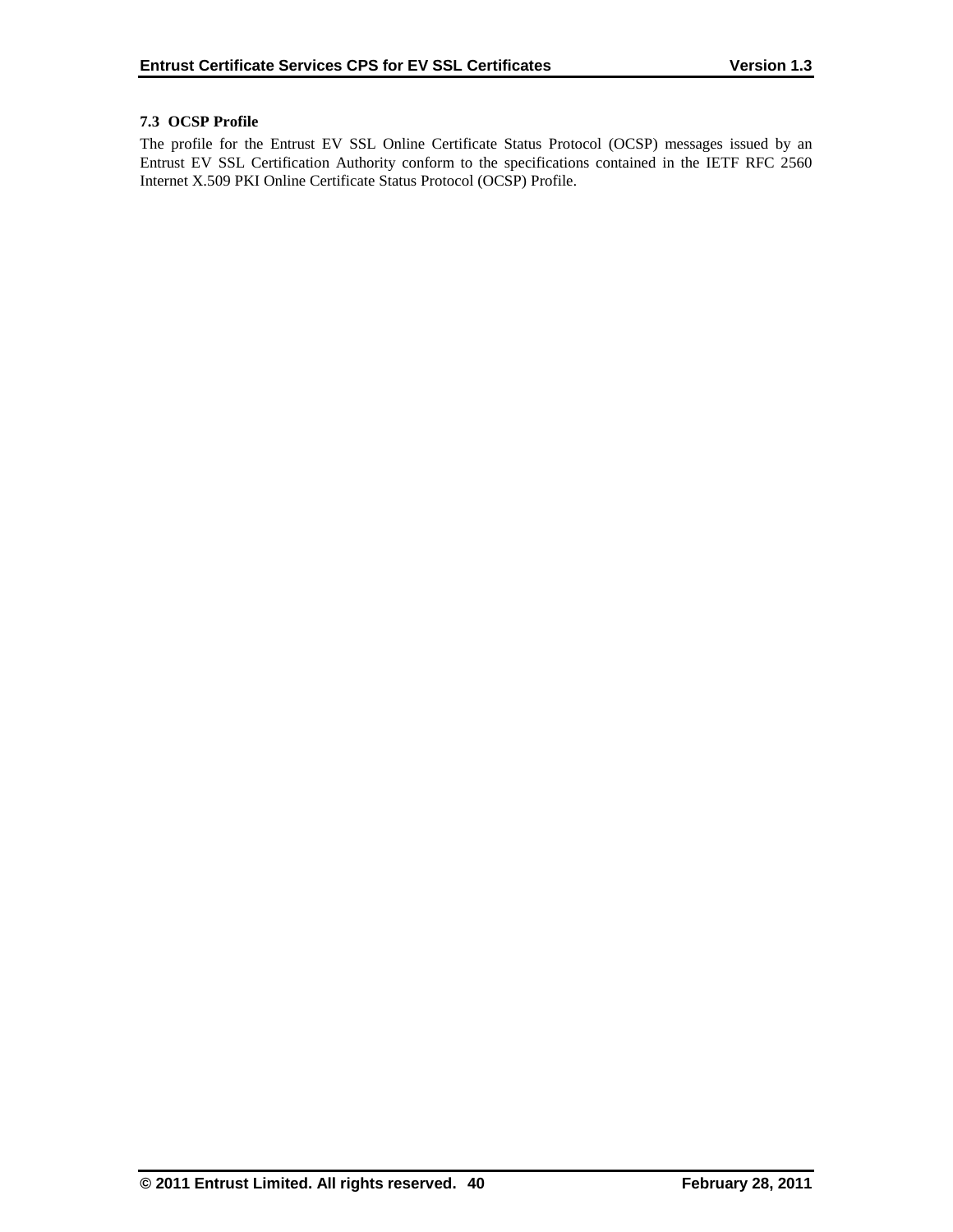#### **8 Specification Administration**

#### **8.1 Specification Change Procedures**

Entrust may, in its discretion, modify the CPS and the terms and conditions contained herein from time to time. Modifications to the CPS that, in the judgment of Entrust, will have little or no impact on Applicants, Subscribers, and Relying Parties, may be made with no change to the CPS version number and no notification to Applicants, Subscribers, and Relying Parties. Such changes shall become effective immediately upon publication in the Entrust Repository.

Modifications to the CPS that, in the judgment of Entrust may have a significant impact on Applicants, Subscribers, and Relying Parties, shall be published in the Entrust Repository and shall become effective fifteen (15) days after publication in the Entrust Repository unless Entrust withdraws such modified CPS prior to such effective date. In the event that Entrust makes a significant modification to CPS, the version number of the CPS shall be updated accordingly. Unless a Subscriber ceases to use, removes, and requests revocation of such Subscriber's Entrust EV SSL Certificate(s) prior to the date on which an updated version of the CPS becomes effective, such Subscriber shall be deemed to have consented to the terms and conditions of such updated version of the CPS and shall be bound by the terms and conditions of such updated version of the CPS.

#### **8.2 Publication and Notification Policies**

Prior to major changes to this CPS, notification of the upcoming changes will be posted in the Entrust Repository.

#### **8.3 CPS Approval Procedures**

This CPS and any subsequent changes shall be approved by the Entrust Policy Authority.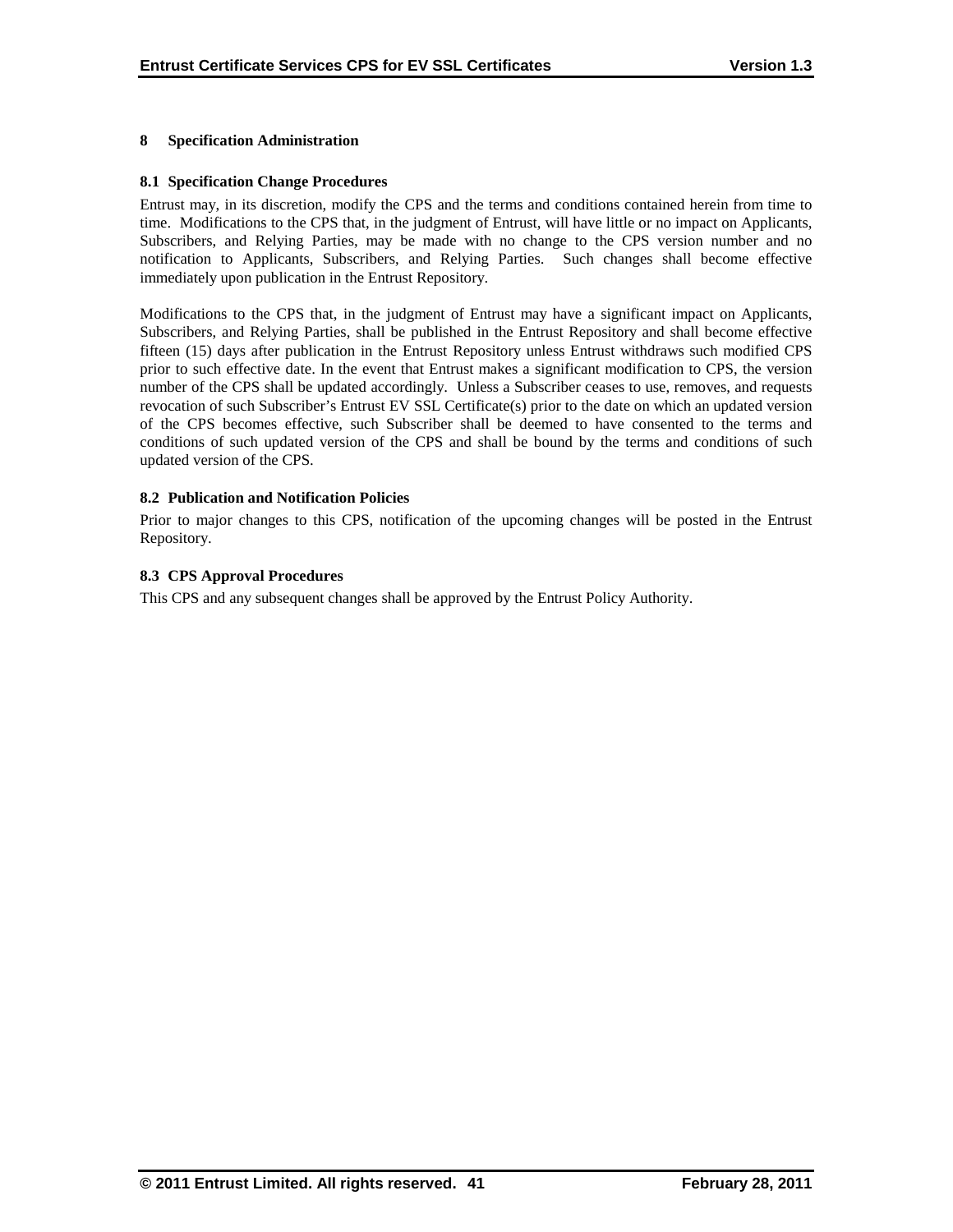## **9 Acronyms**

| <b>CA</b>    | <b>Certification Authority</b>                                                   |
|--------------|----------------------------------------------------------------------------------|
| <b>CPS</b>   | <b>Certification Practice Statement</b>                                          |
| <b>CRL</b>   | <b>Certificate Revocation List</b>                                               |
| <b>CSR</b>   | Certificate Signing Request                                                      |
| DN           | Distinguished Name                                                               |
| <b>DNS</b>   | Domain Name Server                                                               |
| <b>DSA</b>   | Digital Signature Algorithm                                                      |
| <b>HTTP</b>  | <b>Hypertext Transfer Protocol</b>                                               |
| <b>IETF</b>  | <b>Internet Engineering Task Force</b>                                           |
| <b>ITU-T</b> | International Telecommunication Union - Telecommunication Standardization Sector |
| <b>MAC</b>   | Message Authentication Code                                                      |
| <b>OCSP</b>  | Online Certificate Status Protocol                                               |
| OA.          | <b>Operational Authority</b>                                                     |
| <b>OID</b>   | Object Identifier                                                                |
| PA           | Policy Authority                                                                 |
| <b>PIN</b>   | <b>Personal Identification Number</b>                                            |
| PKI          | Public-Key Infrastructure                                                        |
| RA.          | <b>Registration Authority</b>                                                    |
| <b>RDN</b>   | <b>Relative Distinguished Name</b>                                               |
| <b>RFC</b>   | <b>Request for Comment</b>                                                       |
| <b>SEP</b>   | Secure Exchange Protocol                                                         |
| <b>SSL</b>   | Secure Sockets Layer                                                             |
| <b>URL</b>   | Universal Resource Locator                                                       |
|              |                                                                                  |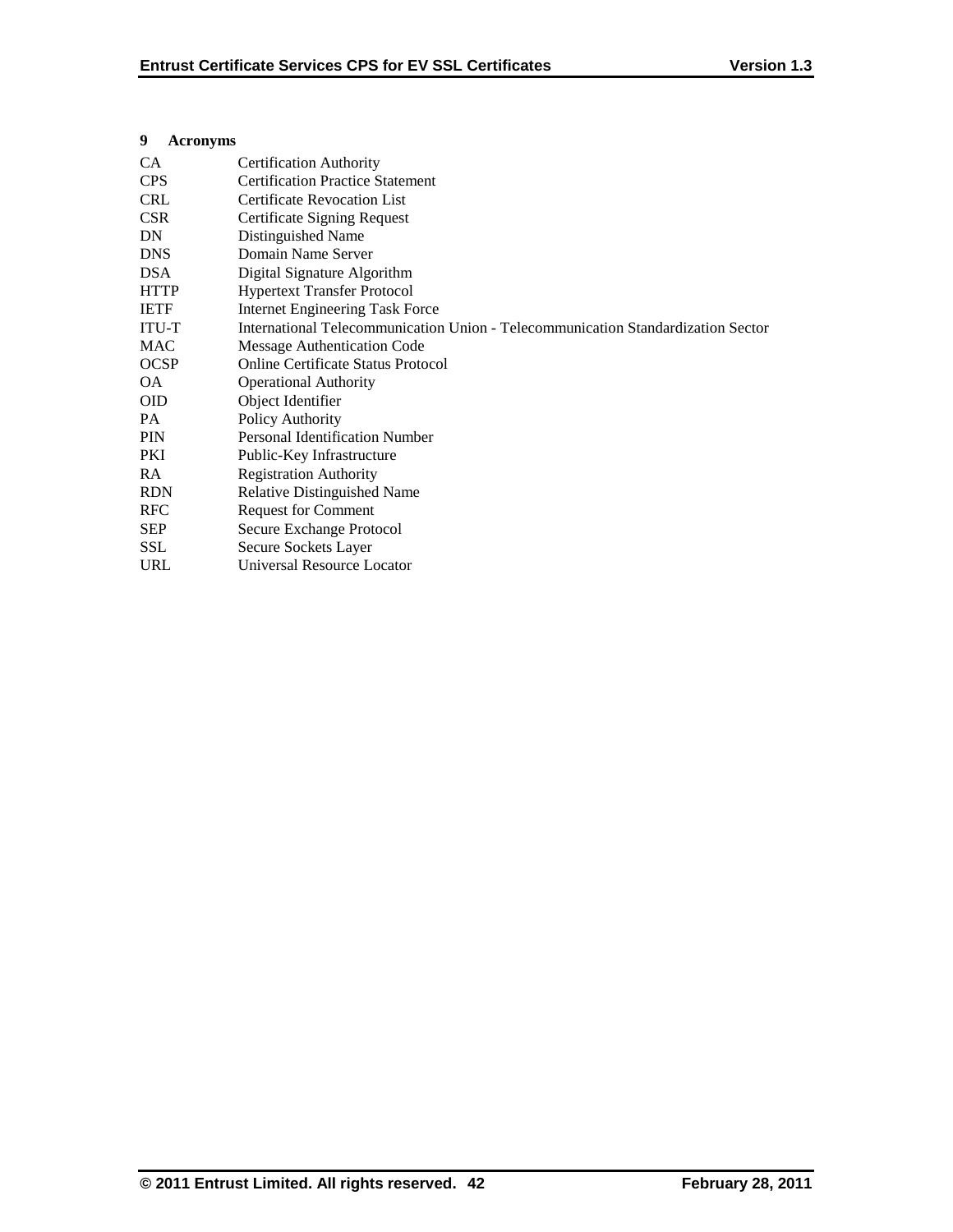#### **10 Definitions**

**Affiliate:** means Entrust, and any corporation or other entity that Entrust directly or indirectly controls. In this context, a party "controls" a corporation or another entity if it directly or indirectly owns or controls fifty percent (50%) or more of the voting rights for the board of directors or other mechanism of control.

**Applicant:** means an eligible organization applying for an Entrust EV SSL Certificate, but which has not yet been issued an Entrust EV SSL Certificate, or an organization that currently has an Entrust EV SSL Certificate or Entrust EV SSL Certificates and that is applying for renewal of such Entrust EV SSL Certificate or Entrust EV SSL Certificates or for an additional Entrust EV SSL Certificate or Entrust EV SSL Certificates.

Application Software Vendor: means a developer of Internet browser software or other software that displays or uses certificates, including but not limited to KDE, Microsoft, Mozilla Corporation, Nokia Corporation, Opera Software ASA, and Red Hat, Inc.

ASV: see Application Software Vendor.

**Business Day:** means any day, other than a Saturday, Sunday, statutory or civic holiday in the City of Ottawa, Ontario.

**Certificate:** means a digital document that at a minimum: (a) identifies the Certification Authority issuing it, (b) names or otherwise identifies a Subject, (c) contains a Public Key of a Key Pair, (d) identifies its operational period, and (e) contains a serial number and is digitally signed by a Certification Authority.

**Certificate Beneficiaries**: means, collectively, all Application Software Vendors with whom Entrust has entered into a contract to include its root certificate(s) in software distributed by such Application Software Vendors, and all Relying Parties that actually rely on such Certificate during the Operational Period of such Certificate.

**Certificate Revocation List:** means a time-stamped list of the serial numbers of revoked Certificates that has been digitally signed by a Certification Authority.

**Certification Authority:** means an entity or organization that (i) creates and digitally signs Certificates that contain among other things a Subject's Public Key and other information that is intended to identify the Subject, (ii) makes Certificates available to facilitate communication with the Subject identified in the Certificate, and (iii) creates and digitally signs Certificate Revocation Lists containing information about Certificates that have been revoked and which should no longer be used or relied upon.

**Certification Practice Statement:** means a statement of the practices that a Certification Authority uses in issuing, managing, revoking, renewing, and providing access to Certificates, and the terms and conditions under which the Certification Authority makes such services available.

**Co-marketers:** means any person, entity, or organization that has been granted by Entrust or a Registration Authority operating under an Entrust EV SSL Certification Authority the right to promote Entrust EV SSL Certificates.

**Compromise:** means a suspected or actual loss, disclosure, or loss of control over sensitive information or data.

**CPS:** see Certification Practice Statement.

**CRL:** see Certificate Revocation List.

**Cross Certificate(s)**: shall mean a Certificate(s) that (i) includes the Public Key of a Public-Private Key pair generated by an Entrust EV SSL Certification Authority; and (ii) includes the digital signature of an Entrust Root Certification Authority.

**Entrust:** means Entrust Limited.

**Entrust.net**: means Entrust Limited.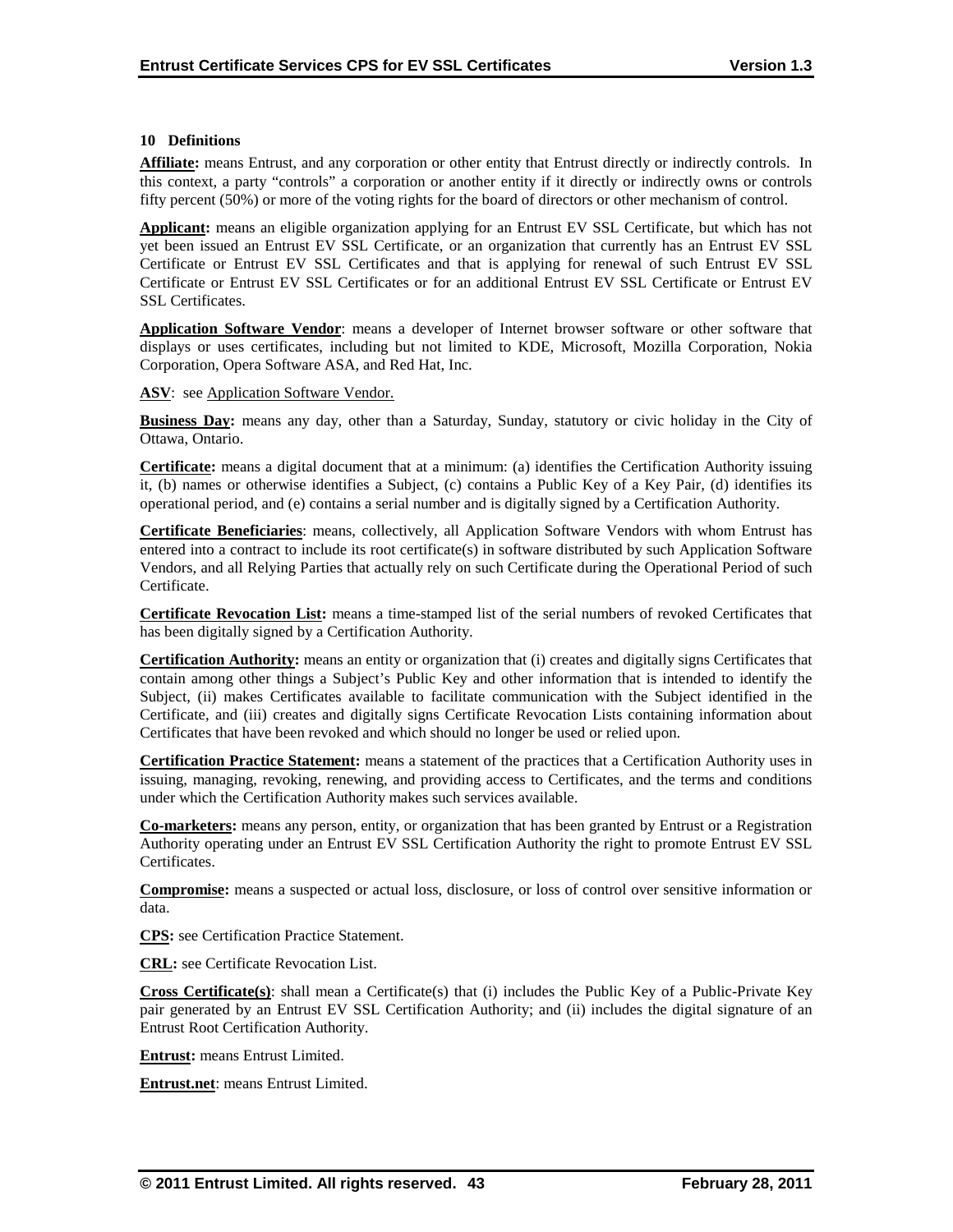**Entrust Operational Authority:** means those personnel who work for or on behalf of Entrust and who are responsible for the operation of the Entrust EV SSL Certification Authorities.

**Entrust Policy Authority:** means those personnel who work for or on behalf of Entrust and who are responsible for determining the policies and procedures that govern the operation of the Entrust EV SSL Certification Authorities.

**Entrust Repository:** means a collection of databases and web sites that contain information about Entrust EV SSL Certificates and services provided by Entrust in respect to Entrust EV SSL Certificates, including among other things, the types of Entrust EV SSL Certificates issued by the Entrust EV SSL Certification Authorities, the services provided by Entrust in respect to Entrust EV SSL Certificates, the fees charged by Entrust for Entrust EV SSL Certificates and for the services provided by Entrust in respect to Entrust EV SSL Certificates, Certificate Revocation Lists, the CPS, and other information and agreements that are intended to govern the use of Entrust EV SSL Certificates.

**Entrust EV SSL Certification Authority:** means a Certification Authority operated by or on behalf of Entrust for the purpose of issuing, managing, revoking, renewing, and providing access to Entrust EV SSL Certificates.

**Entrust EV SSL Certification Practice Statement:** means this document.

**Entrust EV SSL CPS:** See Entrust EV SSL Certification Practice Statement.

**Entrust EV SSL Certificate:** means an SSL Certificate issued by an Entrust EV SSL Certification Authority for use on World Wide Web servers.

**Entrust EV SSL Certificate Application:** means the form and application information requested by a Registration Authority operating under an Entrust EV SSL Certification Authority and submitted by an Applicant when applying for the issuance of an Entrust EV SSL Certificate.

**FIPS:** means the Federal Information Processing Standards. These are U.S. Federal standards that prescribe specific performance requirements, practices, formats, communication protocols, and other requirements for hardware, software, data, and telecommunications operation.

**IETF:** means the Internet Engineering Task Force. The Internet Engineering Task Force is an international community of network designers, operators, vendors, and researchers concerned with the evolution of the Internet architecture and the efficient operation of the Internet.

**Key Pair:** means two mathematically related cryptographic keys, having the properties that (i) one key can be used to encrypt a message that can only be decrypted using the other key, and (ii) even knowing one key, it is believed to be computationally infeasible to discover the other key.

**Object Identifier:** means a specially-formatted sequence of numbers that is registered in accordance with internationally-recognized procedures for object identifier registration.

**OID:** see Object Identifier.

**Operational Period:** means, with respect to a Certificate, the period of its validity. The Operational Period would typically begin on the date the Certificate is issued (or such later date as specified in the Certificate), and ends on the date and time it expires as noted in the Certificate or earlier if the Certificate is Revoked.

**PKIX:** means an IETF Working Group developing technical specifications for PKI components based on X.509 Version 3 Certificates.

**Private Key:** means the key of a Key Pair used to decrypt an encrypted message. This key must be kept secret.

**Public Key:** means the key of a Key Pair used to encrypt a message. The Public Key can be made freely available to anyone who may want to send encrypted messages to the holder of the Private Key of the Key Pair. The Public Key is usually made publicly available in a Certificate issued by a Certification Authority and is often obtained by accessing a repository or database. A Public Key is used to encrypt a message that can only be decrypted by the holder of the corresponding Private Key.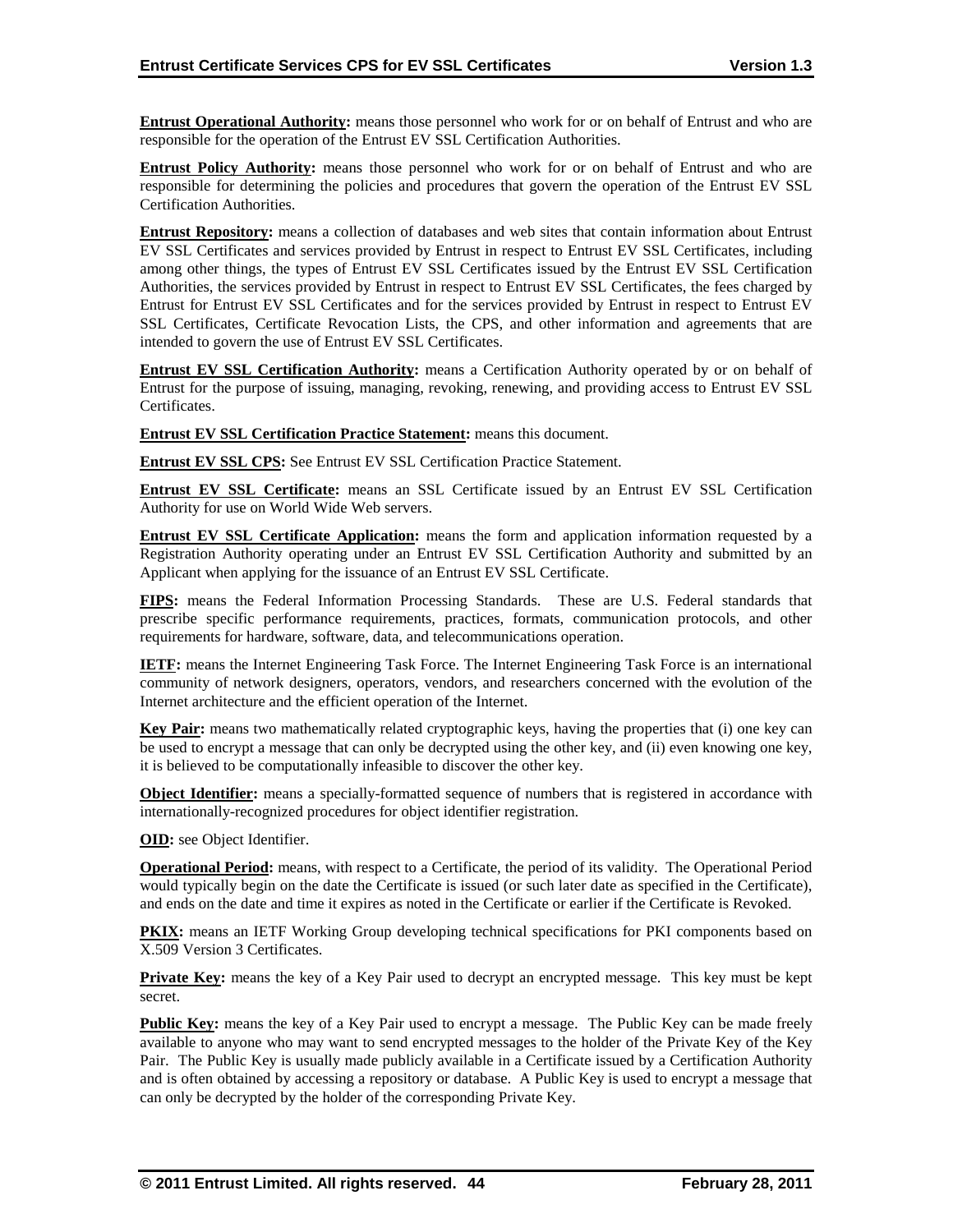**RA:** see Registration Authority.

**Registration Authority:** means an entity that performs two functions: (1) the receipt of information from a Subject to be named in a Entrust EV SSL Certificate, and (2) the performance of verification of information provided by the Subject following the procedures prescribed by the Entrust EV SSL Certification Authorities. In the event that the information provided by a Subject satisfies the criteria defined by the Entrust EV SSL Certification Authorities, a Registration Authority may send a request to a Entrust EV SSL Certification Authority requesting that the Entrust EV SSL Certification Authority generate, digitally sign, and issue a Entrust EV SSL Certificate containing the information verified by the Registration Authority.

**Relying Party:** means a person, entity, or organization that relies on or uses an Entrust EV SSL Certificate and/or any other information provided in a Repository under an Entrust EV SSL Certification Authority to obtain and confirm the Public Key and identity of a Subscriber. For avoidance of doubt, an ASV is not a "Relying Party" when software distributed by such ASV merely displays information regarding a certificate.

**Relying Party Agreement:** means the agreement between a Relying and Entrust or between a Relying Party and an independent third-party Registration Authority or Reseller under an Entrust EV SSL Certification Authority in respect to the provision and use of certain information and services in respect to Entrust EV SSL Certificates.

**Repository:** means a collection of databases and web sites that contain information about Certificates issued by a Certification Authority including among other things, the types of Certificates and services provided by the Certification Authority, fees for the Certificates and services provided by the Certification Authority, Certificate Revocation Lists, descriptions of the practices and procedures of the Certification Authority, and other information and agreements that are intended to govern the use of Certificates issued by the Certification Authority.

**Resellers:** means any person, entity, or organization that has been granted by Entrust or a Registration Authority operating under an Entrust EV SSL Certification Authority the right to license the right to use Entrust EV SSL Certificates.

**Revoke or Revocation:** means, with respect to a Certificate, to prematurely end the Operational Period of that Certificate from a specified time forward.

**Subject:** means an organization whose Public Key is contained in an Entrust EV SSL Certificate.

**Subscriber:** means an organization that has applied for and has been issued an Entrust EV SSL Certificate.

**Subscription Agreement:** means the agreement between a Subscriber and Entrust or between a Subscriber and an independent third-party Registration Authority or Reseller under an Entrust EV SSL Certification Authority in respect to the issuance, management, and provision of access to an Entrust EV SSL Certificate and the provision of other services in respect to such Entrust EV SSL Certificate.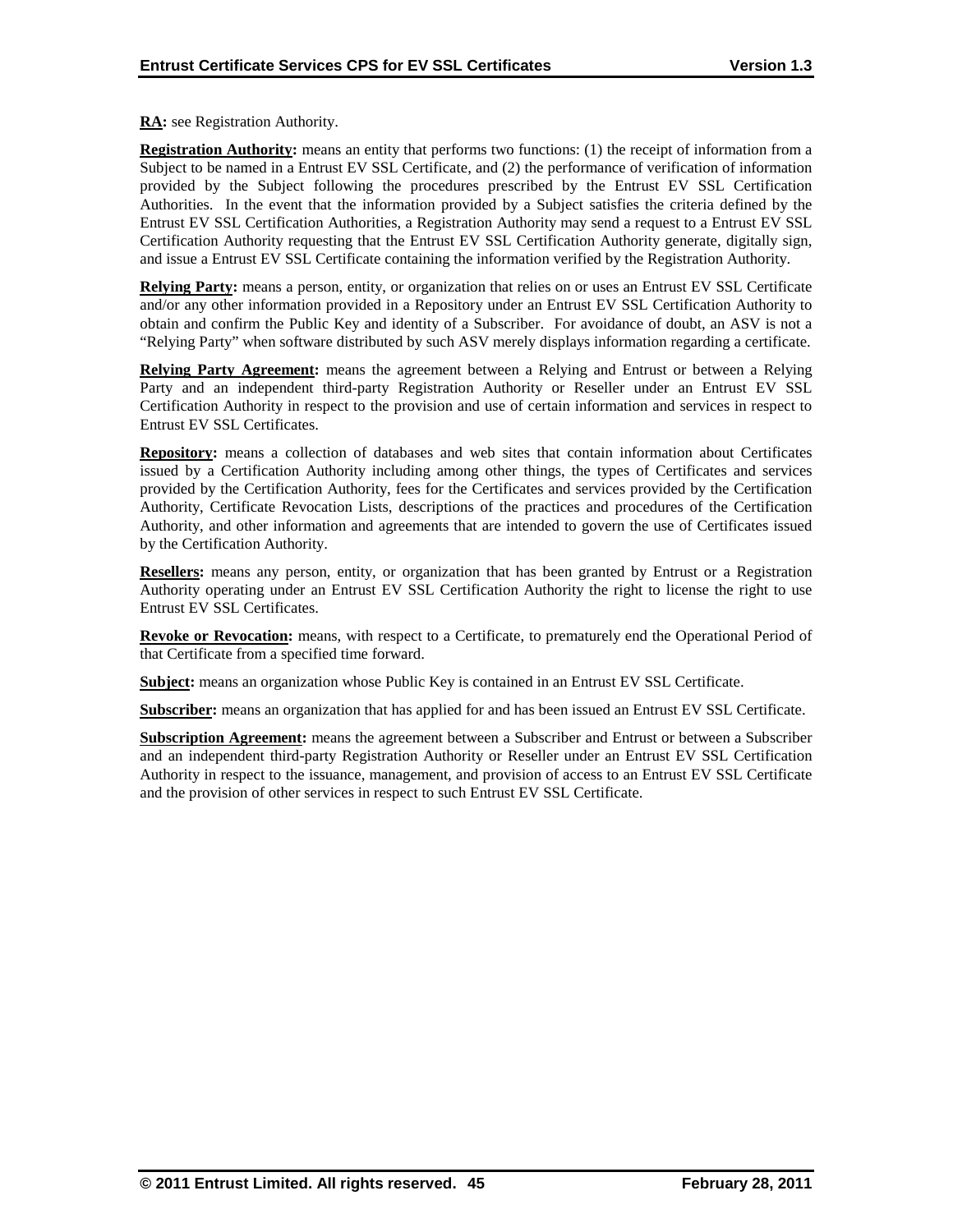# **11 Appendix A – Certificate Profiles**

# **11.1 Entrust Root Certification Authority – Root Certificate**

| <b>Field</b>                       |                 | <b>Value</b>                                                         |  |  |
|------------------------------------|-----------------|----------------------------------------------------------------------|--|--|
| <b>Attributes</b>                  |                 |                                                                      |  |  |
| Version                            |                 | V <sub>3</sub>                                                       |  |  |
| Serial Number                      |                 | 45 6b 50 54                                                          |  |  |
| Signature Algorithm                |                 | sha-1 WithRSAEncryption {1.2.840.113549.1.1.5}                       |  |  |
| <b>Issuer DN</b>                   |                 | $CN =$ Entrust Root Certification Authority                          |  |  |
|                                    |                 | $OU = (c) 2006$ Entrust, Inc.                                        |  |  |
|                                    |                 | $OU =$ www.entrust.net/CPS incorporated by reference                 |  |  |
|                                    |                 | $O =$ Entrust, Inc.                                                  |  |  |
|                                    |                 | $C = US$                                                             |  |  |
| <b>Validity Period</b>             |                 | Valid from: November 27, 2006                                        |  |  |
|                                    |                 | Valid to: November 27, 2026                                          |  |  |
| Subject DN                         |                 | $CN =$ Entrust Root Certification Authority                          |  |  |
|                                    |                 | $OU = (c) 2006$ Entrust, Inc.                                        |  |  |
|                                    |                 | $OU =$ www.entrust.net/CPS incorporated by reference                 |  |  |
|                                    |                 | $O =$ Entrust, Inc.                                                  |  |  |
|                                    |                 | $C = US$                                                             |  |  |
| Subject Public Key<br>Info         |                 | 2048-bit RSA key modulus<br>rsaEncryption {1.2.840.113549.1.1.1}     |  |  |
| <b>Extension</b>                   | <b>Critical</b> |                                                                      |  |  |
| <b>Authority Key</b><br>Identifier | N <sub>0</sub>  | KeyID=68 90 e4 67 a4 a6 53 80 c7 86 66 a4 f1 f7 4b 43 fb 84<br>bd 6d |  |  |
| Subject Key Identifier             | No              | 68 90 e4 67 a4 a6 53 80 c7 86 66 a4 f1 f7 4b 43 fb 84 bd 6d          |  |  |
| Key Usage<br>Yes                   |                 | Certificate Signing, Off-line CRL Signing, CRL Signing               |  |  |
| <b>Basic Constraints</b>           | Yes             | Subject Type = $CA$                                                  |  |  |
|                                    |                 | Path Length Constraint = none                                        |  |  |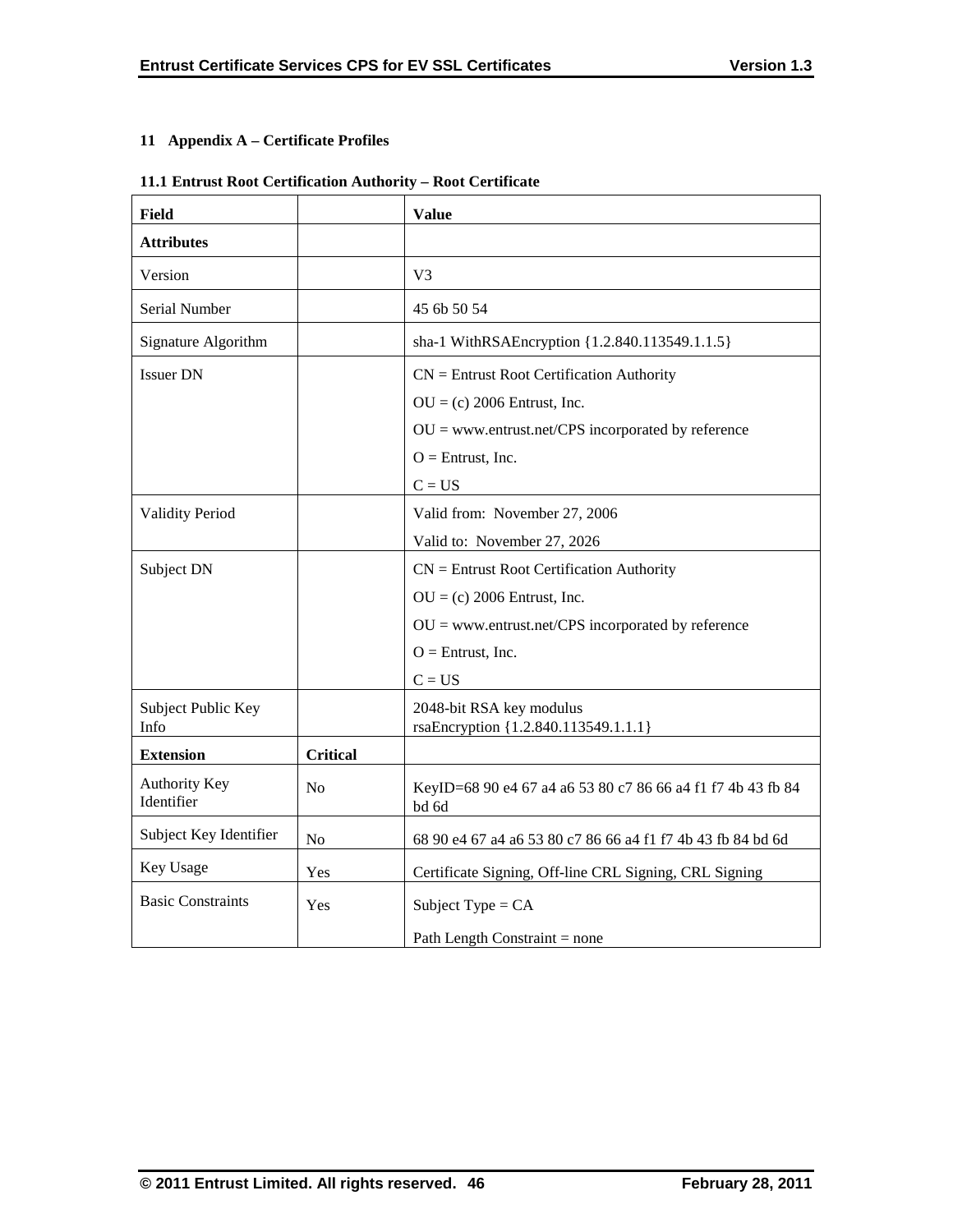| Field                              |                 | <b>Value</b>                                                                |
|------------------------------------|-----------------|-----------------------------------------------------------------------------|
| <b>Attributes</b>                  |                 |                                                                             |
| Version                            |                 | V <sub>3</sub>                                                              |
| Serial Number                      |                 | Unique number to PKI domain                                                 |
| Signature Algorithm                |                 | sha-1 WithRSAEncryption {1.2.840.113549.1.1.5}                              |
| <b>Issuer DN</b>                   |                 | Unique X.500 CA DN                                                          |
| <b>Validity Period</b>             |                 | No later than 2030                                                          |
|                                    |                 | notBefore and notAfter are specified                                        |
| Subject DN                         |                 | Unique X.500 CA DN                                                          |
| Subject Public Key<br>Info         |                 | 2048-bit RSA key modulus<br>rsaEncryption {1.2.840.113549.1.1.1}            |
| <b>Extension</b>                   | <b>Critical</b> |                                                                             |
| <b>Authority Key</b><br>Identifier | No              | Contains 20 byte SHA-1 hash of the Root CA Public Key                       |
| Subject Key Identifier             | N <sub>0</sub>  | Contains 20 byte SHA-1 hash of the subjectPublicKey in this<br>certificate  |
| Key Usage                          | Yes             | Certificate Signing, Off-line CRL Signing, CRL Signing                      |
| <b>Extended Key Usage</b>          | No              | As applicable from the following:                                           |
|                                    |                 | None present                                                                |
|                                    |                 | Server Authentication (1.3.6.1.5.5.7.3.1)                                   |
|                                    |                 | Client Authentication (1.3.6.1.5.5.7.3.2)                                   |
|                                    |                 | Code Signing (1.3.6.1.5.5.7.3.3)                                            |
|                                    |                 | Secure Email (1.3.6.1.5.5.7.3.4)                                            |
| Certificate Policies               | No              | Policy Identifier $=$ All Issuance Policies                                 |
|                                    |                 | uri: set as applicable                                                      |
| <b>Basic Constraints</b>           | Yes             | Subject Type = $CA$                                                         |
|                                    |                 | Path Length Constraint $=$ value set as required                            |
| Authority Information<br>Access    | N <sub>0</sub>  | Access Method = On-line Certificate Status Protocol<br>(1.3.6.1.5.5.7.48.1) |
|                                    |                 | accessLocation: http://ocsp.entrust.net                                     |

# **11.2 Subordinate CA Certificate**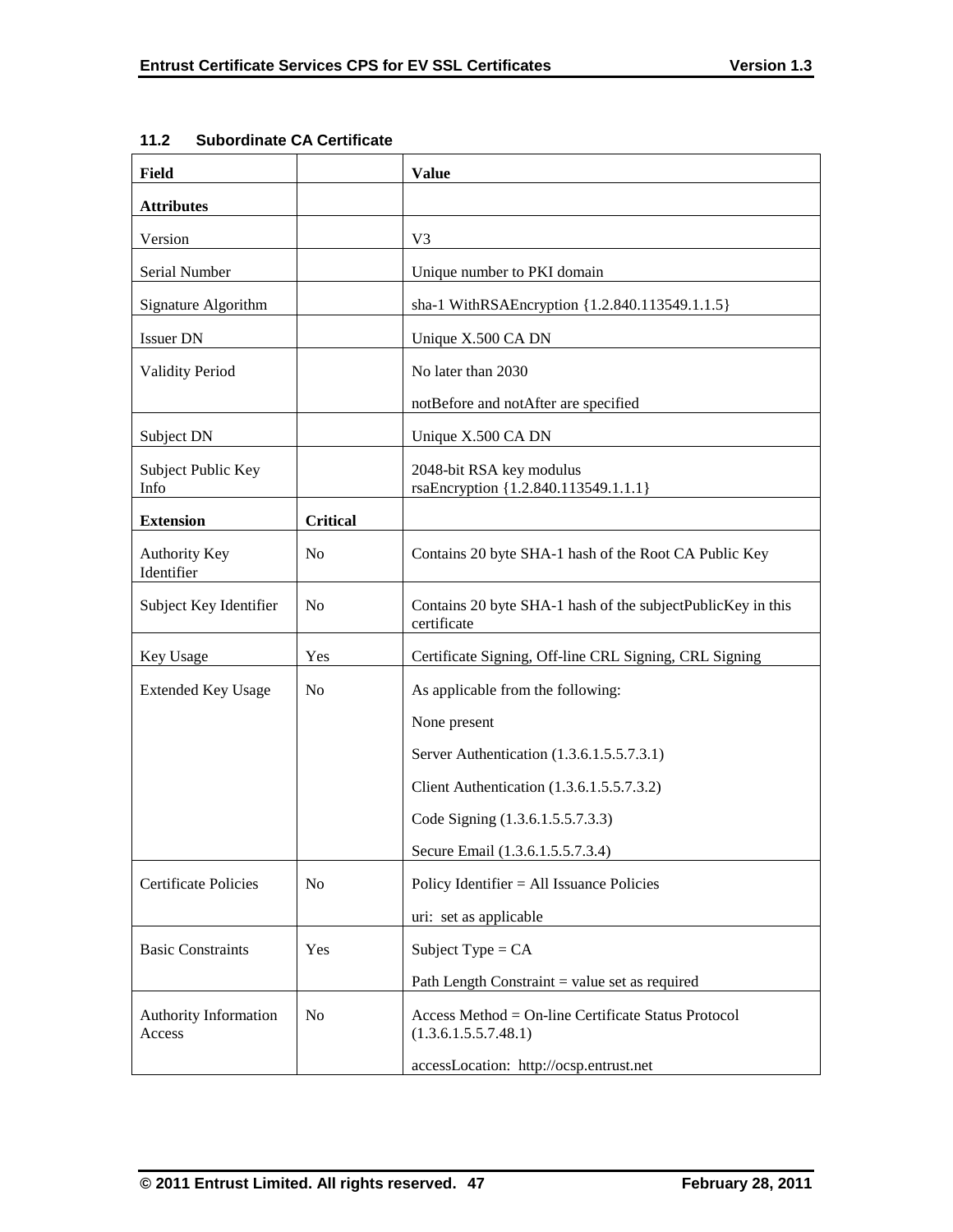| CRL Distribution<br>Points | No | http://crl.entrust.net/rootca1.crl |
|----------------------------|----|------------------------------------|
|----------------------------|----|------------------------------------|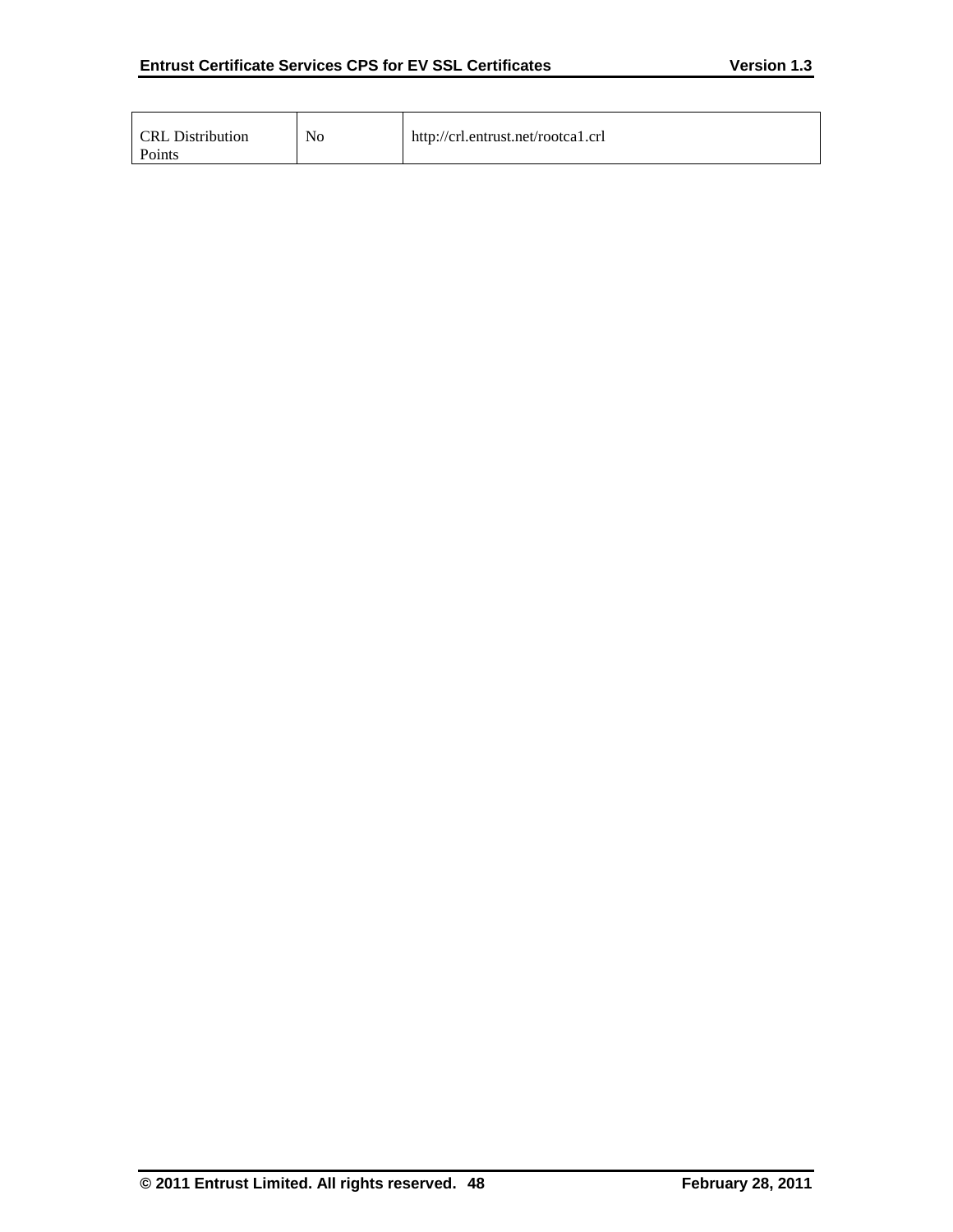| Field                                |                 | <b>Value</b>                                                                                                                                                                                                                                                                                                                                                                                                                                                                                                                                                                                                                                                                                                                                                                                                                                                                                                                                                                                                                                                                                     |
|--------------------------------------|-----------------|--------------------------------------------------------------------------------------------------------------------------------------------------------------------------------------------------------------------------------------------------------------------------------------------------------------------------------------------------------------------------------------------------------------------------------------------------------------------------------------------------------------------------------------------------------------------------------------------------------------------------------------------------------------------------------------------------------------------------------------------------------------------------------------------------------------------------------------------------------------------------------------------------------------------------------------------------------------------------------------------------------------------------------------------------------------------------------------------------|
| <b>Attributes</b>                    |                 |                                                                                                                                                                                                                                                                                                                                                                                                                                                                                                                                                                                                                                                                                                                                                                                                                                                                                                                                                                                                                                                                                                  |
| Version                              |                 | V3                                                                                                                                                                                                                                                                                                                                                                                                                                                                                                                                                                                                                                                                                                                                                                                                                                                                                                                                                                                                                                                                                               |
| Serial Number                        |                 | Unique number to PKI domain                                                                                                                                                                                                                                                                                                                                                                                                                                                                                                                                                                                                                                                                                                                                                                                                                                                                                                                                                                                                                                                                      |
| <b>Issuer Signature</b><br>Algorithm |                 | sha-1 WithRSAEncryption {1.2.840.113549.1.1.5}                                                                                                                                                                                                                                                                                                                                                                                                                                                                                                                                                                                                                                                                                                                                                                                                                                                                                                                                                                                                                                                   |
| <b>Issuer DN</b>                     |                 | Unique X.500 CA DN                                                                                                                                                                                                                                                                                                                                                                                                                                                                                                                                                                                                                                                                                                                                                                                                                                                                                                                                                                                                                                                                               |
| <b>Validity Period</b>               |                 | No greater than 2 years<br>notBefore and notAfter are specified                                                                                                                                                                                                                                                                                                                                                                                                                                                                                                                                                                                                                                                                                                                                                                                                                                                                                                                                                                                                                                  |
| Subject DN                           |                 | $CN = <$ DNS name of secure server $> +$<br>serialNumber= <registration number="" of="" subscriber=""><br/><math>OU = corganization unit of subscripter &gt; (optional)</math><br/>businessCatergory = <applicable clause="" guidelines="" per="" the=""><br/><math>O = \left\langle \text{full legal name of subscripter} \right\rangle</math><br/>jurisdicationOfIncorporationLocalityName (if applicable) =<br/><jurisdication incorporation="" locality="" of="" of<br="" or="" registration="">subscriber&gt;<br/>jurisdicationOfIncorporationStateOrProvinceName (if<br/><math>applicable) = \langle</math> jurisdication of registration or incorporation state<br/>or province of subscriber&gt;<br/>jurisdicationOfIncorporationCountry = <jurisdication of<br="">registration or incorporation country of subscriber&gt;<br/><math>L =</math> <locality of="" subscriber=""><br/><math>S = \text{state}</math> or province of subscriber (if applicable)<br/><math>C = \langle</math> country of subscriber&gt;</locality></jurisdication></jurisdication></applicable></registration> |
| Subject Public Key<br>Info           |                 | Minimum 1024-bit RSA key modulus<br>rsaEncryption {1.2.840.113549.1.1.1}<br>Minimum 2048 RSA key modulus<br>rsaEncryption $\{1.2.840.113549.1.1.1\}$ when certificate expires<br>after December 31, 2010                                                                                                                                                                                                                                                                                                                                                                                                                                                                                                                                                                                                                                                                                                                                                                                                                                                                                         |
| <b>Extension</b>                     | <b>Critical</b> |                                                                                                                                                                                                                                                                                                                                                                                                                                                                                                                                                                                                                                                                                                                                                                                                                                                                                                                                                                                                                                                                                                  |
| Authority Key<br>Identifier          | N <sub>0</sub>  | Contains 20 byte SHA-1 hash of the CA Public Key                                                                                                                                                                                                                                                                                                                                                                                                                                                                                                                                                                                                                                                                                                                                                                                                                                                                                                                                                                                                                                                 |
| Subject Key Identifier               | No              | Contains 20 byte SHA-1 hash of the subjectPublicKey in this<br>certificate                                                                                                                                                                                                                                                                                                                                                                                                                                                                                                                                                                                                                                                                                                                                                                                                                                                                                                                                                                                                                       |
| Subject Alternative<br>Name          | No              | DNS name(s) of secure server.                                                                                                                                                                                                                                                                                                                                                                                                                                                                                                                                                                                                                                                                                                                                                                                                                                                                                                                                                                                                                                                                    |

|  |  |  |  | 11.2.1 EV SSL End Entity Certificate |
|--|--|--|--|--------------------------------------|
|--|--|--|--|--------------------------------------|